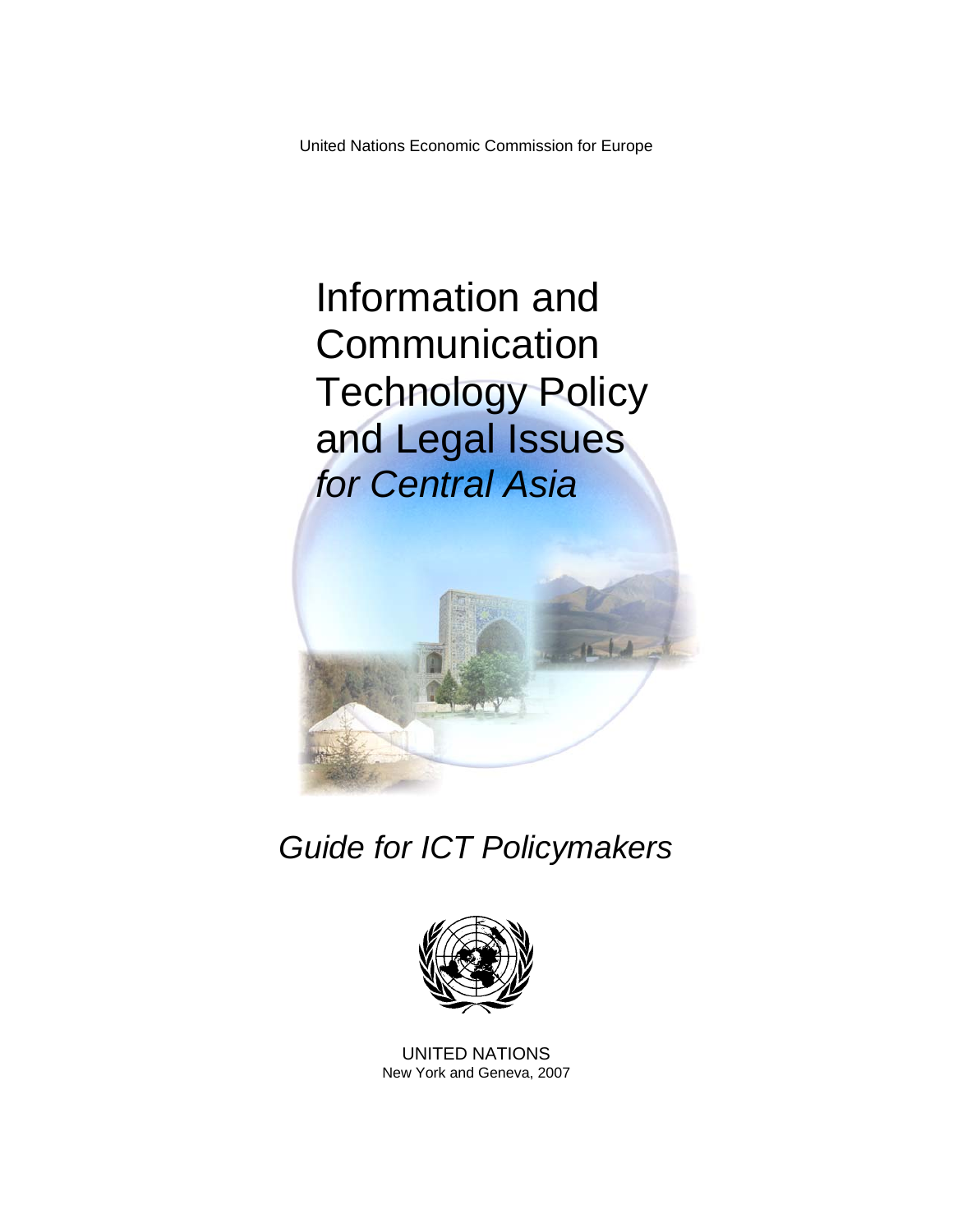#### **NOTE**

The designations employed and the presentation of the material in this publication do not imply the expression of any opinion whatsoever on the part of the Secretariat of the United Nations concerning the legal status of any country, territory, city or area, or of its authorities, or concerning the delimitation of its frontiers or boundaries.

ECE/CECI/1

**Copyright © United Nations, 2007** 

**All right reserved Printed at United Nations, Geneva (Switzerland)**

**UNITED NATIONS PUBLICATIONS** 

*Sales No.* **07.II.E.21** 

**ISBN: 978-92-1-116974-4**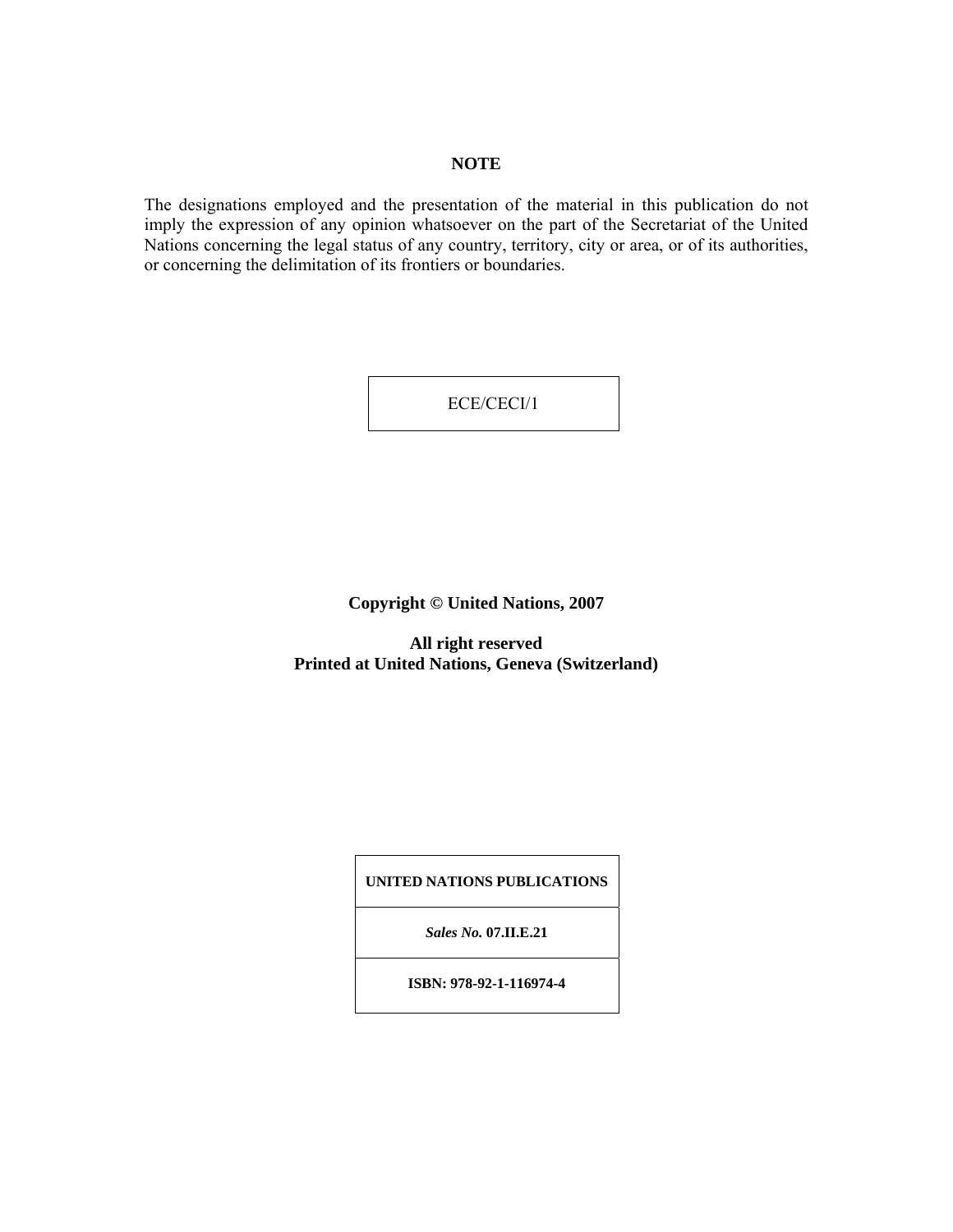#### *FOREWORD*

The development of information and communications technologies (ICTs) enables businesses and individuals to communicate and engage in transactions with other parties electronically, instantaneously and internationally. This gives rise to a variety of legal and regulatory issues for policymakers, from the validity of electronic methods of contracting and the security risks associated with them, to concerns over cybercrime and the ability to protect intellectual property rights online. ICT policymakers are constantly facing challenges in dealing with these issues. The promotion of harmonized law reforms, which would facilitate the sound development of eCommerce and related activities, that citizens have appropriate protection against harmful behaviour, is a way to address these challenges.

This guide has been prepared at the request of the Project Working Group on ICT for Development, created in December 2005 within the framework of the United Nations Special Programme for the Economies of Central Asia (SPECA). SPECA was launched in 1998 to strengthen subregional cooperation in Central Asia and its integration into the world economy. The United Nations Economic Commission for Europe (UNECE) and the United Nations Economic and Social Commission for Asia and the Pacific (UNESCAP) provide technical assistance to the implementation of projects agreed upon by its members. The member countries of SPECA are Afghanistan, Azerbaijan, Kazakhstan, Kyrgyzstan, Tajikistan, Turkmenistan and Uzbekistan. The guide is intended for use as a reference manual by ICT policymakers in countries with economies in transition. The content is designed to respond to the needs of SPECA member countries, incorporating feedback received during the series of capacity-building events conducted in 2006 and 2007.

UNECE is strongly committed to capacity-building activities in the countries with economies in transition, including projects targeting ICT policymakers, so that the countries can realize the full potential of the innovations in the ICT-related areas in supporting their knowledgebased economic development. It is our hope that this publication will contribute to that end.

Muelles

Marek Belka Executive Secretary United Nations Economic Commission for Europe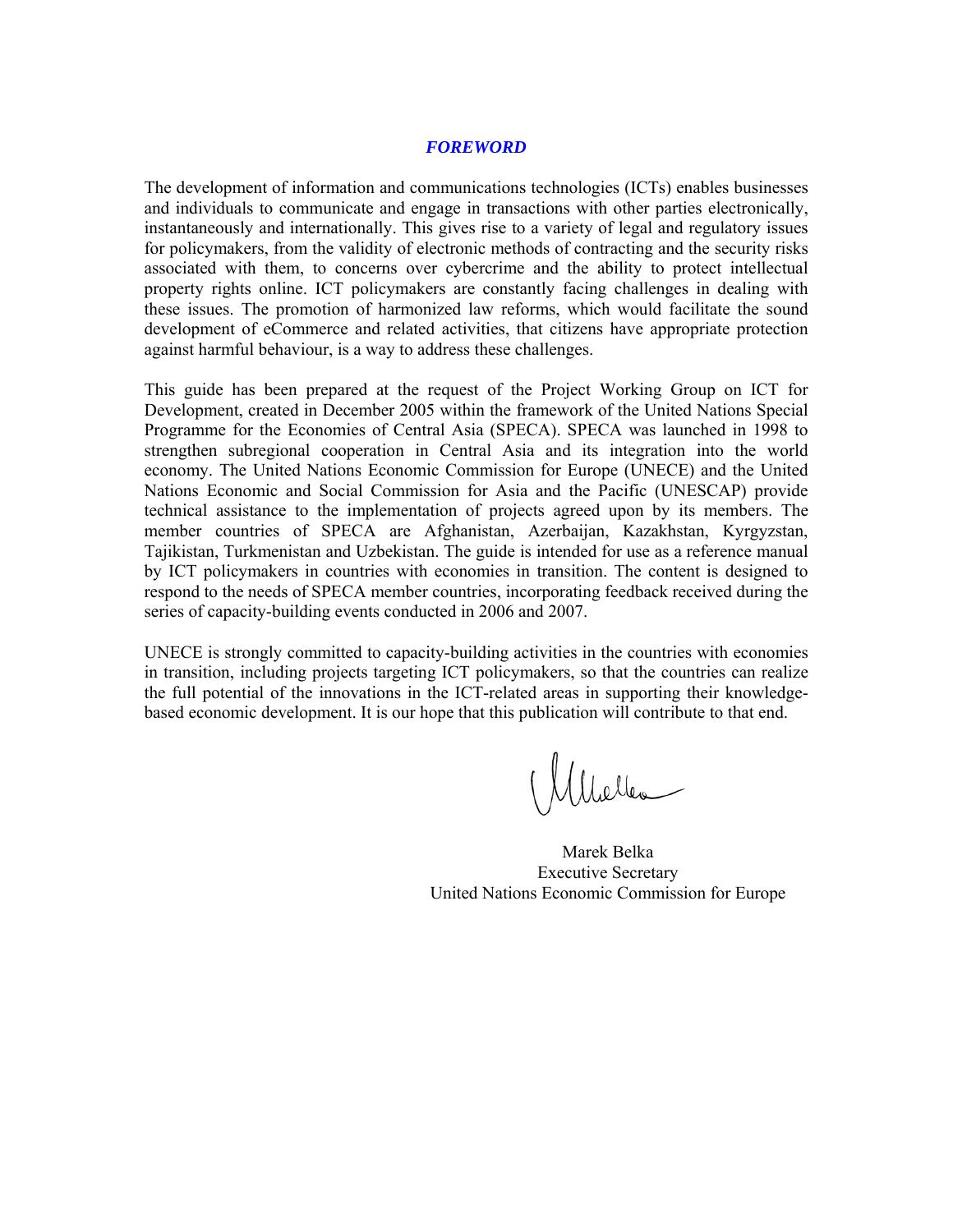#### *ACKNOWLEDGEMENTS*

This publication is one of the outcomes of the UNECE technical cooperation project, *Capacity-building for ICT policymaking* aimed at strengthening the capacity of ICT policymakers in Central Asia, implemented by the Economic Cooperation and Integration Division. The preparation of the publication was led by Michiko Enomoto. The guide was drafted by Professor Ian Walden (consultant) and Laura Edgar from the Institute of Computer and Communications Law, at the Centre for Commercial Law Studies, Queen Mary, University of London. Substantive comments were received from Andrey Vasilyev, Roumen Dobrinski, Michiko Enomoto, Geoffrey Hamilton and Hans Hansel. General support and formatting was provided by Tatiana Apatenko and Victoria Goudeva, the cover was designed by Yves Clopt and the text was edited by Alison Mangin.

The financial support from the United Nations Development Account is gratefully acknowledged.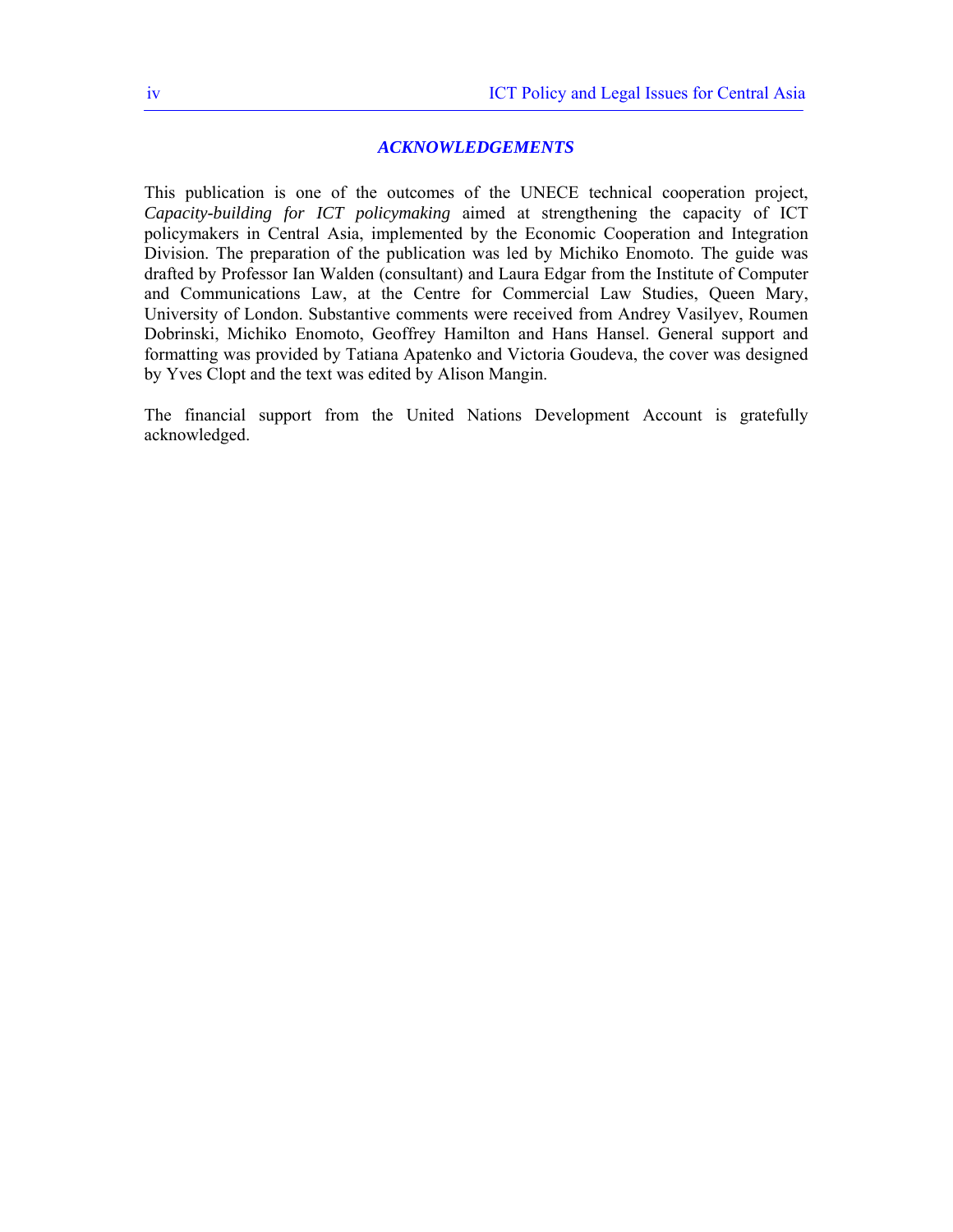# **CONTENTS**

| I.              |  |
|-----------------|--|
| A.              |  |
| <b>B.</b>       |  |
| $C$ .           |  |
| D.              |  |
| $E_{\cdot}$     |  |
|                 |  |
| A.              |  |
| <b>B.</b>       |  |
| $\mathcal{C}$ . |  |
| D.              |  |
| E.              |  |
| $F_{\cdot}$     |  |
| G.              |  |
| H.              |  |
| $\mathbf{I}$ .  |  |
|                 |  |
| $\mathsf{A}$ .  |  |
| <b>B</b> .      |  |
| $\mathcal{C}$ . |  |
| D.              |  |
| E.              |  |
| $F_{\cdot}$     |  |
|                 |  |
| A.              |  |
| <b>B.</b>       |  |
| $C$ .           |  |
| D.              |  |
| E.              |  |
|                 |  |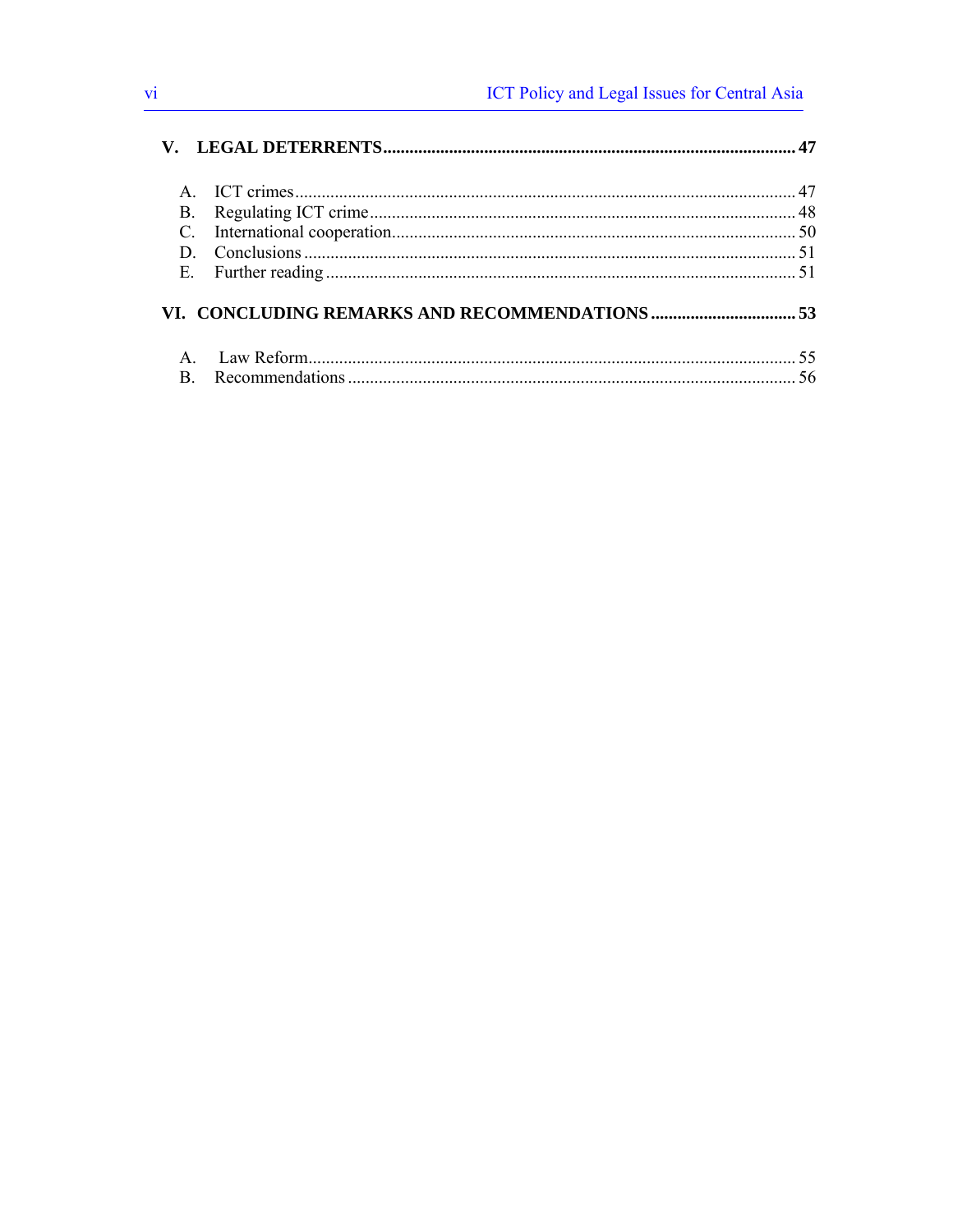# *ABBREVIATIONS*

| <b>CIS</b>      | Commonwealth of Independent States                                    |
|-----------------|-----------------------------------------------------------------------|
| <b>EBRD</b>     | European Bank for Reconstruction and Development                      |
| <b>EDI</b>      | Electronic data interchange                                           |
| EU              | European Union                                                        |
| <b>GATS</b>     | General Agreement on Trade in Services                                |
| <b>ICANN</b>    | International Corporation for Assigned Name and Numbers               |
| <b>ICT</b>      | Information and communication technology                              |
| <b>IPR</b>      | Intellectual property rights                                          |
| <b>ISP</b>      | <b>Internet Service Provider</b>                                      |
| IT              | Information technology                                                |
| <b>OECD</b>     | Organisation for Economic Cooperation and Development                 |
| <b>PICS</b>     | Platform for Internet Content Selection                               |
| PIN             | Personal identification number                                        |
| <b>RCC</b>      | Regional Commonwealth in the field of communications                  |
| <b>SPECA</b>    | United Nations Special Programme for the Economies of Central<br>Asia |
| <b>UNCITRAL</b> | United Nations Commission on International Trade Law                  |
| <b>UNDP</b>     | United Nations Development Programme                                  |
| <b>URL</b>      | <b>Uniform Resource Locator</b>                                       |
| VoIP            | Voice over Internet Protocol                                          |
| <b>WIPO</b>     | World Intellectual Property Organization                              |
| <b>WSIS</b>     | World Summit on the Information Society                               |
| <b>WTO</b>      | World Trade Organization                                              |
|                 |                                                                       |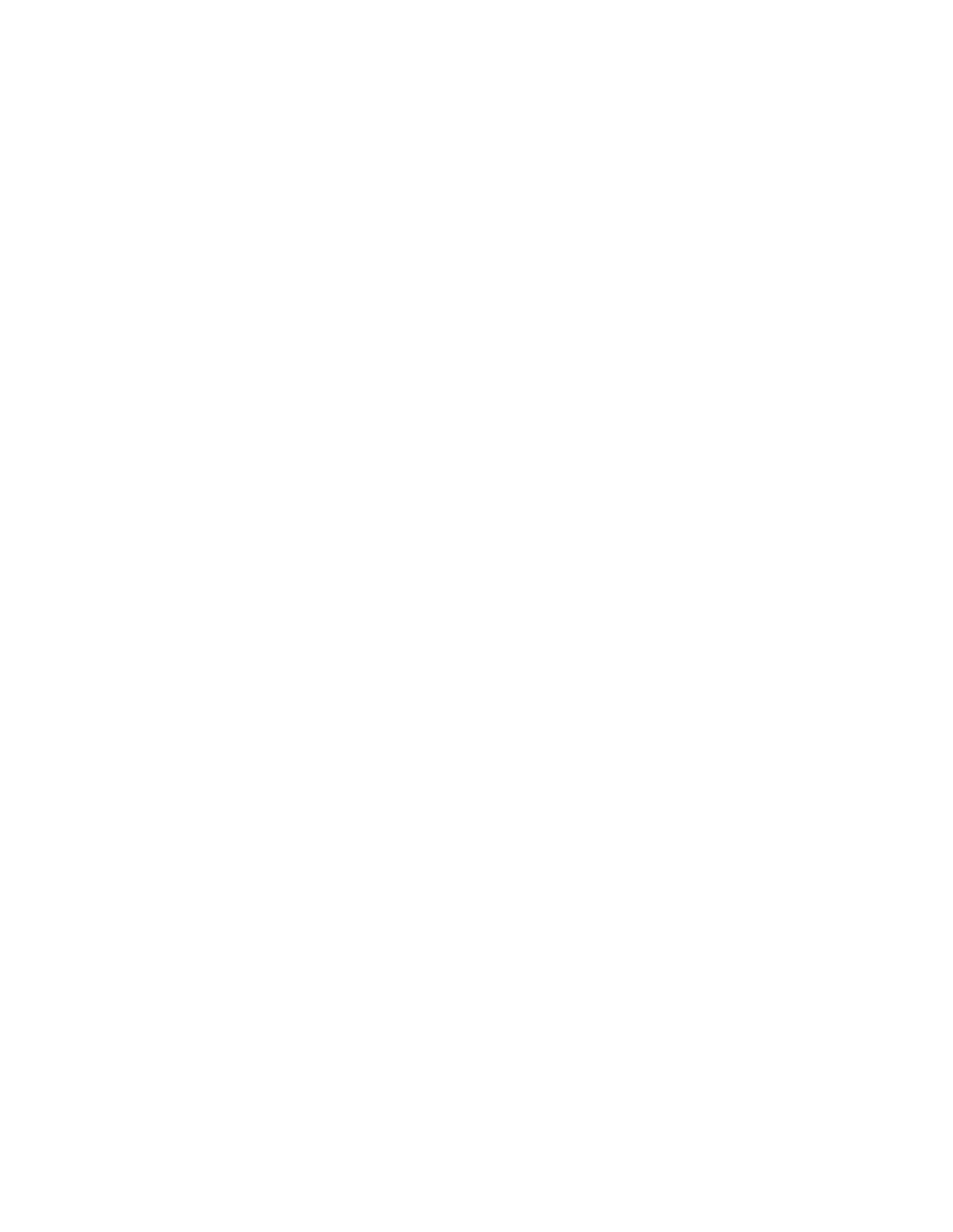#### *EXECUTIVE SUMMARY*

The development of information and communications technologies (ICTs) enables businesses and individuals to communicate and transact with other parties electronically, instantaneously and internationally. This gives rise to a variety of legal and regulatory issues for policymakers, from the validity of electronic methods of contracting and the security risks inherent in them, to concerns over cybercrime and the ability to protect intellectual property rights online.

This guide examines distinguishes ICT legal issues into five distinct areas:

- **Legal infrastructure**, which considers some of the key legal and regulatory facilitators for electronic commerce, from adherence to law reform principles such as 'technology neutrality', to regulatory structures and market liberalization.
- **Legal certainty**, which examines the legal status of electronic communications and forms of contracting, specifically the need to **explicitly** recognise the validity, enforceability and admissibility of electronic means of executing legal acts.
- **Legal security**, which examines the security risks inherent in an electronic environment and considers the methods used to **overcome** these, in particular the use of digital signatures and certification services.
- **Legal protection**, which reviews **intellectual** property rights and how such intangible property is protected in an online environment, as well as the consumer protection issues which the Internet raises.
- **Legal deterrence**, which examines the development of cybercrime and the regulatory approaches to criminalising such **harmful** conduct and ensuring that law enforcement are able to investigate and prosecute offenders.

The guide examines the legal issues raised in each of these areas and highlights relevant developments and best practice initiatives at an international level, such as the UNCITRAL model laws and the 2005 Convention, and regional level, particularly the European Union; as well as within the seven SPECA member countries: Afghanistan, Azerbaijan, Kazakhstan, Kyrgyz Republic, Tajikistan, Turkmenistan, and Uzbekistan.

The guide concludes by making recommendations to the SPECA member countries about how to facilitate the law reform process with respect to ICT issues.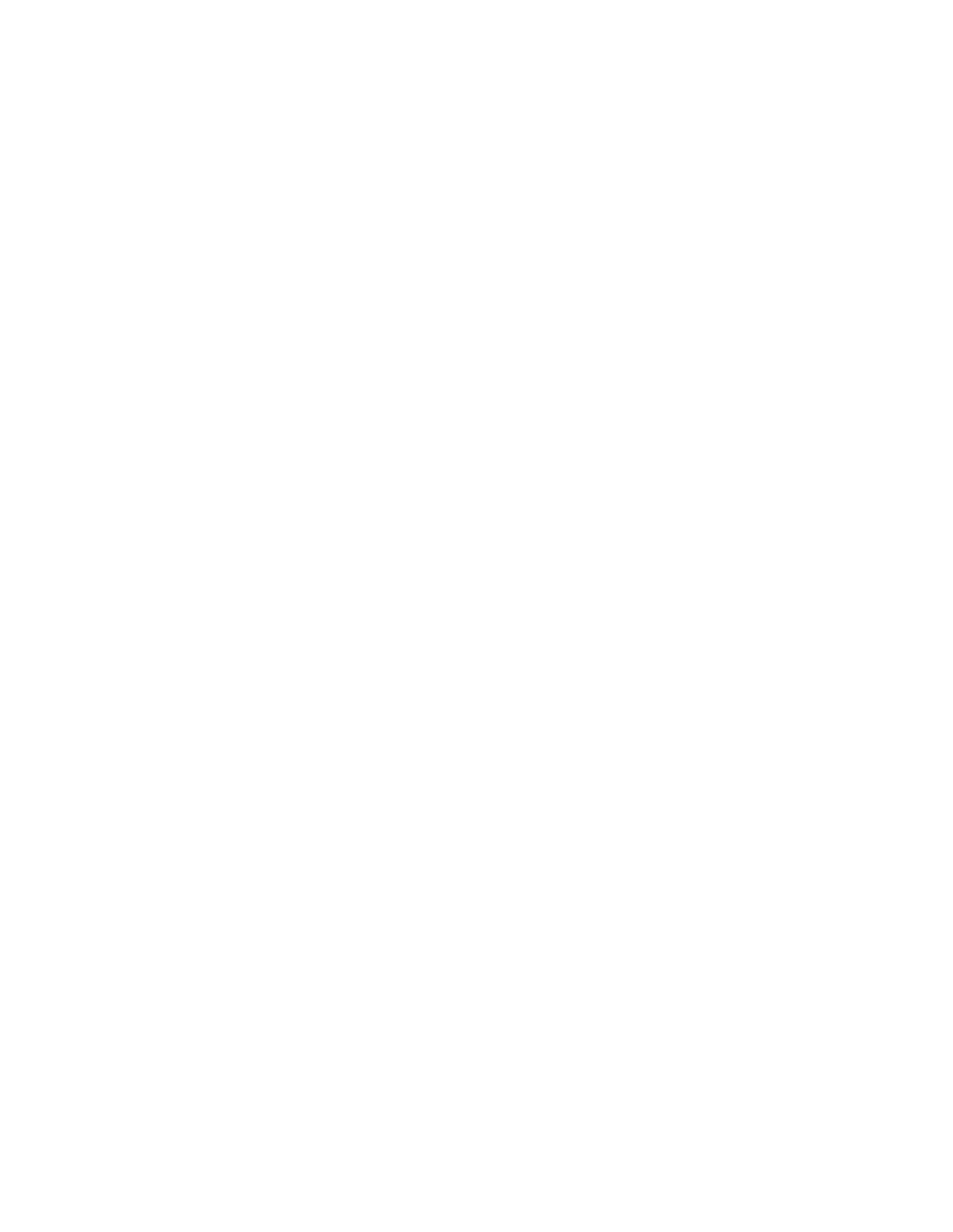# **I. LEGAL INFRASTRUCTURE FOR ICT**

It is well-established that economic development is dependent on a country having appropriate infrastructure to facilitate such development. It should also be recognized that the legal and regulatory framework of a country comprises one element of such an infrastructure. This section briefly reviews these areas, highlighting international developments.

### *A. Legal principles*

Translating policy objective into workable laws and regulations can obviously be a difficult task in any area of human endeavour; technology however presents particular challenges to law-makers, primarily due to the pace of change that occurs in the subject matter itself, e.g. software, computers and networks, and the manner in which such technology is utilized. The limits of our imagination are as manifest in our ignorance of where the technology is developing as it is about how it will be taken-up by users. Much has been written about the nature of regulation in an environment of ubiquitous information, computers and networks.

In response to the challenges, policymakers have attempted to discern principles that can guide regulatory initiatives in the field. The leading, most oft-quoted, regulatory principle is that of "technology neutrality". Much reference and deference is made by policymakers to the concept of "technology-neutral" regulation, based on an acceptance that the environment is moving too rapidly to try and tie legal rules to a particular technology or market model. The principle, and variants of it, has been used in two key senses: that which is regulated off-line should be regulated on-line; as well as the need to treat different technologies similarly to the extent that they have the same effect<sup>1</sup>. However, disputes exist about the manner in which the principle should be applied when considering substantive law and procedural law reform.

The principle also fails to provide help to policymakers when making the choice between different regulatory models. The Internet, for example, is the perfect example of the convergence phenomenon, with different forms of content being transmitted across interconnected networks using a common protocol. But whether the IT/telecoms model or the broadcasting model of regulation should apply to the content being transmitted continues to test policymakers and regulators.

Coupled with technology neutrality, the declaration of the World Summit on the Information Society (WSIS) calls for policy and regulatory frameworks to be "pro-competitive" and that government intervention should only occur for limited and clearly necessary purposes. Within the WSIS process, competition in the marketplace is accepted as the primary regulator of market participants, with governments intervening where market failures arise and to maintain fair competition.

A range of other principles have been proposed, although with varying levels of support among governments and the public. Open source software, for example, is seen by some as not simply an alternative to the major proprietary software packages on the market, but part of

<sup>&</sup>lt;sup>1</sup> See Koops, B-J., "Should ICT regulation be technology-neutral?", in Koops, B-J., *Starting Points for ICT Regulation*, Cambridge, 2006.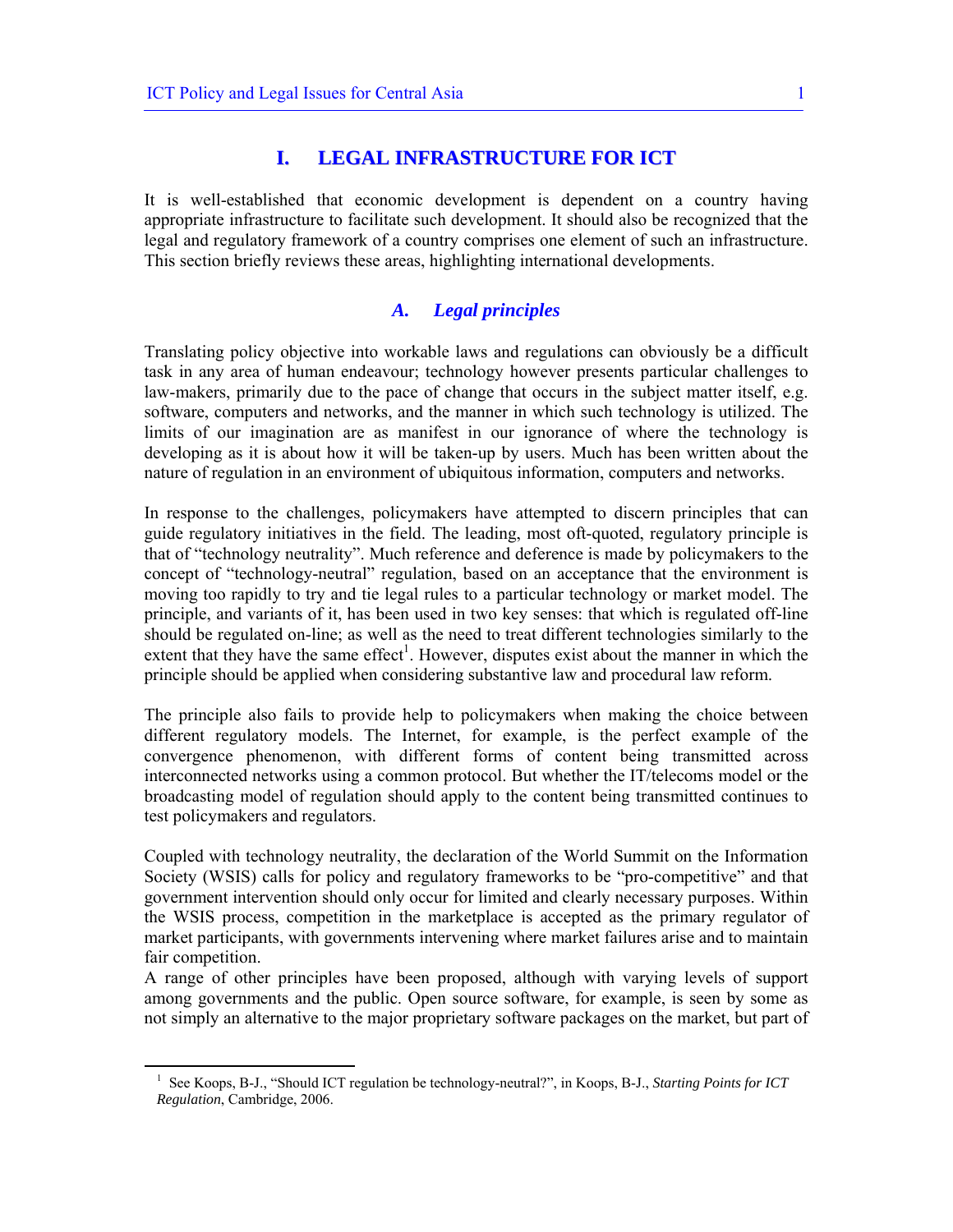a broader movement against the use of copyrights laws as a means of restricting the free exchange of information. The need to promote a public "commons" of information is seen as key tool that can better foster the generation of future creative works than the environment created by the "all rights reserved" approach of traditional copyright.<sup>2</sup> Recasting intellectual property in an information economy environment in terms of open systems and open code is seen as having particular benefits for developing countries, unable to afford and police developed nation-style intellectual property regimes.

Layered on top of the principles that have emerged in respect of law reform in the Information and Communication Technology (ICT) sector, there are generic principles against which laws are traditionally assessed and evaluated, especially in respect of criminal matters. Legal transparency, for example, demands that those made subject to the law are aware, or have the possibility of becoming aware, of the rules applicable to a particular activity. Under European human rights law, transparency is one element of the requirement that restrictions on a person's rights be "in accordance with the law".

In our increasingly global economy, one crucial factor including the level foreign direct investment in a sector is the perceived certainty regarding the governing legal and regulatory framework. The greater the degree of instability in the legal and regulatory framework, both real and perceived, the greater the legal uncertainty and the consequential disincentives to investment. Legal certainty extends from the law-making process, to its implementation and enforcement. Investors will be particularly concerned with any discretionary decision-making process, carried out by ministers, ministries, regulatory authorities and judicial bodies. The exercise of discretion is an inevitable feature of all legal systems, but it must be subject to certain controls and limitations.

Closely related to certainty, is the demand that laws be sustainable. Sustainability can be seen as having two key aspects. Firstly, the length of time that a set of legal rules remains workable in terms of meeting the policy objectives in the environment in which it operates. Secondly, that the rules are enforceable against the prohibited conduct. While enforceability in any area of law is never attained, particularly in a cyberspace environment of multiple and conflicting jurisdictions, a large-scale inability to enforce undermines the value of any set of legal rule.

 <sup>2</sup> http://www.creativecommons.org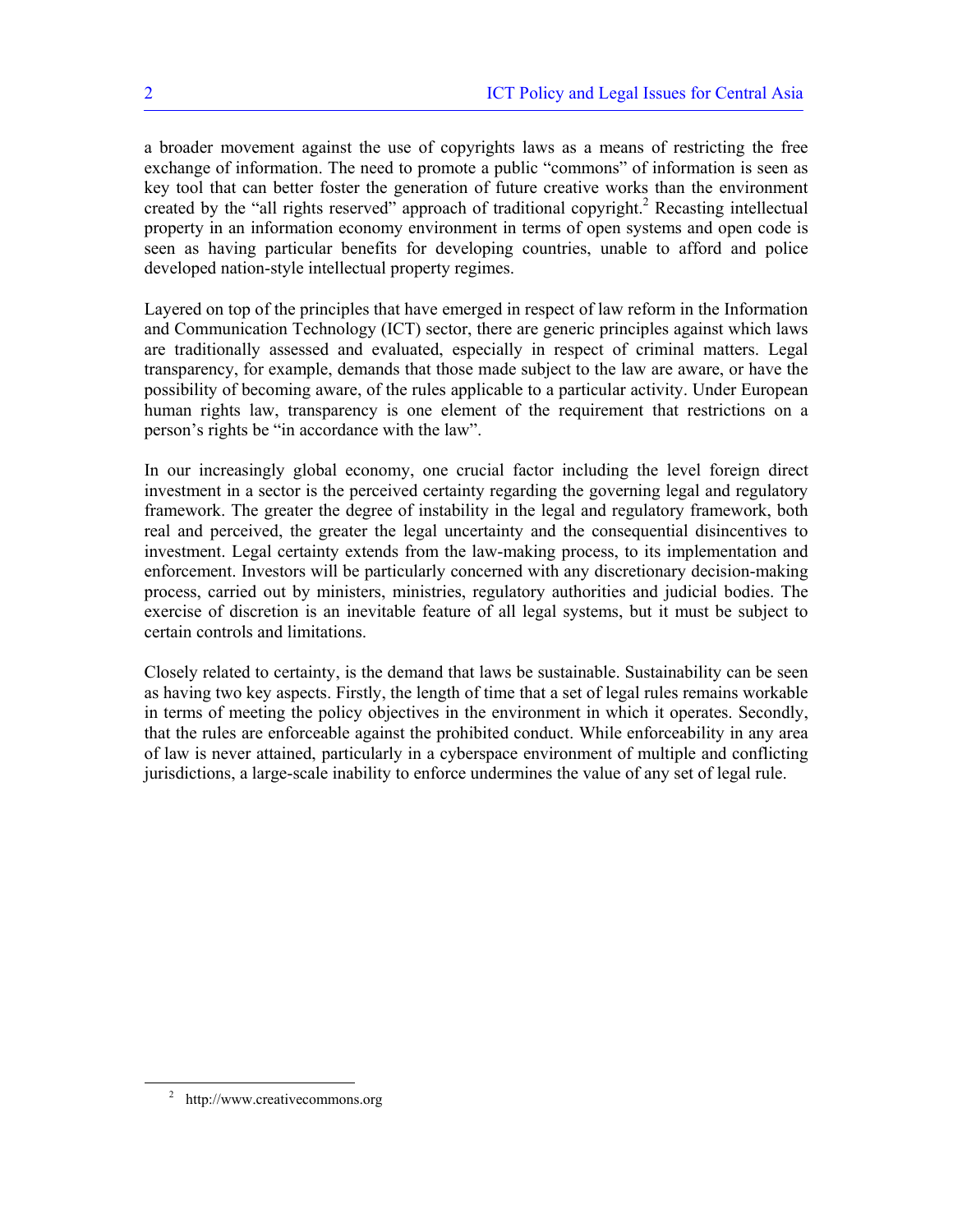### *B. Regulatory structures for ICT and actors*

The role of government is to govern and, generally, to pass laws and adopt regulations designed to control certain forms of activity. It is broadly recognized, however, that governance and regulation extends beyond governments to encompass a broad range of institutions and mechanisms of control. For example, in some sectors, such as telecommunications, international best practice is to establish an independent regulator to oversee the competitive liberalization of the sector, a key infrastructure and driver behind electronic commerce development.

Effective regulatory institutions require adequate expertise and resources, which developing countries may find difficult to support. To address such barriers, capacity building in the regulatory field is a line of activity in most developmental programmes, including training and exchange programmes with developed nation regulatory institutions. However, such formal institutions can also be supported by non-public sector entities, both commerce and civil society, which can operate in a regulatory capacity, whether directly or indirectly. Self or co-regulation, for example, looks to industry to establish, monitor and enforce rules over its members.

While we traditionally conceive of regulation in terms of laws and rules, we must also be aware of other processes occurring at a national and international level that effectively regulate the way a society embraces the manifestations of the Information Economy. The standards and protocols that underpin the operation of the Internet and its various services, from email to VoIP (Voice-over-Internet Protocol), for example, facilitate or restrict the way we interact with such technologies, either through deliberate design, as an inevitable byproduct or by accident. Market conditions govern the way we use the Internet; the cost of telephony, for example, limits our usage when operating on a time-sensitive basis. Cultural norms also determine how people use and abuse the Internet as a means of communications and economic activity.

One approach to promoting and coordinating government activity towards ICT economy issues is to establish new institutional entities with a specific remit to address such matters. Both developed and developing nations have followed such an approach. In some cases, there is a need to enshrine such institutions in law, such as the Kazakhstan Agency for Information Technology Development and Telecommunications<sup>3</sup>, to improve transparency and ensure independence from existing government departments and public authorities, which can enhance the status and stature which the institution is able to assert.

However, while independence is important, it is also necessary to ensure good cooperation and coordination between the different parts of government, which will generally include the major ministerial departments responsible for finance, revenue and trade. In addition, however, political support will often be key, especially in the face of competing political priorities, which may require that such an institution should be associated with the key political actors in a country.

 $\frac{1}{3}$ <sup>3</sup> Established in 2003 and taking over functions and authority previously held by a committee within the Ministry of Transport and Communications.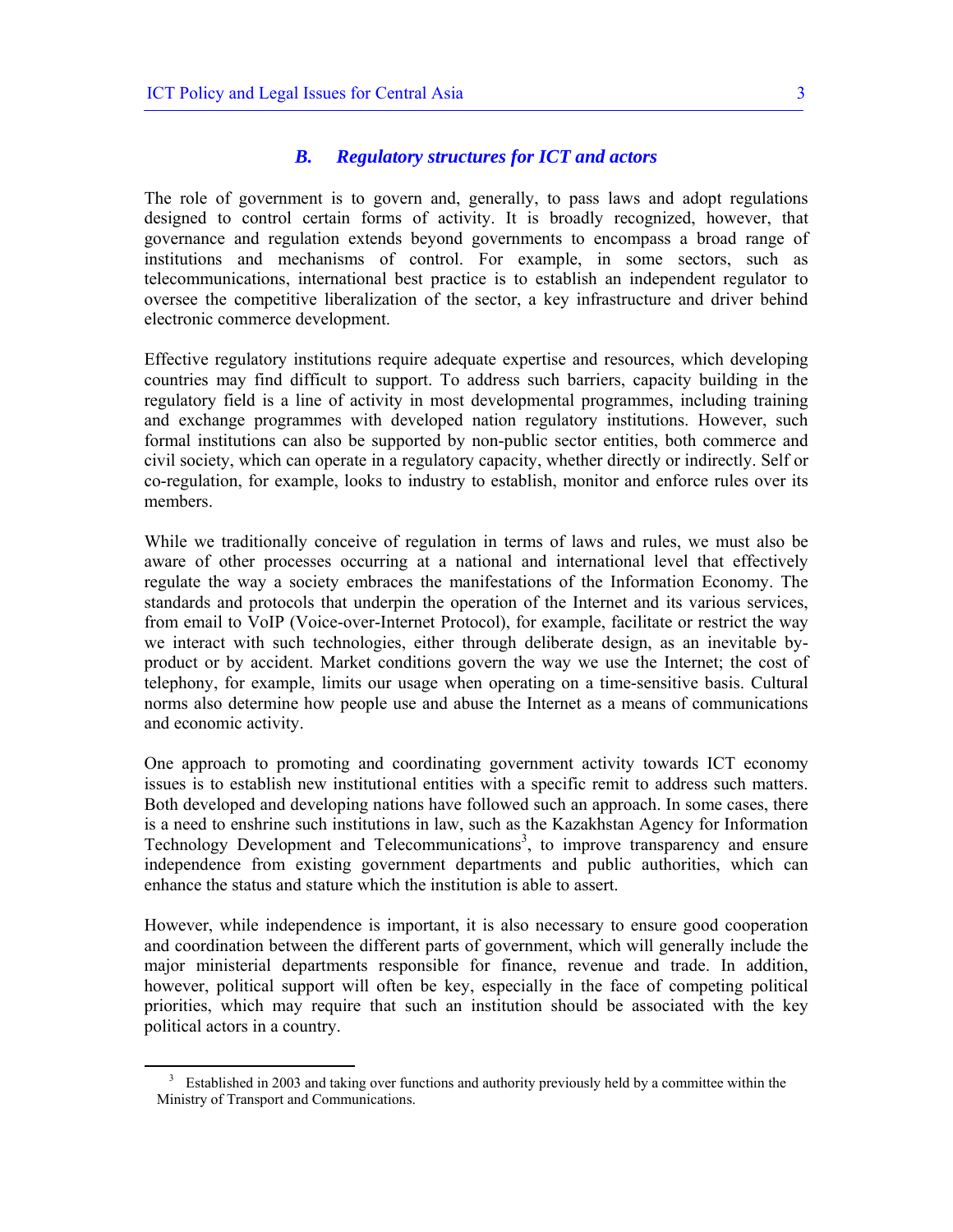The Digital Opportunity Initiative<sup>4</sup>, a public private partnership of Accenture, the Markle Foundation and the United Nations Development Programme (UNDP), in its report, *Creating a Development Dynamic*, recognizes the importance of involving all stakeholders in an ICT development strategy, from the public and private sectors, civil society and international organizations, which they label "strategic compacts", both at the design and implementation phase.

Allied to the operation of competition as a regulatory principle is the idea of self-regulation, where suppliers of products and services in the ICT sector are left to regulate their own behaviours, or at least co-regulation, through a partnership between government and industry. Governments' increasing willingness to rely on self-regulation on a general level reflects a range of different drivers, from acceptance of the overwhelming complexities of modern commerce, to a concern to reduce the cost to public finances. In the ICT sector, such drivers are supplemented by a broad recognition that the Internet and its associated services developed to its current state relatively absent from substantial intervention from governments.

One element of self-regulation is the role of standards in all aspects of Internet activity. In addition to standards related to the technological elements of electronic commerce systems, industry standards have also been developed in respect of the content being transmitted. The Platform for Internet Content Selection  $(PICS)^5$  specification, for example, has been developed to enable labels to be associated with particular types of Internet content. It was originally designed to enable parents to prevent their children accessing content deemed unsuitable. In the fields of consumer protection and privacy, electronic commerce-labelling schemes have been developed to provide users with a visual indicator of compliance with certain minimum standards of protection. Such schemes may include dispute resolution procedures designed to improve individual enforcement of rights.

In terms of enforcement, industry-funded bodies have been established to monitor and report Internet-based activities for certain types of illegal content, from material infringing intellectual property rights, which are generally enforced through civil action, to child pornography, a matter of criminal law (e.g. the Internet Watch Foundation)<sup>6</sup>.

Self-regulation does, however, raise certain issues in respect of legitimacy. Through adopting self-regulatory schemes, legislators may be seen as abdicating themselves of the functions conferred upon them through the democratic process. Accountability and oversight also needs to be ensured, to prevent conflicting commercial interests from superseding the policy objectives underpinning the regulatory scheme over time.

Whether governments adopt a distinct or self/co-regulatory approach to ICT issues, the cost of regulation will clearly be a critical factor, specifically the establishment of a dedicated entity being excessive for many developing countries without assistance from development organizations. Whilst a self-regulatory or co-regulatory approach may be appealing in terms

 $\overline{4}$ http://www.opt-init.org/

<sup>5</sup> http://www.w3.org/PICS/

<sup>6</sup> http://www.iwf.org.uk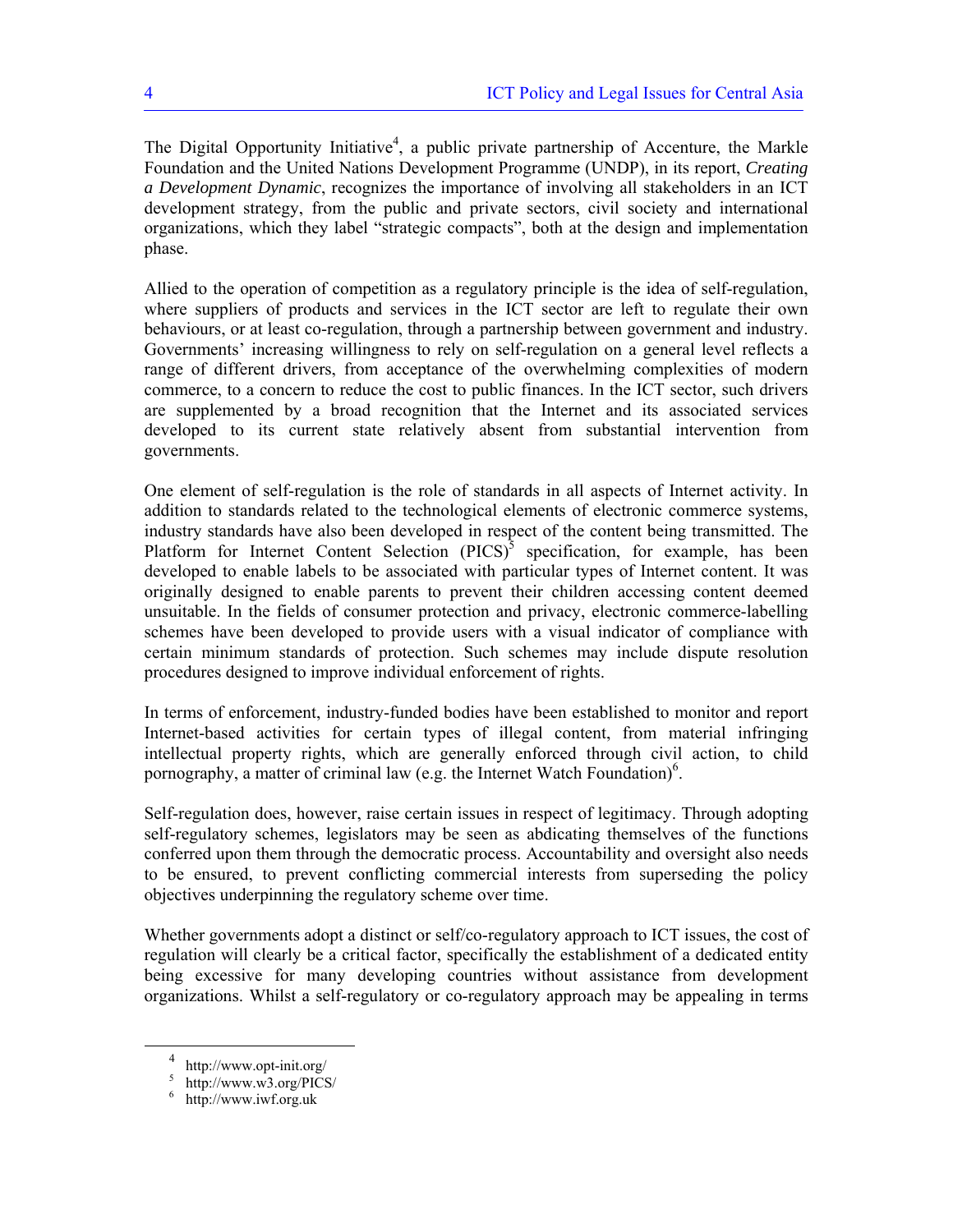of minimizing the public costs of regulation, its success depends on a sufficiently strong and active private sector, willing and able to fund the regulatory activity. To mitigate the costs involved, the entity may be able to coordinate other revenue generating activities related to electronic commerce. Country level domain name administration, for example, provides a potential source of licence revenues.

### *C. Sector liberalization*

From a regulatory perspective, liberalization involves the opening up of the sector to competitive forces. While the Internet as an environment for economic activity is seen as extremely competitive, the means by which citizens gain access to the Internet may be considerably less competitive. In particular, the telecommunications market is a key enabler in the growth and development of electronic commerce.

At an international level, liberalization of the telecommunications sector has been driven primarily through the World Trade Organization (WTO), under the auspices of the General Agreement on Trade in Services (GATS), the Telecommunications Annex and the Reference Paper<sup>7</sup>. Of the members of the United Nations Special Programme for the Economies of Central Asia (SPECA), only Kyrgyzstan is a WTO member and has formally committed to full liberalization of its telecommunications sector<sup>8</sup>. However, the other SPECA member countries have made substantial strides in the sector through assistance from developmental funding, particularly from the European Bank of Reconstruction and Development (EBRD), which has extended to law reform initiatives as well as more traditional financing activities, in recognition that a modern regulatory framework serves to attract private investment into the sector<sup>9</sup>. Kazakhstan's Law on Communications<sup>10</sup> is an example of such sector liberalization.

The GATS is concerned with four modes of supplying services: (a) from one territory to another, i.e. cross-border supplies, (b) the provision to foreign consumers in the service providers territory, i.e. consumption abroad, (c) the establishment of a commercial presence in the another state, and (d) through the presence of a natural person in another state<sup>11</sup>.

Under the GATS, member states' specific obligations address the role of "domestic regulation" (Article VI). First, there is a general requirement that all measures be administered in a "reasonable, objective and impartial manner". Second, it requires that "judicial, arbitral or administrative" bodies and procedures be established to provide service suppliers with an opportunity to appeal against decisions that have an impact on trade in services. Third, authorization procedures, which an entity is required to complete prior to engaging in a specified activity, should be completed "without undue delay". Fourth, recognition is given to the role of technical standards in the regulation of activities, and obliging member states not to adopt standards that are more burdensome that are necessary, lack transparency and are subjective in nature.

 $\frac{1}{7}$ See further http://www.wto.org/english/tratop\_e/serv\_e/telecom\_e/telecom\_e.htm

<sup>8</sup> As from 1 January 2003.

<sup>&</sup>lt;sup>9</sup> See EBRD Report, Telecommunications, Informatics and Media, January 2000.

<sup>10</sup> Dated 5 July 2004.

 $11$  GATS, Art. I(2).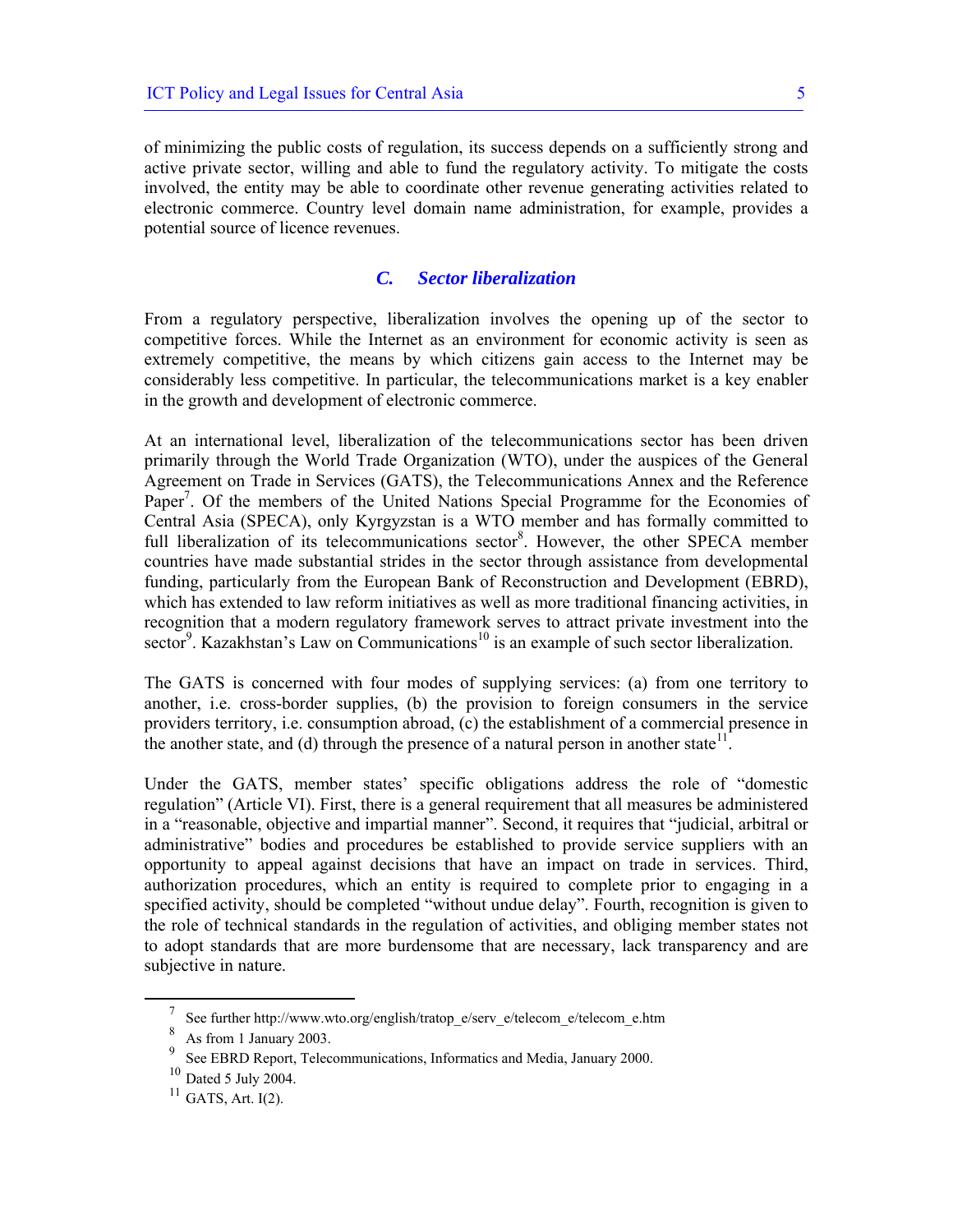One element of the process of liberalizing the telecommunications sector is the authorization and licensing process. The more complex and time-consuming the process of obtaining a licence from government granting the right to supply a service, build a facility and related matters, the greater the obstacle to market entry, whether from national or international competitors.

However, the telecommunications sector is not the only area where issues of authorization and licensing arise. In some countries, the right to import, market, connect and maintain various categories of ICT equipment may be made subject to authorization and licensing regimes, which can operate as non-tariff trade barriers. While the justification for such a regime may be perfectly sound in terms of preventing identified harms, such as public safety, and other non-economic public interest objectives, the manner in which such schemes often operate may create obstacles to ICT development, such as the time and/or cost of obtaining the appropriate authorizations and licences. The WTO has adopted a declaration on "Trade in Information Technology Products<sup>"12</sup>, to which Kyrgyzstan has acceded, however it only provides for binding commitments in respect of tariff reductions, not non-tariff barriers.

### *D. Harmonizing ICT laws*

In our global information economy, law reforms that are substantially out-of-step with those frameworks present in other countries may act as a significant barrier to economic development. As such, states will often be concerned to reflect regional or international best practices when reforming national laws. Several model laws have been developed since the late 1990s which may serve as a useful guide to any country amending its regulatory framework to facilitate electronic commerce. This section provides a brief overview to those Model Laws and Directives which are then discussed in further detail later in the report.

#### 1. UNCITRAL Model Laws and Convention on electronic communications

The United Nations Commission on International Trade Law  $(UNCITRAL)^{13}$  is a leading forum for legal harmonization initiatives designed to facilitate electronic commerce. Although SPECA member countries are not currently members, UNCITRAL measures have influenced law reform initiatives in the area. As far back as 1985, UNCITRAL recommended that member states review existing rules governing the use of computer records as evidence, form requirements and the acceptability of electronic submissions to public administrations<sup>14</sup>. The UNCITRAL Model Law on Electronic Commerce was adopted on 12 June 1996 (1996 Model Law). The purpose of this model was to facilitate the use of electronic means of communication and storage of information. The model provides a set of internationally acceptable rules whose aim is to provide for a stable and secure electronic commerce

environment by removing the existing legal obstacles. The model considers the functions of the various form requirements and provides for a functional equivalent in electronic media of these paper-based concepts such as writing, signature and original.

 <sup>12</sup> Came into force on 1 July 1997. See generally http://www.wto.int/english/tratop\_e/inftec\_e/inftec\_e.htm

 $13$  See generally http:// www.uncitral.org

<sup>&</sup>lt;sup>14</sup> UNICTRAL. 'Recommendation on the Legal Value of Computer Records', 1985.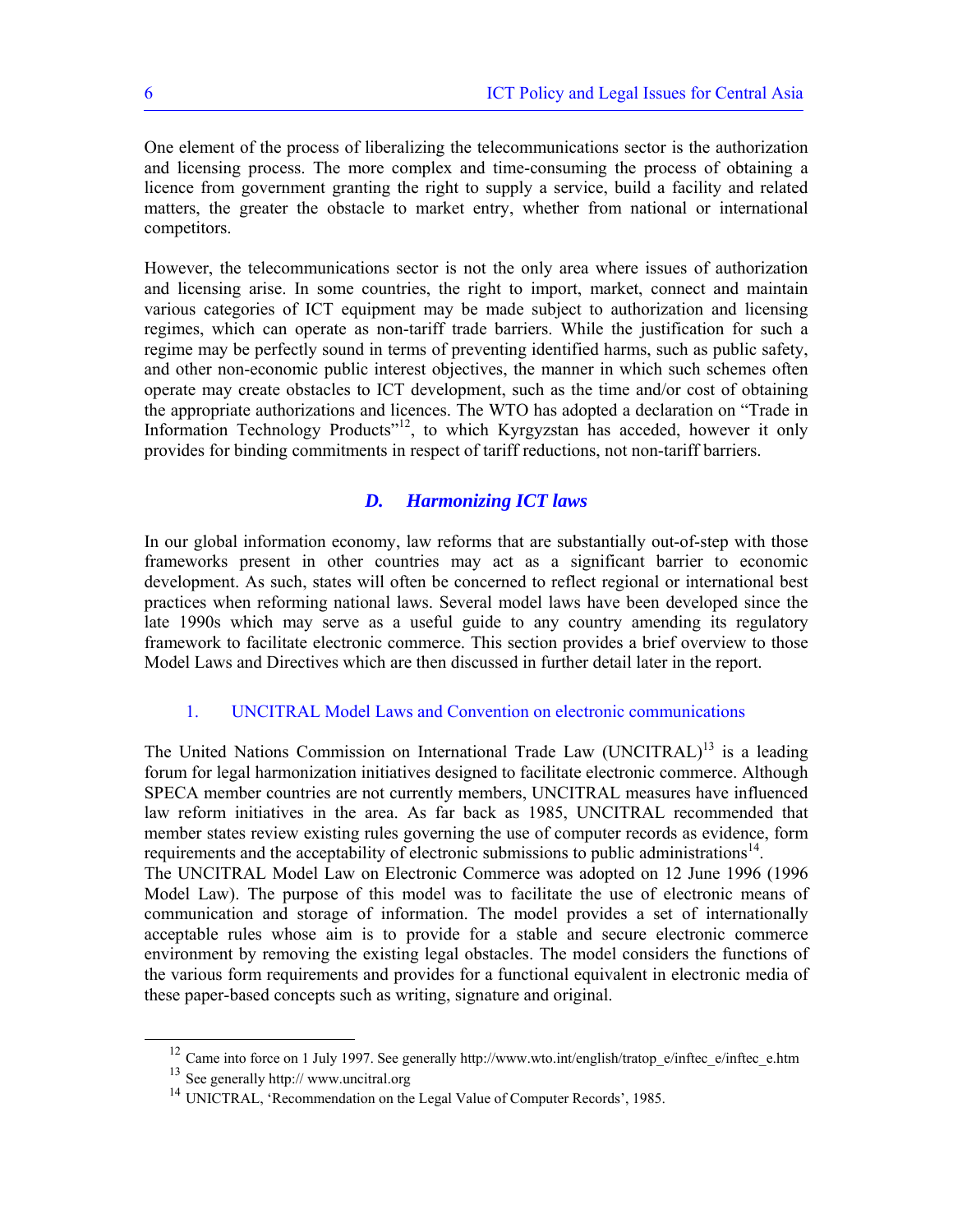By producing these rules in the form of a model law, the model can act as a guide for countries to use in preparing national legislation. The model can be modified to meet the needs of a particular jurisdiction or individual provisions can be selected as necessary instead of adopting the model as a whole. A guide accompanies the model law which provides information on the background to the model and also provides explanatory information on the provisions of the model.

When the model law was drafted in 1996 although several jurisdictions had introduced provisions within their legislation to take into account electronic means of contracting, none had yet developed a regulatory framework governing e-commerce per se. The situation is quite different a decade later. For example the model law itself has served as a basis of electronic contracting legislation in a wide range of different jurisdictions, including Australia, Bahrain, Bermuda, Canada, Columbia, Dominican Republic, Dubai, France, Hong Kong, Ireland, Mexico, Philippines, Singapore, Slovenia, the United Kingdom and the United States.

UNCITRAL also adopted a Model Law on Electronic Signatures in 2001 which expands on the electronic signature provision in Article 7 of the 1996 Model law. The model focuses on the key functions of signatures – authentication and integrity – to ensure equal treatment of signature technologies. It lays down certain requirements which a signature must meet to be considered valid and also provides for the responsibilities of certification service providers.

Although the Model laws have proved to be very useful in forming a basis, or as a reference, for many countries when developing their own model laws they do not have any formal status as legal instruments. In order to promote further reform and harmonization in the field of electronic commerce the UNCITRAL Commission therefore commissioned its Working Group on Electronic Commerce to draft the Convention on the Use of Electronic Communications in International Contracts in November 2005 (2005 Convention) and this was adopted by the United Nations General Assembly and opened for signature in January 2006.

The aim of the Convention is to enhance legal certainty where electronic communications are used in relation to international contracts. The Convention sets forth provisions on the formation and performance of contracts using electronic communications in relation to international contracts. The Convention does not therefore cover all of the issues raised in the 1996 Model law, for example it excludes issues concerning evidential value of electronic communications. It also excludes certain types of contract such as contracts for personal or family matters and certain types of financial agreement such as interbank payment systems.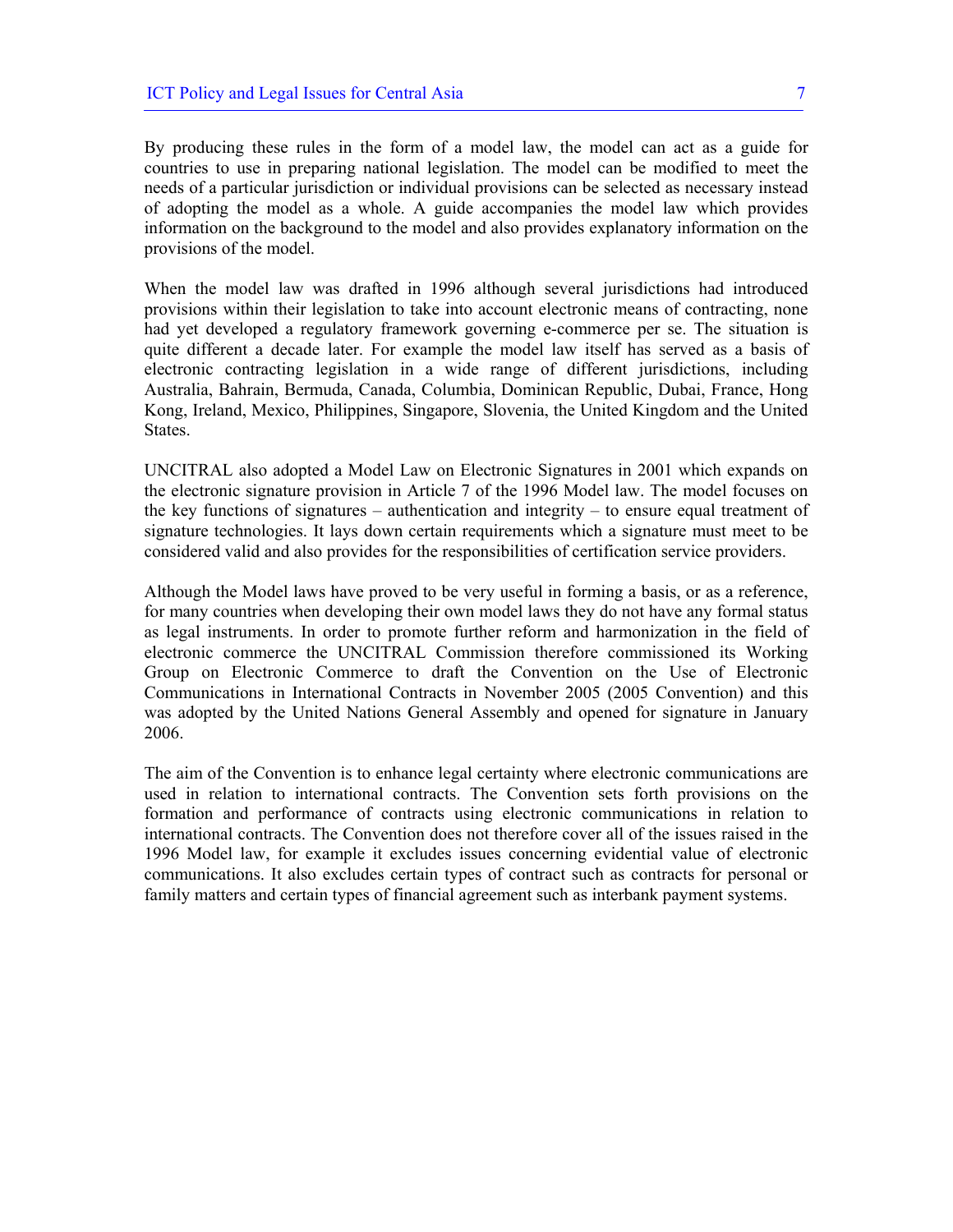### 2. European ICT Directives

There have also been regional developments which may prove useful guidance to SPECA member countries, particularly by the European Union.

The European Union (EU) has produced relevant Directives on e-commerce, e-signatures, data protection and distance selling<sup>15</sup>. These are the Directive 1999/93/EC on a Community Framework for Electronic Signatures (E-Signatures Directive) and Directive 2000/31/EC on Certain Legal Aspects of Information Society Services, in particular Electronic Commerce, in the Internal Market (E-Commerce Directive). the Directive 1995/46/EC on the protection of individuals with regard to the processing of personal data and on the free movement of such data (Data Protection Directive) and the Directive (97/7/EC) on the Protection of Consumers in respect of Distance Contracts.

The Directives differ from Model laws as EU member states are required by law to implement the rules contained within the Directive in their national laws within a specific time period. The Directives do not provide for the exact language to be used in adopting the provisions but instead focus on the aim to be achieved in amending national legislation.

# 3. Regional Commonwealth in the field of Communications

The Regional Commonwealth in the field of Communications  $(RCC)^{16}$  was set up in December 1991 by representatives from the Commonwealth of Independent States (CIS). It is a formally recognized interstate body to coordinate activities in the fields of post and telecommunications, including law reform initiatives:

"Improvement and harmonization of normative technical and normative legal base in the field of communications and informatization of the RCC participants' countries including development of model acts in cooperation with Interparliamentary Assembly of the CIS member states taking account of international rules of law."<sup>17</sup>

The Interparliamentary Assembly of the CIS states has developed a model law "On e-trade", which is being finalized for submission to member state parliaments in October 2007.

 <sup>15</sup> See generally http://europa.eu/scadplus/leg/en/s21012.htm#ECOMMERCE

<sup>16</sup> See generally http://www.rcc.org.ru/en/index.htm

<sup>&</sup>lt;sup>17</sup> RCC, 'Strategic lines of the Regional Commonwealth in the field of communication activities", Decision No. 36/2 of 12 December 2006, at para.5.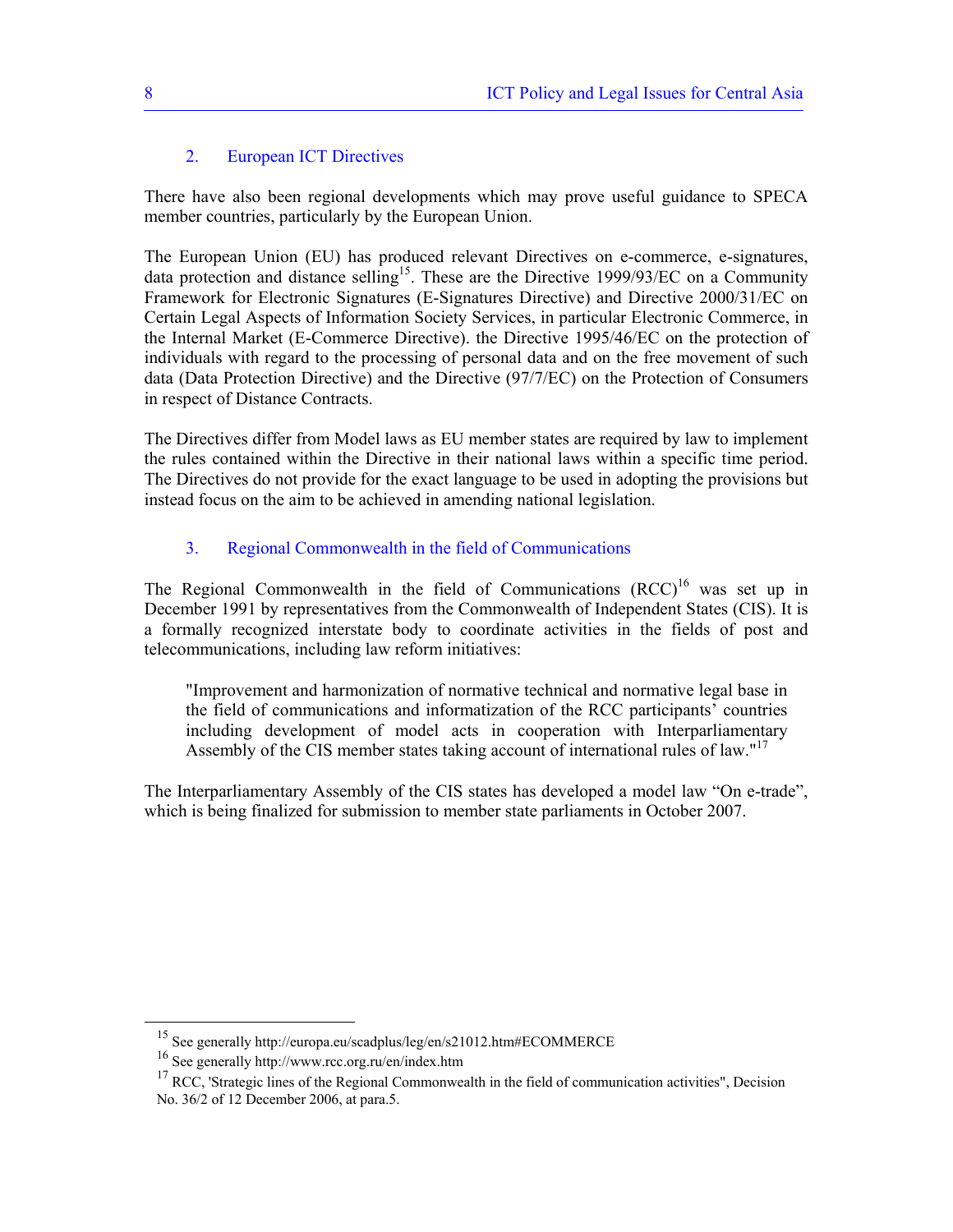### *E. Conclusions*

Addressing ICT legal and regulatory issues raises some generic policy issues for a country to consider in addition to the specific concerns of a topic, such as electronic contracting or cybercrime. Piecemeal law reform may generate more problems and obstacles than it solves, therefore a comprehensive and consistent approach needs to be considered within the broader context of a nation's ICT development strategy. Such an approach needs to adopt certain principles against which law reform measures can be evaluated. In addition, consideration needs to be given to any regulatory structure required to support, supervise and enforce any obligations placed upon public or private entities. Finally, regional and international legal harmonization in an age dominated by the Internet is often a critical element in achieving the goals of law reform, helping avoid entities engaging in regulatory arbitrage between nations.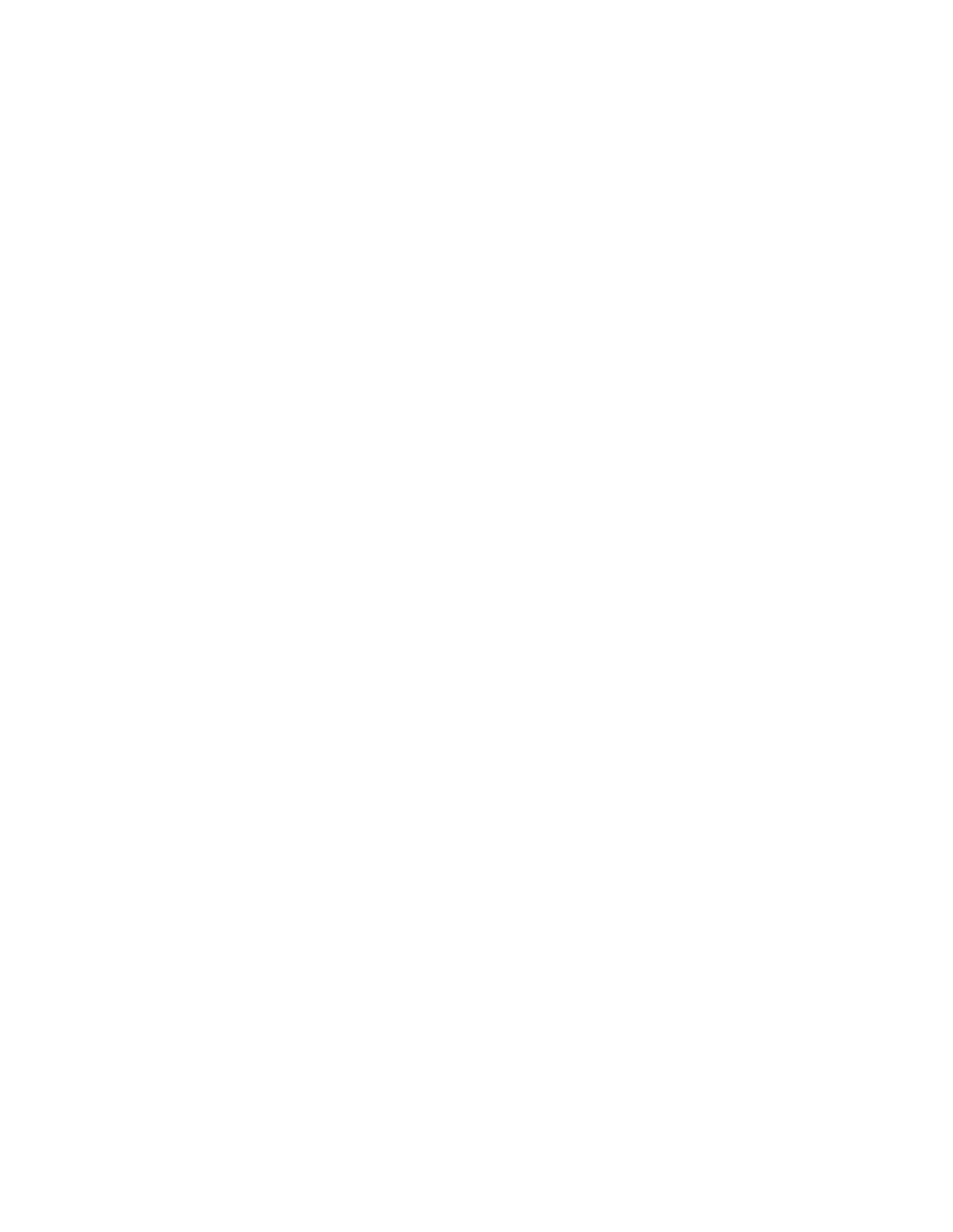# **II. LEGAL CERTAINTY**

This section of the guide deals with the legal validity, enforceability and admissibility of electronic communications which can hinder the adoption of, and reliance on, electronic commerce.

In many countries there are potential restrictions on the use of electronic means of communication because of the incorporation of terms into the regulatory provisions which stipulate certain requirements of form such as writing, signature and original. These form requirements within national regulations have given rise to a degree of uncertainty as to the legal validity of using electronic communications for certain purposes such as entering into contracts, sending invoices or submitting electronic evidence. Problems may arise not only on a national scale but such legal uncertainty may also seriously hinder international trade. Since electronic communications are becoming a very important part of many communications and transactions there is great impetus around the world to assure that legal frameworks are amended to ensure their validity.

Some SPECA member countries have already adopted measure to address issues of legal certainty. In Kazakhstan, a Law on Electronic Documents and Electronic Digital Signatures was adopted in 2003<sup>18</sup>; Tajikistan adopted a Law on Electronic Documents in 2002<sup>19</sup>; while Turkmenistan passed a law on Electronic Documents in 2000<sup>20</sup>.

This section aims to outline some of the issues which arise when using electronic communications and to highlight the relevant international developments in this field. This section will cover the following issues:

- Legal recognition of electronic messages
- Form requirements for writing, signatures and original documents
- Retention of Data Messages
- Recognition of foreign electronic documents and signatures
- Admissibility of electronic evidence
- Formation and validity of contracts
- Recognition by parties of data messages

 <sup>18</sup> Dated 7 January 2003. A version in Russian is available at http://www.cis-legalreform.org/document.asp?id=8048

<sup>19</sup> Dated 10 May 2002. A version in Russian is available at http://www.cis-legalreform.org/document.asp?id=6037

<sup>20</sup> Dated 19 December 2000. A version in Russian is available at http://www.cis-legal-reform.org/document.asp?id=4979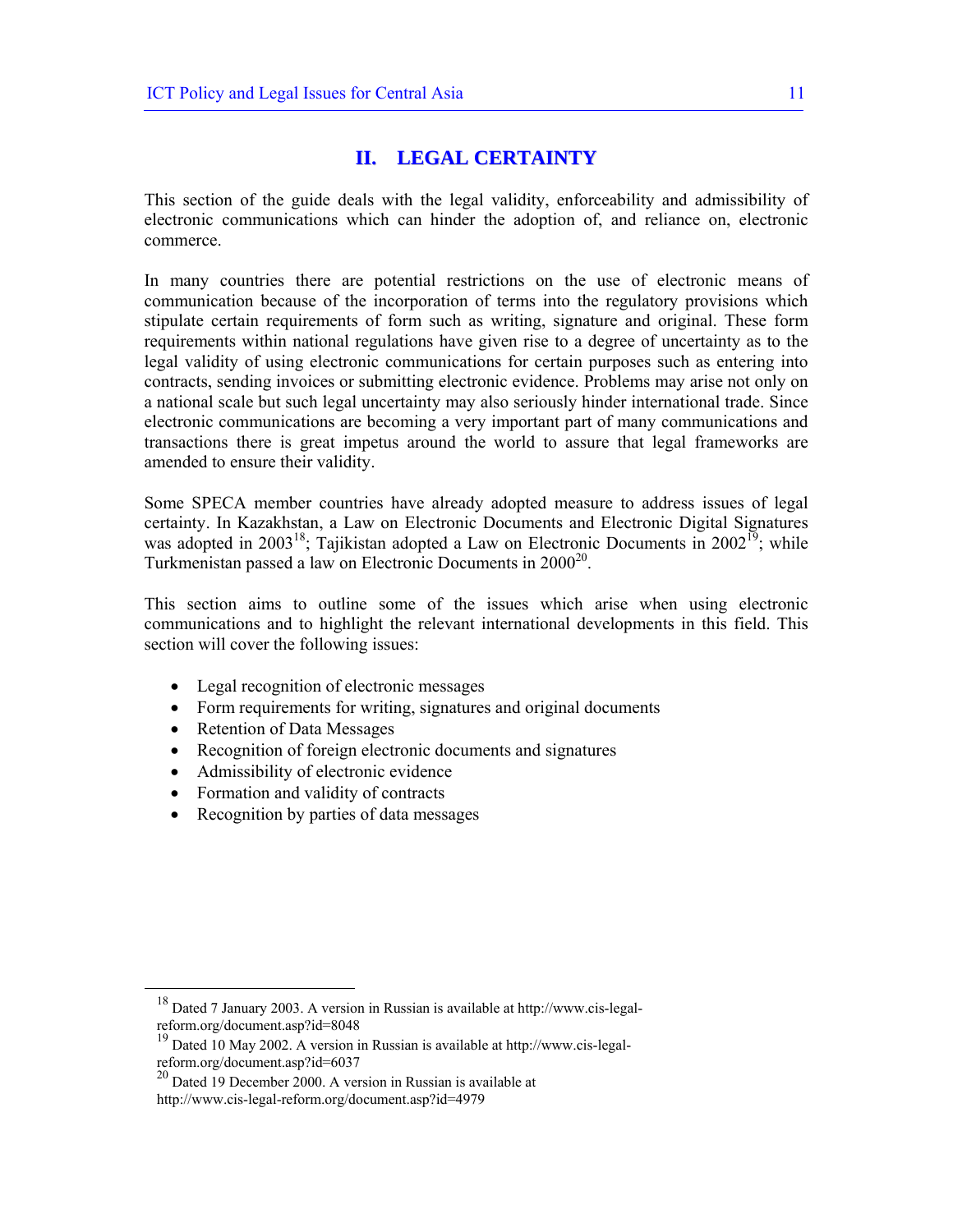### *A. Legal recognition of electronic messages*

Electronic commerce is carried out through the exchange of electronic messages, or data messages. Ensuring that messages are not considered illegal or invalid solely on the grounds of their electronic form is vital if electronic commerce is to thrive. Measures may therefore need to be taken to ensure that national legislation does not discriminate against generating, storing or communicating information in electronic form.

This is achieved in the UNCITRAL 1996 model law through the provision in Article 5

*Information shall not be denied legal effect, validity or enforceability solely on the grounds that it is in the form of a data message.* 

Rather than approaching the validating of data messages in a piecemeal fashion, the aim of the 1996 Model Law is to provide an overarching provision which will cover all forms of electronic communication and the provision of electronic information. The purpose of the provision is to ensure that discrimination cannot arise solely on the basis of the electronic nature of the communication.

In terms of the scope of the Model Laws they both provide for wide definitions of the terms used. The term data message is used to cover both data information and data communication, thus the provision will cover both the electronic communications of offer and acceptance which make up an electronic contract and also data messages which simply confer information such as an electronic invoice or a message indicating the arrival time of a ship. The aim is to cover all types of situation where information is generated, stored or communicated, irrespective of the medium used.

#### *B. Requirements of form*

Many regulations stipulate requirements for documents to be produced in writing, or for a contract to be signed. There is no such certainty as to the validity and enforceability of electronic communications or signatures. To facilitate electronic commerce it may therefore be necessary to amend regulatory provisions to remove the legal obstacles to electronic communications, either by removing the requirement for writing, signatures and original altogether or by creating an alternative valid form which can be met through the use of electronic communications.

Paper-based documents serve several possible functions including ensuring that the contents of the document remain unaltered over time and also ensuring that information is provided in a form which would be admissible in court and accepted by public authorities. Particularly as regards high value transactions the ability to point to a document as evidence that a certain transaction has taken place has been considered a necessary measure to ensure against fraud. Elimination of fraud is not the only reason behind such a requirement. The form requirements may also serve as a reminder to the parties involved in a transaction of the significance of the undertaking. There is therefore still legitimate reason for maintaining such form requirements.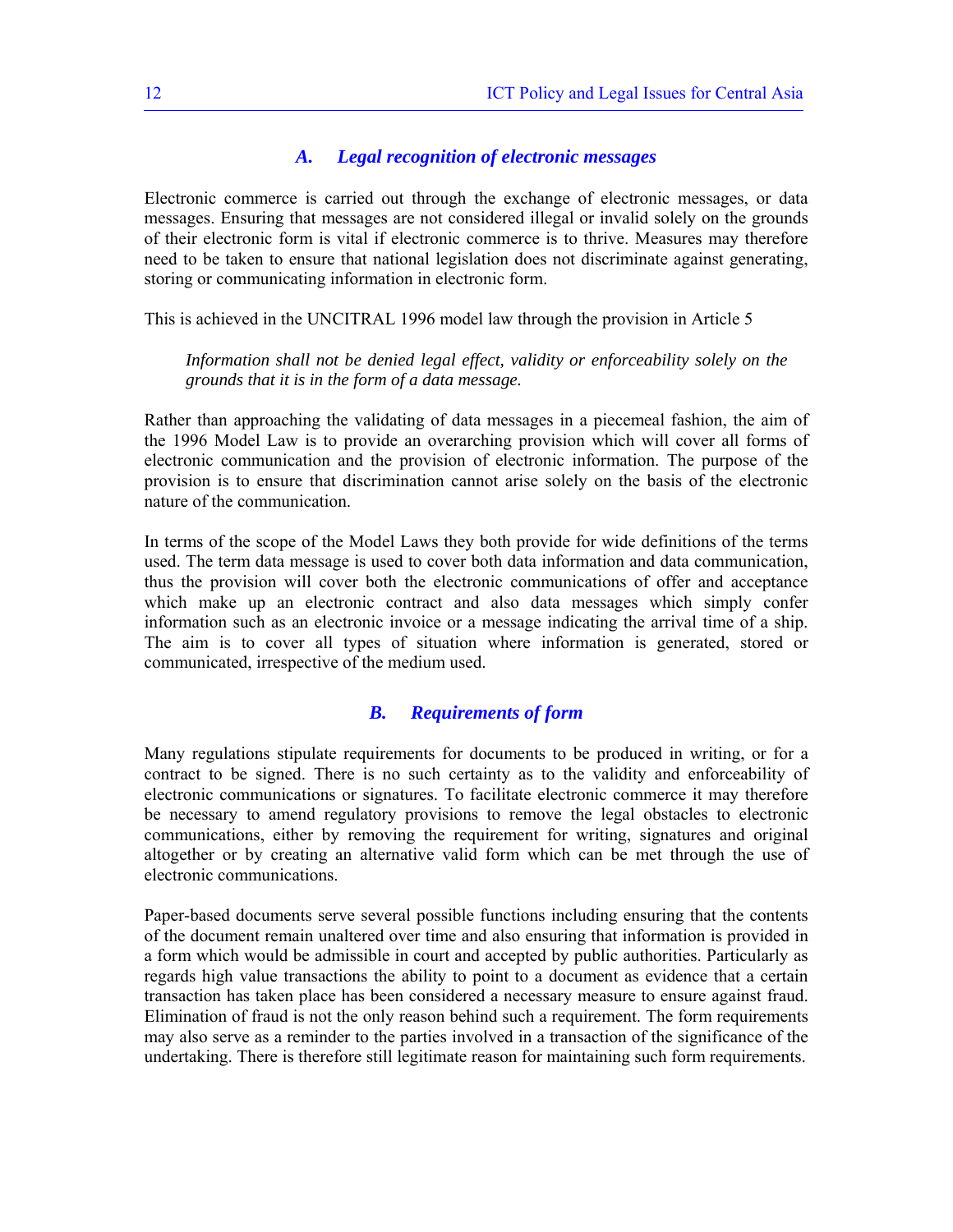An electronic equivalent to a requirement for a paper document, or for a signature, must therefore look to the purpose behind the requirements of writing, signatures and original documents in order to provide a way of achieving these functions by electronic means.

#### 1. Writing

Within most jurisdictions there will be many regulations stipulating that certain contracts should be concluded in a written document or in a specific form. These requirements may be provided for in general interpretation statutes or in the specific regulatory provisions themselves. Such provisions could exclude contracts which are, for example, made through electronic means or may at least give rise to a question of whether or not a contract has been validly formed.

A means for broadening the form requirement can be found in Article 9(1) of the 2005 Convention:

*Nothing in this Convention requires a communication or a contract to be made or evidenced in any particular form.* 

It goes on to state in Article 9(2)

*Where the law requires that a communication or a contract should be in writing, or provides consequences for the absence of writing, that requirement is met by an electronic communication if the information contained therein is accessible so as to be usable for subsequent reference.'* 

This provisions looks to the purpose of the writing requirement – that the information is accessible and readable in the future – and provides accordingly that electronic communications are capable of meeting this requirement where they are sent in such a form as to be accessible when necessary. Within Europe the E-Commerce Directive follows a similar approach in Article 9(1) requiring member states to "*ensure that their legal system allows contracts to be concluded by electronic means"*.

A broad approach which validates the use of electronic messages and documents provides for a more encouraging environment for electronic commerce to thrive than a piecemeal approach which requires individual pieces of legislation to be amended as and when. The latter approach has the potential to overlook the updating of certain relevant legislation and also to potentially stall the development of electronic commerce if it is implemented in such a narrow way as to limit the use of new technological developments and means of communicating.

It may be necessary to include exclusions to this principle to exempt certain types of contracts. The 1996 Model Law provides in Article 6(3) a basis for states adopting this model to incorporate exclusions

*The provisions of this article do not apply to the following…* 

While the 2005 Convention provides in Article 3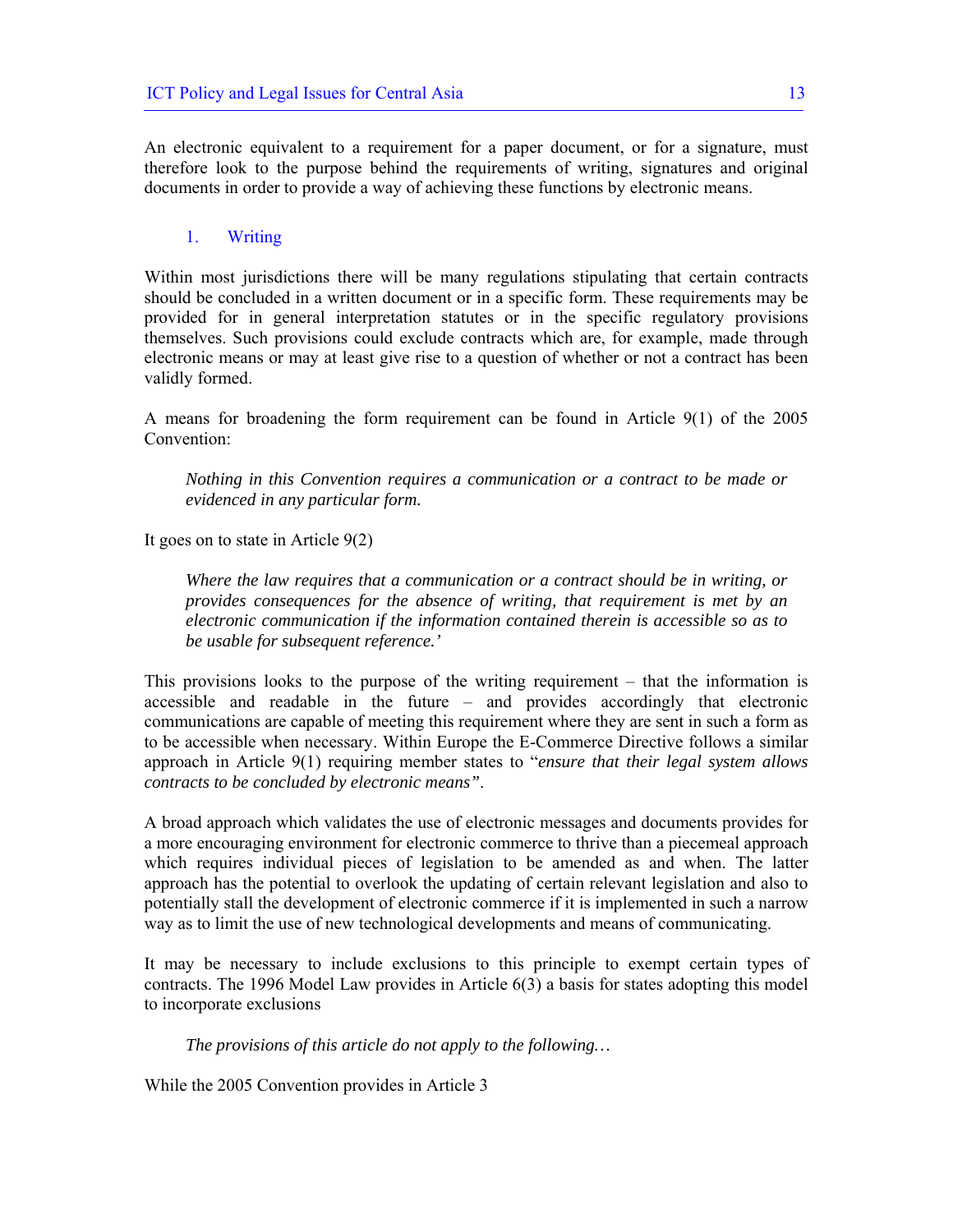*The parties may exclude the application of this Convention or derogate from or vary any of its provisions.* 

#### 2. Signatures

National regulatory provisions also lay down requirements for writing to be signed in certain circumstances, for example in some countries a contract for the sale of goods above a certain amount must be signed to ensure its enforceability. Even where national law does not provide for a pen and ink definition of a signature there may still be some ambiguity as to whether an electronic signature is considered valid and enforceable within the jurisdiction.

A signature has several functions which include identifying a person or associating the person with the contents of the document. Depending on the type of document the signature could also serve the function of indicating the signatory's intention to be bound by the contents of a contract, or the fact that someone was at a given place at a given time. Therefore the signature can be used for several different functions depending on the type of document to which it is attached. Some regulations, for example wills, may provide in addition that the signing of the document must be witnessed thus providing a further level of security.

As signatures provide different functions depending on whether they are witnessed or not, different levels of security are associated with them. One option in amending legislatory provisions is to provide electronic equivalents for all the different types and levels of signature requirement. However, even though different levels of electronic signature may serve to replicate the varied purposes of traditional signatures the provision needed to implement such functions might prove to be overly technical and complex. This may not be desirable for several reasons, the provisions may not readily take into account new technological developments, they may also be too closely tied to a particular technology which may not be reflected in commercial use. The wording of the provisions would therefore link the regulations to a particular period in development of the technology rather than providing a legal structure based on the underlying legal principles.

The models therefore have generally focused on two of the main functions of signatures, to identify the author of a document and to indicate that the author has approved the contents of the document.

The 2005 Convention provides in Article 9(3)

*Where the law requires that a communication or a contract should be signed by a party, or provides consequences for the absence of a signature, that requirement is met in relation to an electronic communication if:* 

*(a) A method is used to identify the party and to indicate that party's intention in respect of the information contained in the electronic communication.* 

*(b) The method used is either:*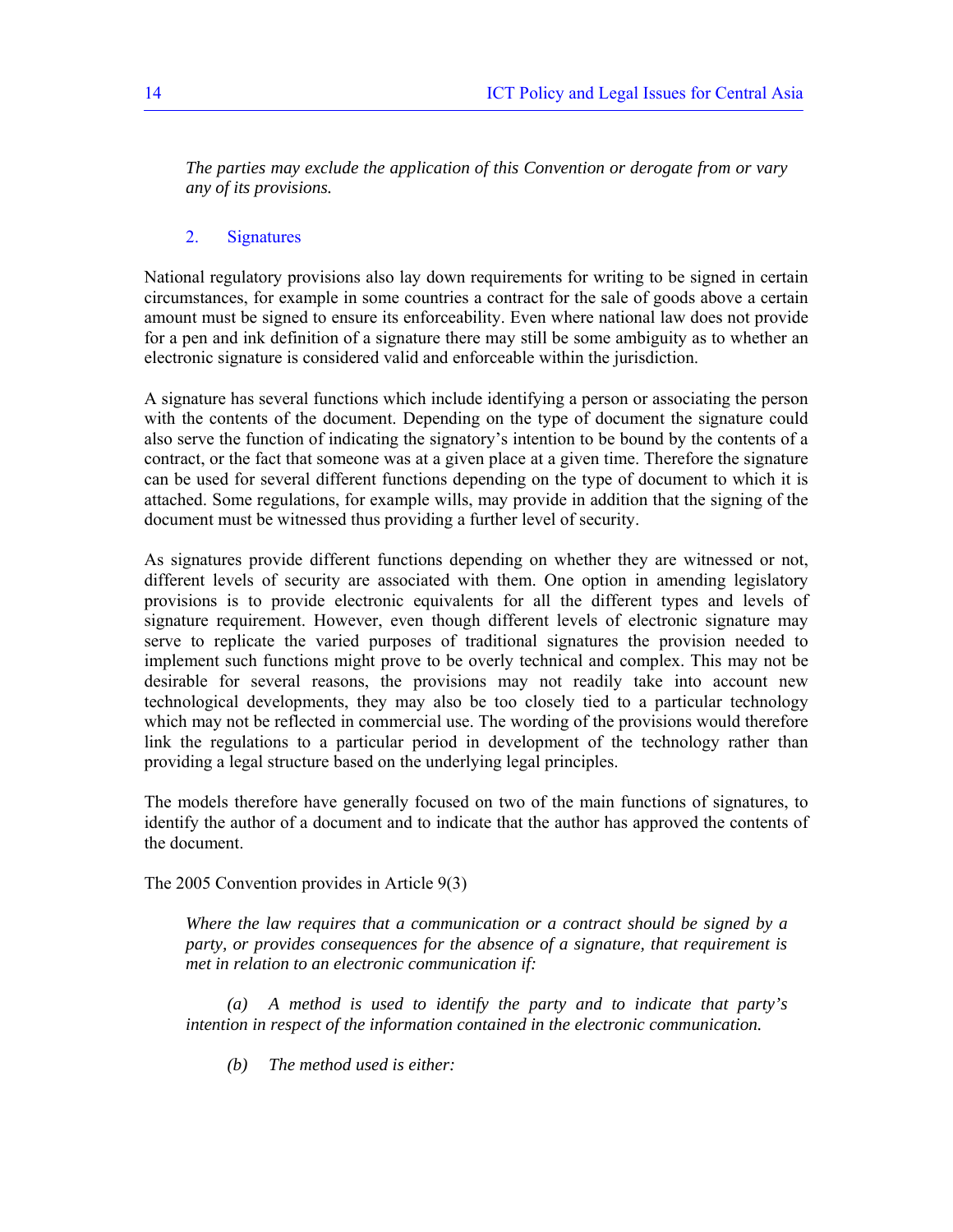- *(i) As reliable as appropriate for the purposes for which the electronic communication was generated or communicated, in the light of all the circumstances, including any relevant agreement, or*
- *(ii) Proven in fact to have fulfilled the functions described in subparagraph (a) above, by itself or together with further evidence.*

This approach considers the functions that a signature provides rather than prescribing the form that the electronic signature should take. To be valid the provision requires that an electronic signature must be able to identify the party and to validate the integrity of the contents of the message.

The Model Laws generally also rely on the phrase that the method used should be "as reliable as appropriate for the purposes" for which the data message is generated or communicated. This enables the provision to steer away from making provisions for technical requirements and does not prevent electronic signatures from being used for different functions. Various legal, technical and commercial factors are likely to be considered in determining whether the method used was appropriate. The suitability of the method used will also depend upon the nature of the commercial activity, the value and size of the transaction and the relationship between the parties involved, the purpose of the signature, the acceptance of such methods within the particular industry and any provisions for insurance mechanisms.

The aim of the 1996 Model Law is not to provide that a functional equivalent of a signature will of itself confer validity, instead the question of validity should be settled under the national law. The requirement of both the 1996 Model law and the 2005 Convention is to ensure that electronic signatures satisfy signature requirements in the law. The approach taken therefore is that of providing a minimum standard for signatures. The issues of electronic signatures are discussed further in section III.C below.

### 3. Originals

When an electronic message is sent the recipient does not receive the actual message typed by the sender but instead receives an exact copy of this. Whenever this message is stored, read or sent a copy is made of it. The copy may itself go through various processes in the sending, or storing, such as being compressed, decompressed, encrypted or formatted in a particular way. This is in contrast to a paper based copy where on sending a letter the recipient receives the original letter rather than a copy of the letter in most circumstances.

Legal requirements for an original document to be produced are particularly relevant in relation to documents of title and negotiable instruments. The purpose of requiring an original document to be produced is generally as a means of ensuring the integrity of the contents of the document and to ensure that it has not been altered since it was originally created or sent. The electronic equivalent should endeavour to provide these same assurances of integrity.

Regulatory requirements for an "original" document to be produced are therefore not likely to be met through the submission of electronic documents unless some changes are made to the nature of these provisions.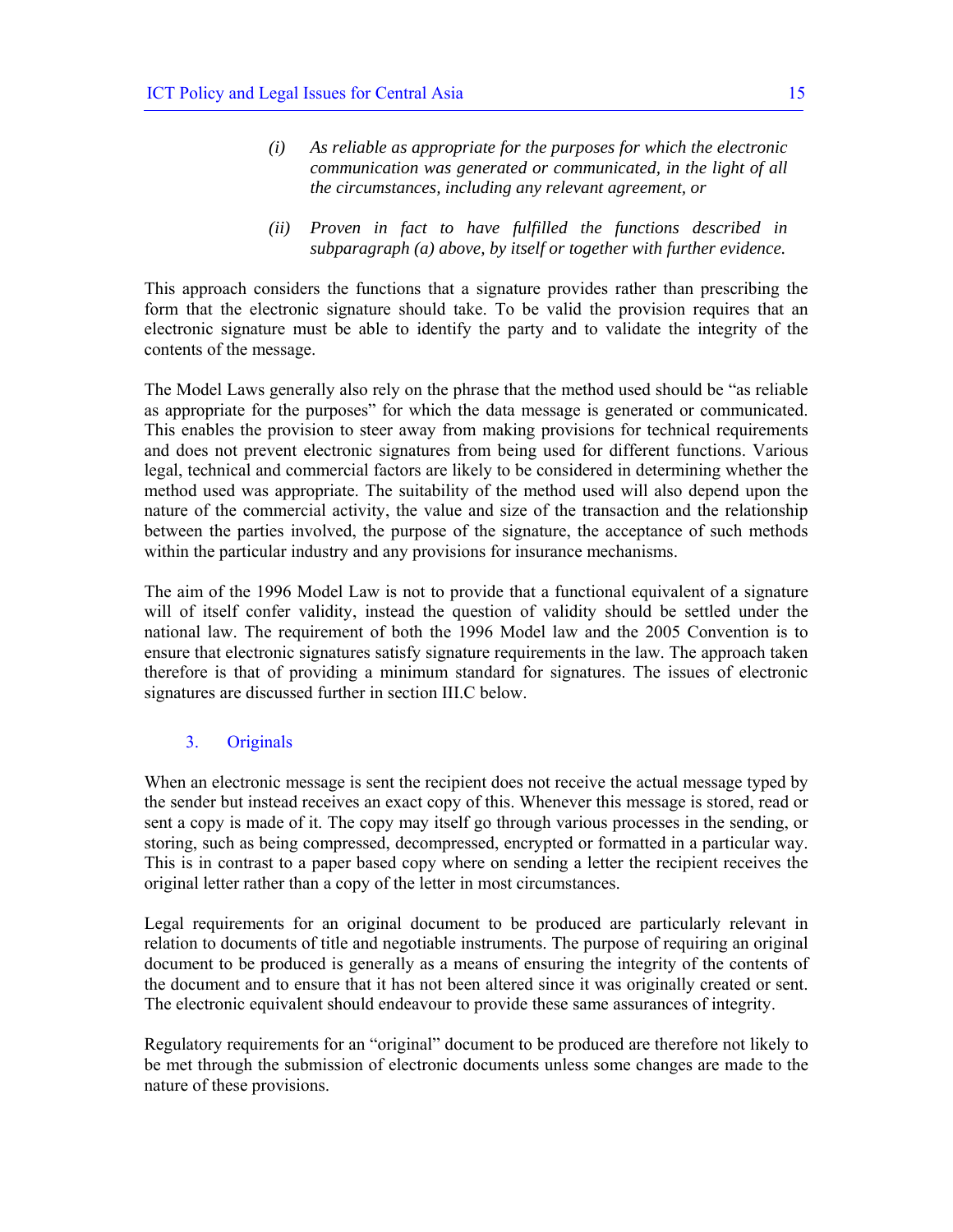The 2005 Convention achieves this recognition of electronic documents through the provision in Article 9(4) and (5) that

*4. Where the law requires that communication or a contract should be made available or retained in its original form, or provides consequences for the absence of an original, that requirement is met in relation to an electronic communication if:* 

*(a) There exists a reliable assurance as to the integrity of the information it contains from the time when it was first generated in its final form, as an electronic communication or otherwise; and* 

*(b) Where it is required that the information it contains be made available, that information is capable of being displayed to the person to whom it is to be made available.* 

*5. For the purposes of paragraph 4(a):* 

*(a) The criteria for assessing integrity shall be whether the information has remained complete and unaltered, apart from the addition of any endorsement and any change that arises in the normal course of communications, storage and display;* 

*(b) The standard of reliability required shall be assessed in the light of the purpose for which the information was generated and in the light of all the relevant circumstances.* 

This provision in the 2005 Convention focuses on the function of ensuring the integrity of a document and enables electronic documents to meet this requirement where there is a reliable means of ensuring that the contents are unchanged. The fact that the formatting of the document has been changed in the processing of the electronic document, or that an electronic certificate has been added to the end of the message to attest to its originality, will not be a sufficient reason for invalidating the document. What is considered reliable will depend on the relevant circumstances. A further requirement in the provision is to ensure that the information is capable of being accessed by anyone who is entitled to see it.

## *C. Retention of data messages*

The keeping of records is vitally important in many spheres of commercial life. The retaining of documents electronically can provide an efficient and space saving means of retaining large quantities of data. This form of record holding also has the advantage of being easily searchable. Many regulations require the maintenance of written records for a period of time for purposes such as accounting, tax, or auditing. Records may also be maintained to provide evidence of the existence of a contract or the ownership of certain intellectual property rights.

The requirements for retaining documents therefore need to be amended to provide for legally valid storing of documents in an electronic format.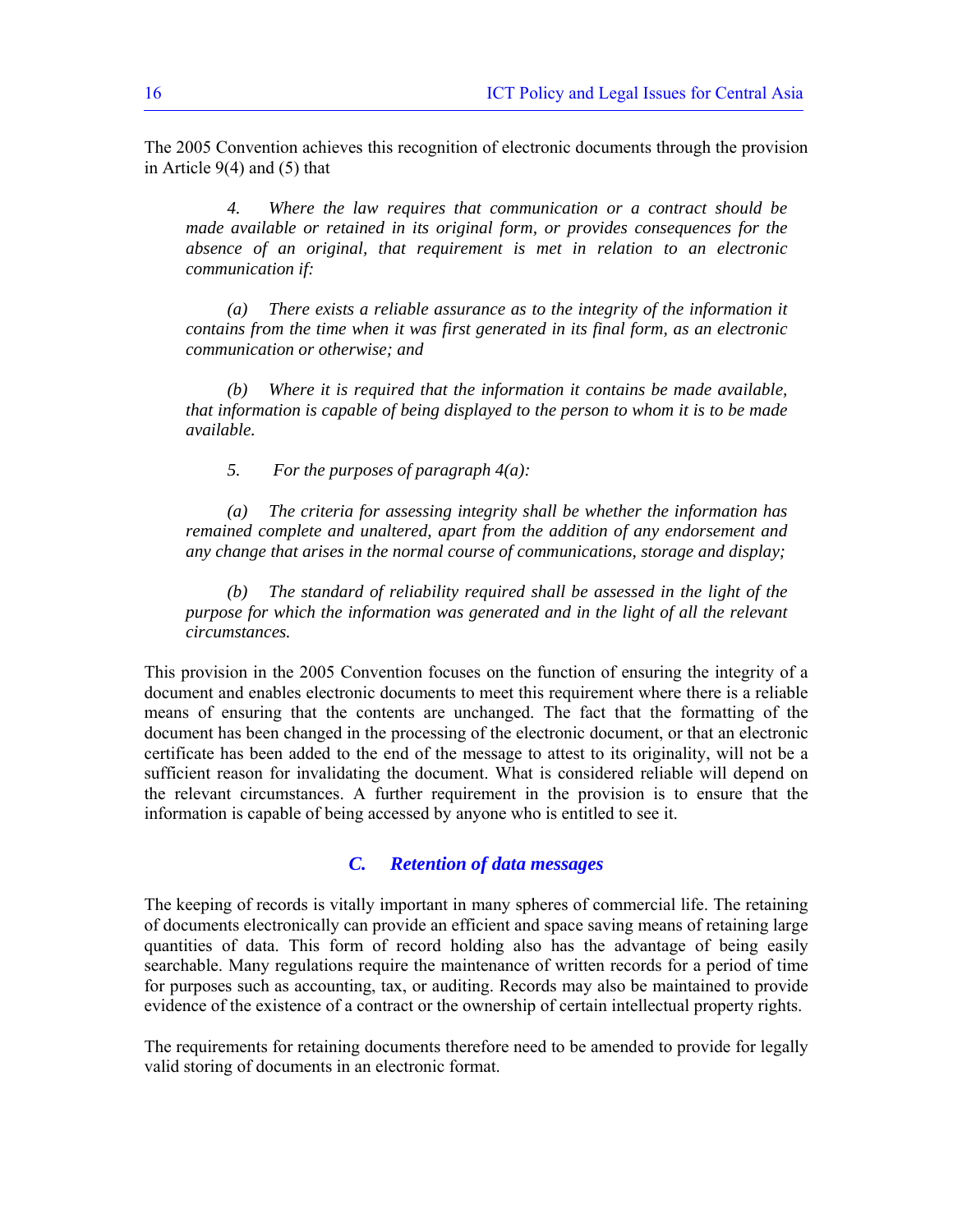The 1996 Model Law provides for the retention of data messages in Article 10.

*(1) Where the law requires that certain documents, records or information be retained, that requirement is met by retaining data messages, provided that the following conditions are satisfied:* 

*(a) the information contained therein is accessible so as to be usable for subsequent reference;* 

*(b) the data message is retained in the format in which it was generated, sent or received, or in a format which can be demonstrated to represent accurately the information generated, sent or received; and* 

*(c) such information, if any, is retained as enables the identification of the origin and destination of a data message and the date and time when it was sent or received.* 

*(2) An obligation to retain documents, records or information in accordance with paragraph (1) does not extend to any information the sole purpose of which is to enable the message to be sent or received.* 

This provision enables messages to meet the retention requirement even if the message is subject to changes, for example in its formatting, if the information contained within the messages is an accurate reflection of the data message as it was when originally sent. Although some transmittal information may be important to retain, for instance the information contained in a data message when it was created or stored, or an acknowledgement of receipt of the message, the provisions do not lay down any obligation to retain additional transmittal information which is not relevant to the information contained in the message. This takes into account the fact that data messages are subject to various alterations which do not actually impact on the information contained therein but which are necessary for the purposes of sending and storing data messages. This includes methods for compressing, decompressing, encrypting or converting the data in order to store it.

#### *D. Recognition of foreign electronic documents and signatures*

International commerce clearly necessitates the legal recognition not only of nationally produced electronic documents and signatures but equally of foreign records. An issue to be considered when implementing such changes is whether recognition should be provided on exactly the same terms as national documents. Should the presumptions be any different? If facilitating international electronic commerce is the goal of a state, then providing for equal recognition of foreign documents and signatures will be necessary.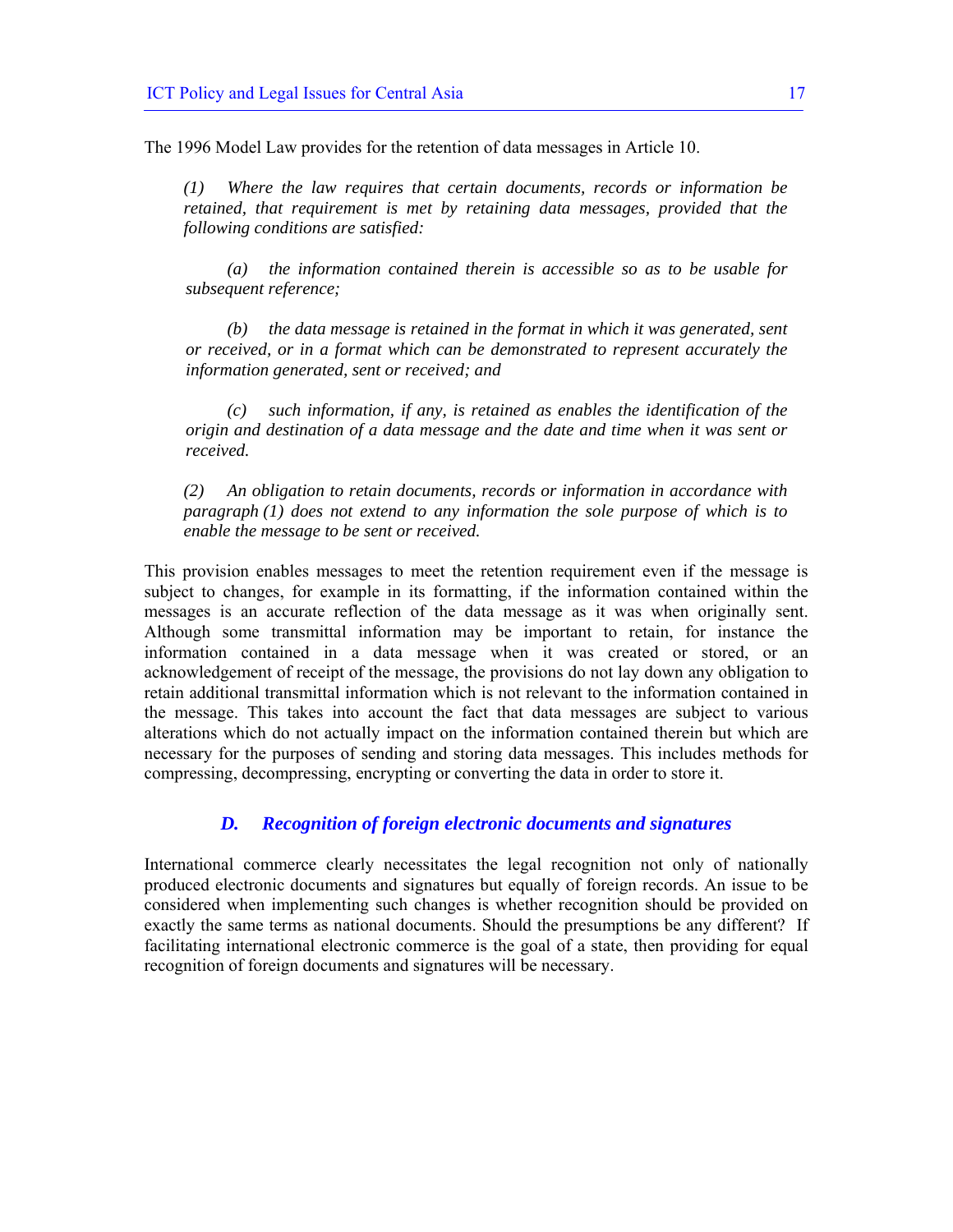#### *E. Admissibility of electronic evidence*

Where the validity of electronic messages is under scrutiny the admissibility of electronic evidence may also prove to be contentious. A court of law may require evidence of a fact in resolving a dispute. Whether or not electronic messages and records will meet the evidential requirements of the court will need to be determined. While some countries have open evidentiary rules, there will still often be formalities required for certain types of document such as wills. In other countries there are very strict procedures and rules which must be followed before evidence can be validly presented in court.

The purpose of submitting evidence is that the court can rely on this evidence to a greater or lesser extent to help in determining the outcome of a case. A certain degree of reliability is therefore required before evidence may be put forward in court. Many jurisdictions have rules both on the admissibility of documents and the evidential weight of those documents. Some jurisdictions have rigorous formalities as to the presentation of documents, such as that they are notarized, while others place obligations on the party introducing evidence, to uphold the status of the evidence, by attesting for example to the proper functioning of a computer system from which an electronic record is produced. Such an obligation may be rather onerous to prove as it could involve the use of several experts who are able to testify as to the proper functioning of a computer system at a given time. Once the evidence has been found admissible, the court will then take the step of evaluating the evidence to determine what level of evidential weight should be ascribed to it using various factors such as the type of technology used.

One way of promoting the reliability of an electronic record is by showing that the system on which it is produced has been functioning properly.

Article 9 of the 1996 Model Law provides for the admissibility of electronic messages by ensuring that

- *(1) In any legal proceedings, nothing in the application of the rules of evidence shall apply so as to deny the admissibility of a data message in evidence:* 
	- *(a) on the sole ground that it is a data message; or,*

*(b) if it is the best evidence that the person adducing it could reasonably be expected to obtain, on the grounds that it is not in its original form.* 

*(2) Information in the form of a data message shall be given due evidential weight. In assessing the evidential weight of a data message, regard shall be had to the reliability of the manner in which the data message was generated, stored or communicated, to the reliability of the manner in which the integrity of the information was maintained, to the manner in which its originator was identified, and to any other relevant factor.* 

This therefore prevents evidence from being excluded solely on the grounds of being provided in electronic form. Provision 1(b) clarifies that where the principle of "best evidence" is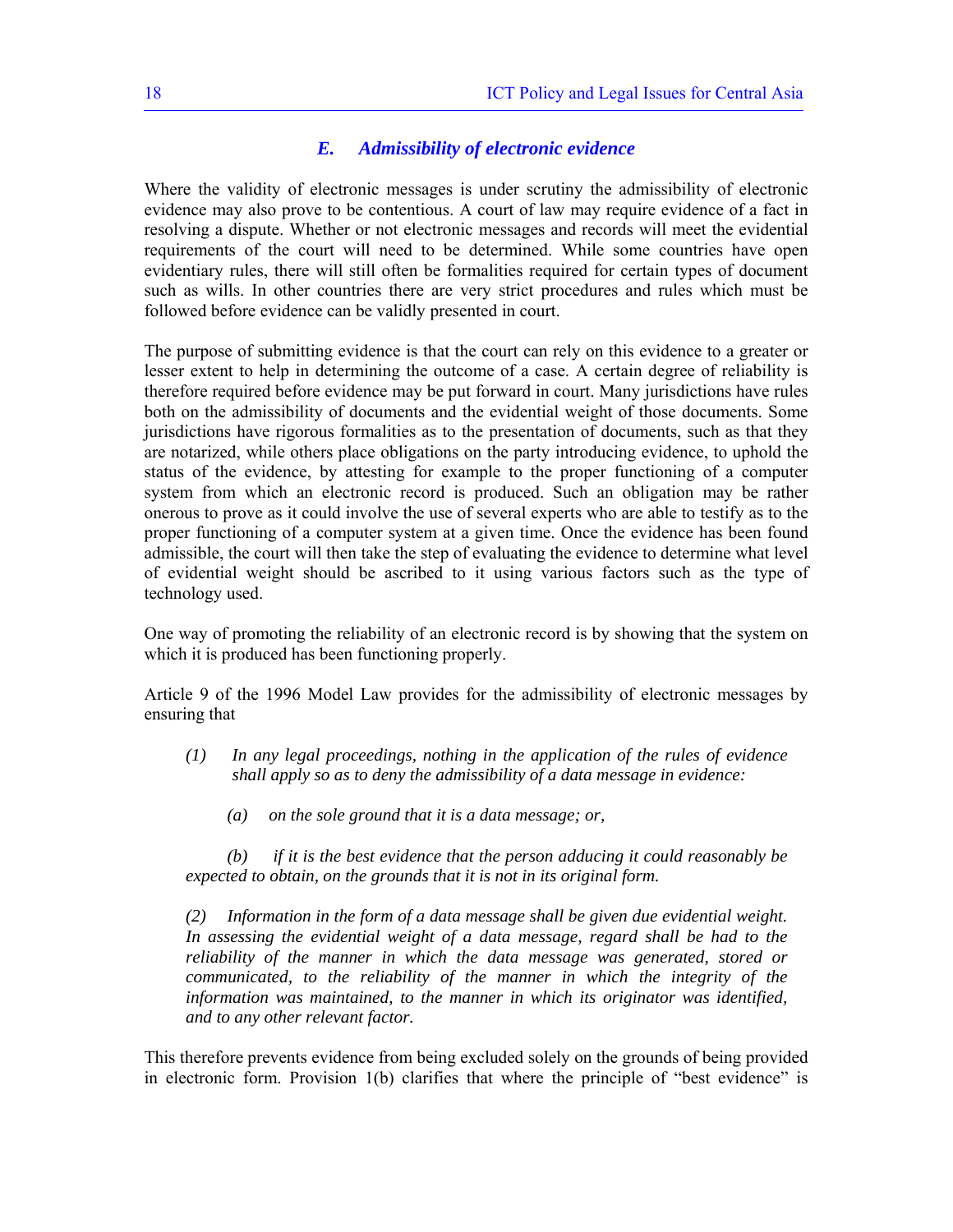applied, whereby a party must produce the best form of the evidence available, such as the original document rather than a copy, then electronic evidence cannot be precluded simply because it is not in its original form.

In terms of the evidential weight ascribed to the submission of electronic messages and records, the provision provides several factors which can be used to determine the appropriate level of evidential weight to be prescribed.

### *F. Formation and validity of electronic contracts*

Prior to the commercialization of the Internet electronic contracting did exist in a business to business context through the use of Electronic Data Interchange (EDI). This differs from communications through websites or email as in EDI the messages sent between computers are based on a standard or code agreed between the parties. A variety of EDI standards have been produced both on a national and international scale and more recently various model trading partner agreements have been developed.

Although EDI is still used by businesses, the Internet has provided for new opportunities for conducting business as it enables commercial parties who have no previous trading relationship to enter into transactions quickly and easily even where they live in different jurisdictions. Although this has its advantages it means that the trading parties are not entering into contracts on the basis of a trading partner agreement. This may therefore give rise to some legal uncertainties over the enforceability and treatment of electronic contracts.

National law on formation of contracts may be adequate to deal with many aspects of electronic contracting but certain issues such as where and when the contract is formed and what steps are required to incorporate terms and conditions may give rise to problems. The procedure to follow for correcting errors in the input of information is also a new issue which arises as a result of entering into contract online. The increased opportunities for business to consumer sales will also give rise to many consumer protection issues.

New provisions may need to be introduced in national law in order to provide for a greater degree of certainty as to the conclusion of the contract by electronic means.

#### 1. Contract formation and validity

The 2005 Convention and the 1996 Model Law contain various provisions relating to the contract formation process. These provide for legal certainty over the use of electronic communications in contract formation and ensure that the contract is not deemed unenforceable simply as a result of it being entered into through electronic means. The provisions do not stipulate how a contract will be formed, or the steps to be taken to form the contract, but instead simply ensure that a valid contract can be formed electronically assuming all the requisite elements are met. These rules do not therefore replace traditional contract rules but instead supplement them in so far as providing for communication in electronic form. The provisions also do not place any obligation on parties to accept electronic means of contracting or communicating should they not wish to do so.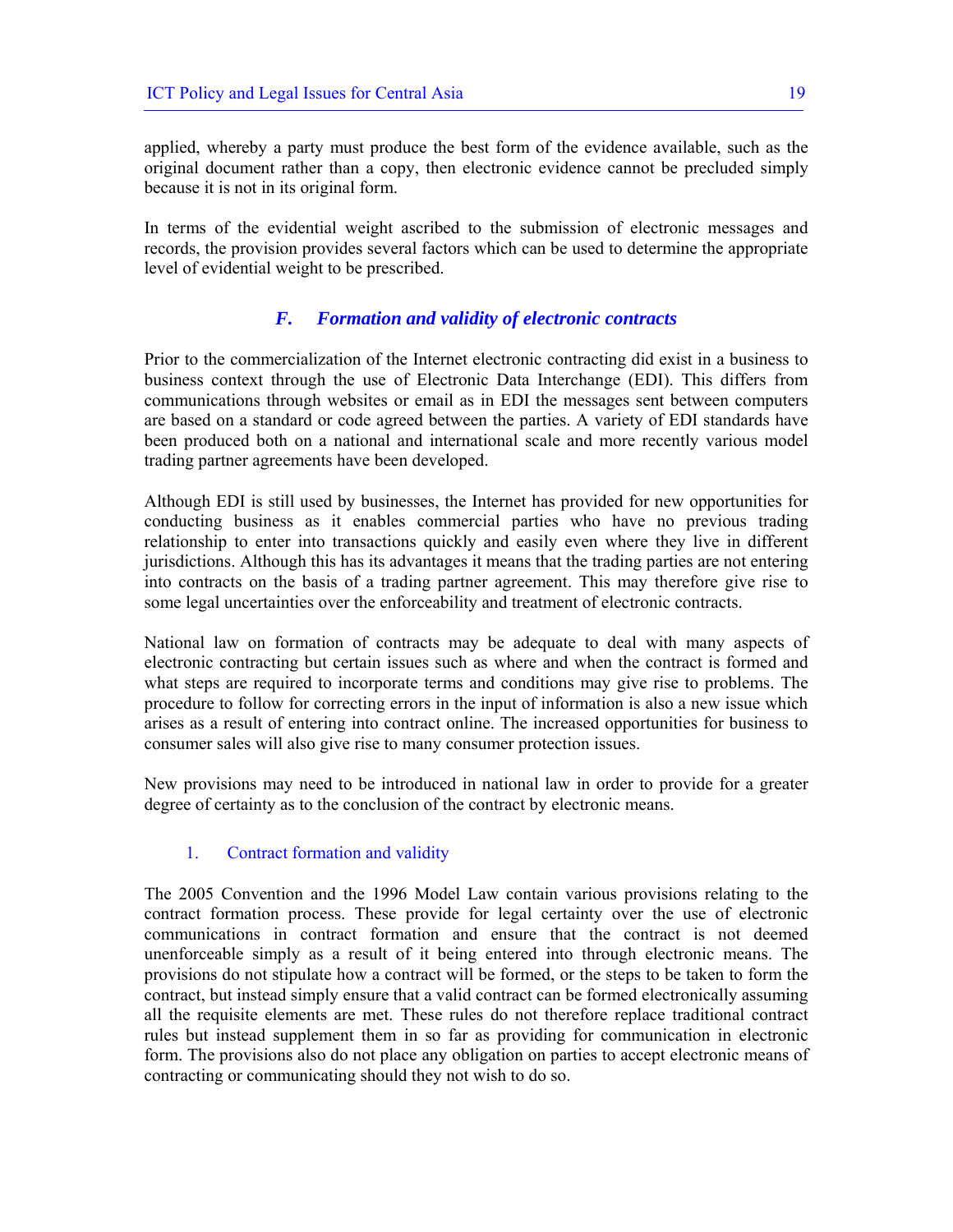In recognition of electronic contracting the 1996 Model Law provides in Article 11 that

*In the context of contract formation, unless otherwise agreed by the parties, an offer and the acceptance of an offer may be expressed by means of data messages. Where a data message is used in the formation of a contract, that contract shall not be denied validity or enforceability on the sole ground that a data message was used for that purpose.* 

The wording used in this provision makes it clear that a contract will not be denied validity or enforceability simply as a result of being formed through electronic communications but it may be denied validity on other grounds.

The 2005 Convention also makes provision for the formation of contracts through electronic means. Article 8 provides

*(1) A communication or a contract shall not be denied validity or enforceability on the sole ground that it is in the form of an electronic communication.* 

These provisions ensure that the sending of an offer or acceptance in electronic form is not sufficient to invalidate a contract, but what about clicking on a button to agree to the contract terms? Is this sufficient to constitute an offer or acceptance of an offer? The only model to specifically provide for this issue is the Commonwealth Model Law on Electronic Transactions. This model provides in Article 18 that

*(1) Unless the parties agree otherwise, an offer, the acceptance of an offer or any other matter that is material to the formation or operation of a contract may be expressed:* 

*(a) by means of information in electronic form; or* 

*(b) by an act that is intended to result in electronic communication, such as touching or clicking on an appropriate icon or other place on a computer screen, or by speaking.* 

The only reservation about including such a term within a national regulatory provision is whether it may prove too restrictive in terms of encompassing future developments in technology. Although clicking on an icon may currently be a popular method for entering into contracts online, whether it continues to be used or whether a new method replaces this remains to be seen. Provisions which seek to enable electronic commerce and contract formation through electronic means should attempt where possible to remain neutral as to the approach used to achieve this goal.

While electronic forms of communication are clearly useful their use should not necessarily be imposed upon parties. For example, the United Nations Convention 2005 provides in Article 8

*2. Nothing in this Convention requires a party to use or accept electronic communications, but a party's agreement to do so may be inferred from the party's conduct.*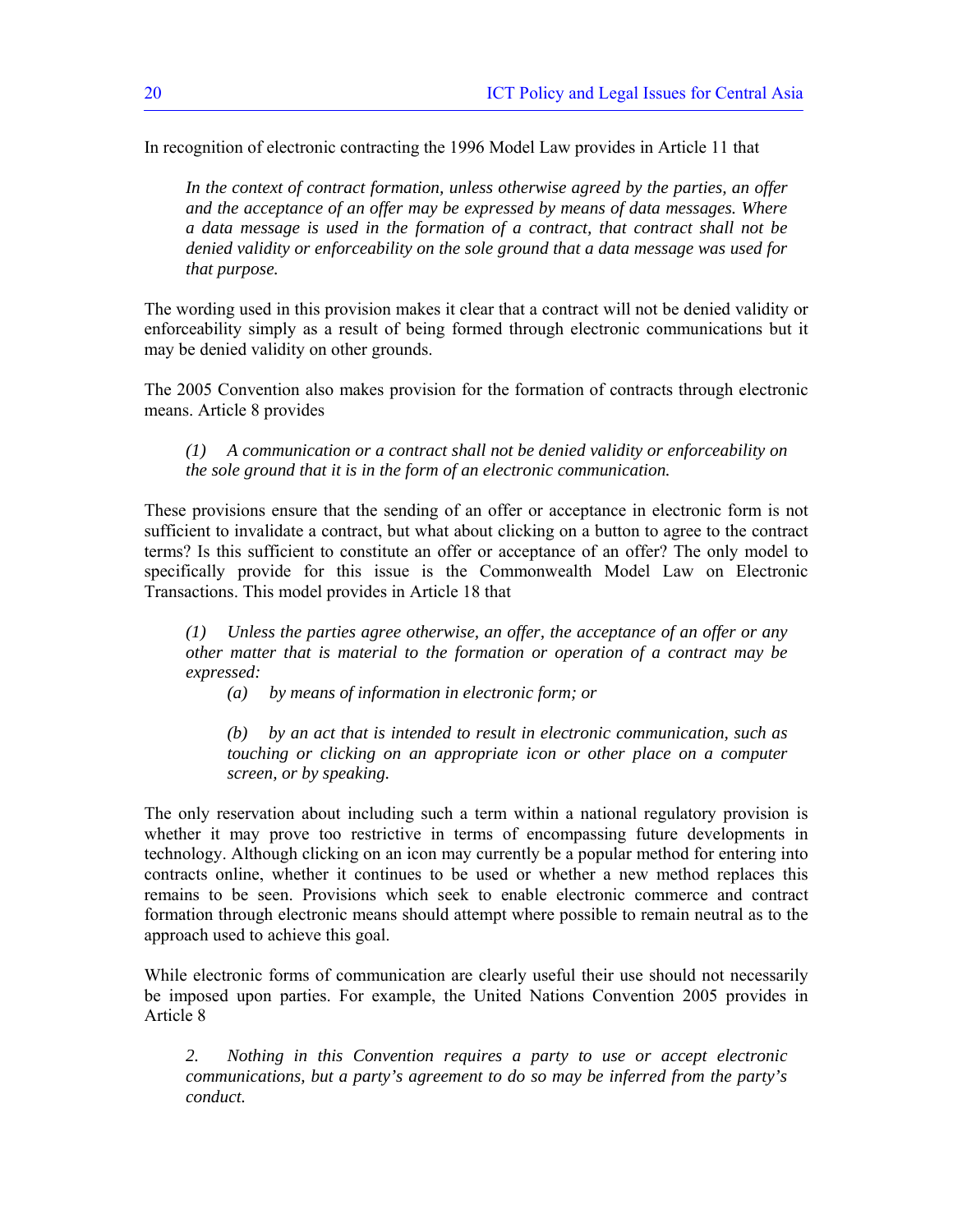Article 8(2) ensures that no obligation is placed upon parties to a contract to accept electronic communications unless they choose to do so either expressly or impliedly through their actions. Clearly if an offer is made by electronic means the offeror cannot refuse to recognize an acceptance issued in the same form.

States may also wish to restrict certain types of legal agreement from being formed electronically.

### 2. Use of automated message systems

Developments in technology and software have enabled computer programs to automatically issue and receive electronic orders without any human involvement. The ability of electronic agents to independently form contracts may give rise to questions over the legal validity of these contracts, particularly in countries where an expression of intent of the parties is required.

The 2005 Convention provides for the valid use of automated message systems for contract formation in Article 12 where it states

*A contract formed by the interaction of an automated message system and a natural person, or by the interaction of automated message systems, shall not be denied validity or enforceability on the sole ground that no natural person reviewed or intervened in each of the individual actions carried out by the automated message systems of the resulting contract.* 

This provision ensures that where the electronic messages communicating offer and acceptance are generated without human intervention this is not sufficient to render the contract unenforceable.

#### 3. Incorporation by reference

Contractual terms will generally be provided for in the agreement between the parties, either expressly in the body of the agreement or impliedly by law, custom and practice or the actions of the parties. However in certain circumstances where there is an on-going relationship between the parties the terms and conditions are often referred to in a separate document rather than being expressly stated. This incorporation by reference is a recognized commercial practice. In order to ensure that such incorporation is valid in an electronic environment the 1996 Model Law provides in Article 5bis

*Information shall not be denied legal effect, validity or enforceability solely on the grounds that it is not contained in the data message purporting to give rise to such legal effect, but is merely referred to in that data message.*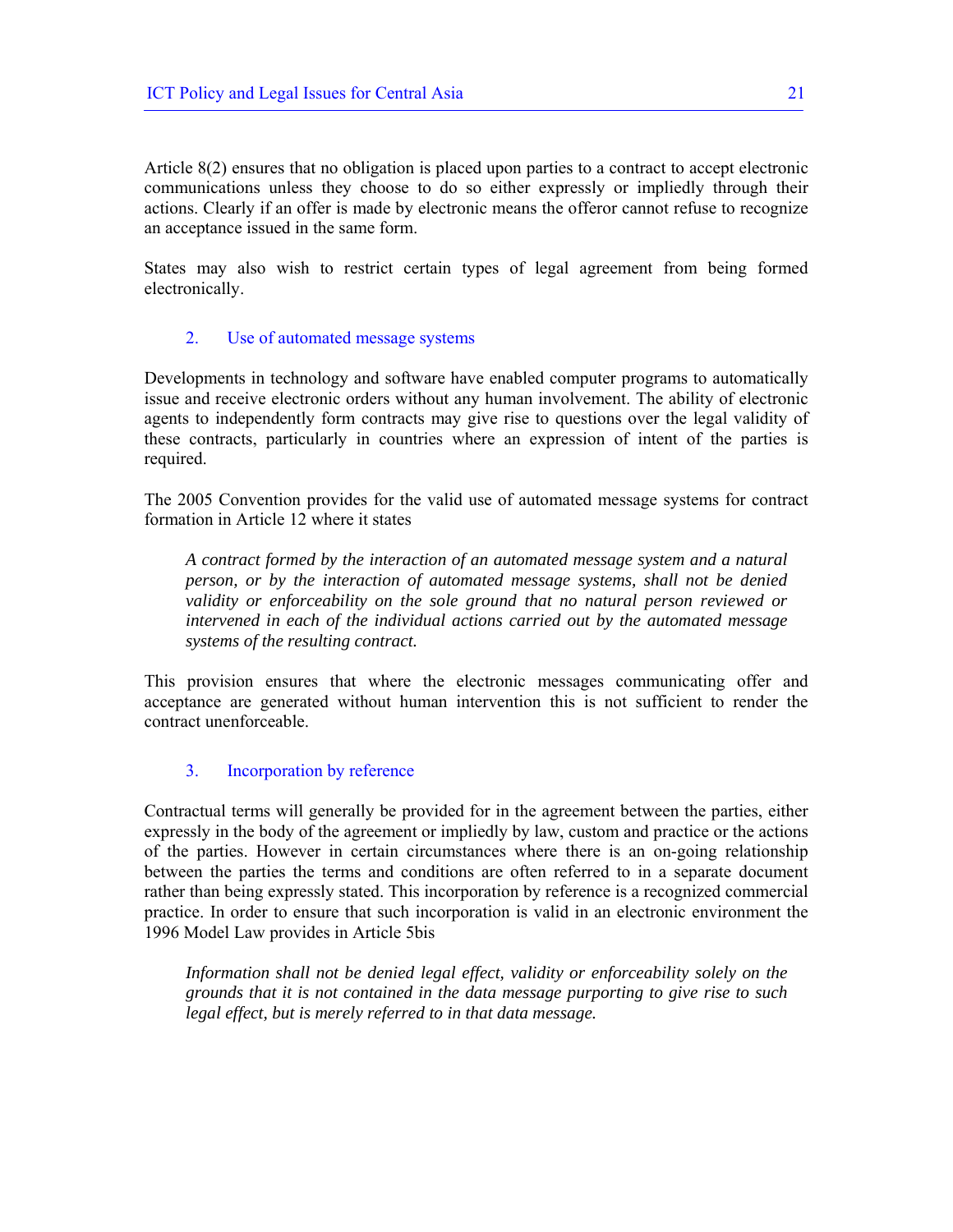### 4. Invitation to make offers

Whether a website selling a particular product is to be considered as making an offer of a product or simply treated as an invitation to make an offer is an issue which has undergone much debate. If the structure of the website is such that it is considered to be making an offer of the products listed, then assuming unconditional acceptance was made of this offer a valid contract would be concluded. Where there is a limit to the number of goods for sale a website owner could find himself in a difficult position if more contracts are concluded than goods for sale. For this reason the website is generally considered to be an invitation to make offers. A similar principle may be applied to bulk emailings.

In order to clarify this position the 2005 Convention provides in Article 11 that:

*A proposal to conclude a contract made through one or more electronic communications which is not addressed to one or more specific parties, but is generally accessible to parties making use of information systems, including proposals that make use of interactive applications for the placement of orders through such information systems, is to be considered as an invitation to make offers, unless it clearly indicates the intention of the party making the proposal to be bound in case of acceptance.*

### 5. Incorporating contract terms

Ensuring the valid incorporation of terms into a contract may involve taking certain steps to draw the party's attention to these terms. The availability of contract terms is addressed by the 2005 Convention in Article 13:

*Nothing in this Convention affects the application of any rule of law that may require a party that negotiates some or all of the terms of a contract through the exchange of electronic communications to make available to the other party those electronic communications which contain the contractual terms in a particular manner, or relieves a party from the legal consequences of its failure to do so.* 

Contract law generally requires the party to a contract to be able to review the terms of that contract before entering into an agreement. Failure to do so may in certain cases result in the terms not being effectively incorporated into the contract and therefore not binding on the party.

A popular method for incorporating terms into a contract through a website is where the supplier requires the customer to click on a button agreeing to the contract terms before being able to conclude the contract. Alternatively, the supplier may provide a hypertext link within the context of the webpage which provides a link to the terms and conditions. Incorporation of terms through this method is not quite as reliable though as the consent is implied rather than express. The binding nature of the terms may therefore be subject to challenge for lack of transparency, for example if the link was not sufficiently obvious to the user.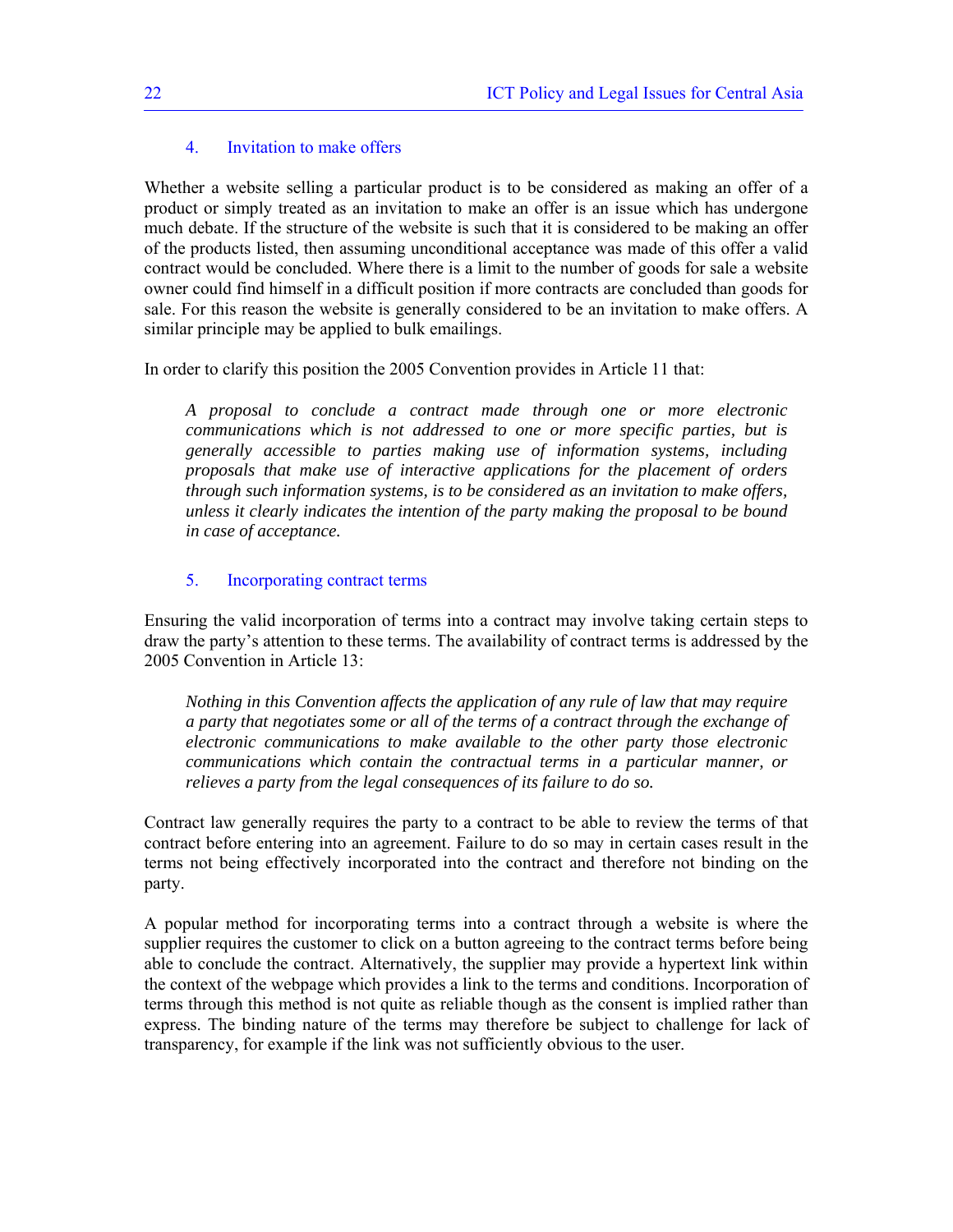Not only should terms and conditions be made available but they should also be capable of being retained by the customer for subsequent reference. This is provided for in the Ecommerce directive in Article 10(2) where it states:

*Contract terms and general conditions provided to the recipient must be made available in a way that allows him to store and reproduce them*.

#### 6. Provision of information on the contract formation process

The question of how and when an electronic contract is formed is also a controversial issue. Is it for example when the acceptance message is sent, or when it is received? What about where the contract is formed? Does formation take place in the location where the customer clicks on an "I agree" button on his computer screen or in the location of the supplier?

National contract law provisions will determine these issues. However for the purposes of resolving uncertainty, particularly in relation to consumer contracts, specifying exactly what each step in the contractual process means and when and where this will lead to the formation of a contract is desirable.

The EU E-Commerce Directive ensures that a customer should be made fully aware of the steps which must be taken to conclude a contract. Article 10 (1) provides:

*In addition to other information requirements established by Community law, Member States shall ensure, except where otherwise agreed by parties who are not consumers, that at least the following information is given by the service provider clearly, comprehensibly and unambiguously and prior to the order being placed by the recipient of the service:*

- *(a) the different technical steps to follow to conclude the contract;*
- *(b) whether or not the concluded contract will be filed by the service provider and whether it will be accessible;*
- *(c) the technical means for identifying and correcting input errors prior to the placing of the order;*
- *(d) the languages offered for the conclusion of the contract.*

These requirements, which are primarily aimed at website disclosures, do not apply to the exchange of emails.

#### 7. Error Correction

Inevitably mistakes will be made in the process of entering into electronic contracts. An order may be placed twice accidentally or the quantity required of a product may be mistyped. How can this mistake be rectified? Is there provision on the website to revoke an order made by error or a means of communicating with the sender to explain the mistake?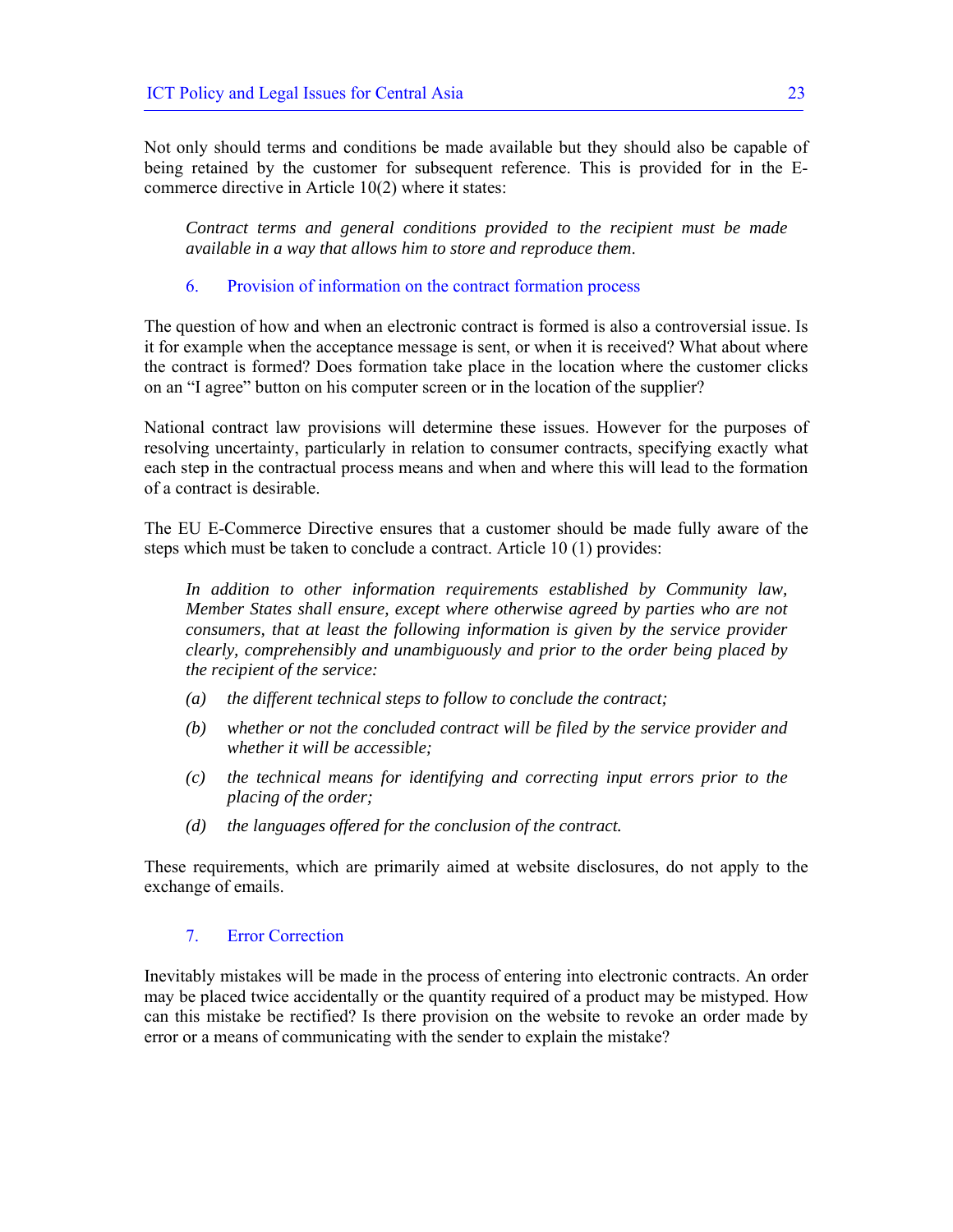The 2005 Convention provides in Article 14 that:

*1. Where a natural person makes an input error in an electronic communication exchanged with the automated message system of another party and the automated message system does not provide the person with an opportunity to correct the error, that person, or the party on whose behalf that person was acting, has the right to withdraw the portion of the electronic communication in which the input error was made if:* 

*(b) The person, or the party on whose behalf that person was acting, notifies the other party of the error as soon as possible after having learned of the error and indicates that he or she made an error in the electronic communication; and* 

*(c) The person, or the party on whose behalf that person was acting, has not used or received any material benefit or value from the goods or services, if any, received from the other party.* 

This provision applies only to natural persons, it is therefore a consumer protection mechanism rather than a provision applicable to business to business transactions. The E-Commerce Directive goes further by requiring service providers to provide effective technical mechanisms to correct input errors. Article 11(2) provides:

*Member States shall ensure that, except where otherwise agreed by parties who are not consumers, the service provider makes available to the recipient of the service appropriate, effective and accessible technical means allowing him to identify and correct input errors, prior to the placing of the order.* 

#### 8. Attribution of data messages

As with written documents there may be a question as to whether or not the alleged sender of the message did actually send the document. In the case of a paper document it may be suggested that the signature on the document has been forged. In an electronic environment it may be alleged that the person who actually sent the message was not authorized to do so.

The 1996 Model Law establishes a presumption that in certain circumstances a data message would be considered as originating from the sender though this presumption is qualified where the addressee for any reason knew or should have known that the data message did not actually come from the sender. It clarifies that the originator is bound by a data message if the message has been sent by him. Where a message is sent by someone acting under the authority of the originator then the presumption also applies.

Article 13 provides:

*(1) A data message is that of the originator if it was sent by the originator itself.* 

*(2) As between the originator and the addressee, a data message is deemed to be that of the originator if it was sent:*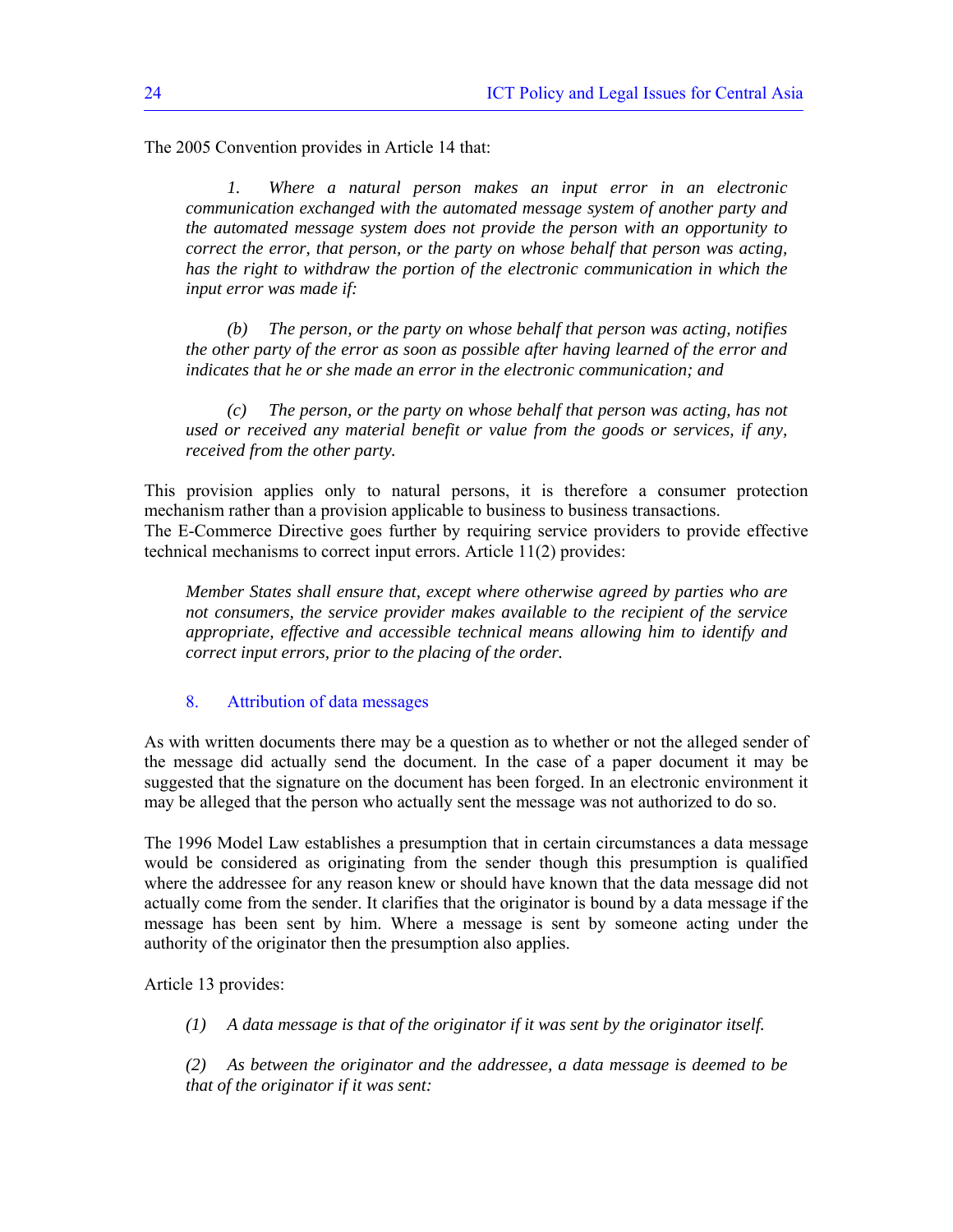*(a) by a person who had the authority to act on behalf of the originator in respect of that data message; or* 

*(b) by an information system programmed by, or on behalf of, the originator to operate automatically.* 

*(3) As between the originator and the addressee, an addressee is entitled to regard a data message as being that of the originator, and to act on that assumption, if:* 

*(a) in order to ascertain whether the data message was that of the originator, the addressee properly applied a procedure previously agreed to by the originator for that purpose; or* 

*(b) the data message as received by the addressee resulted from the actions of a person whose relationship with the originator or with any agent of the originator enabled that person to gain access to a method used by the originator or with any agent of the originator enabled that person to gain access to a method used by the originator to identify data messages as its own.* 

Where the addressee receives notice that the originator has not sent the message then the presumption ceases to apply as provided in Article 13(4)

*Paragraph (3) does not apply:* 

*(a) as of the time when the addressee has both received notice from the originator that the data message is not that of the originator, and had reasonable time to act accordingly; or* 

*(b) in a case within paragraph (3)(b), at any time when the addressee knew or should have known, had it exercised reasonable care or used any agreed procedure, that the data message was not that of the originator.* 

This provision provides that the originator is not bound by the data message from the time when the addressee received notice that it was not from the originator. Up until that point the addressee would be able to rely on the assumption that the message was sent by the originator.

#### 9. Acknowledgement of receipt

After confirming an order many online companies will send a receipt to acknowledge the order. This provides the purchaser with the assurance that the ordering process has been successful and that the contract has been effectively concluded. Within Europe an obligation is placed on a supplier to acknowledge receipt of the order when conducting business with consumers and also with businesses unless otherwise agreed.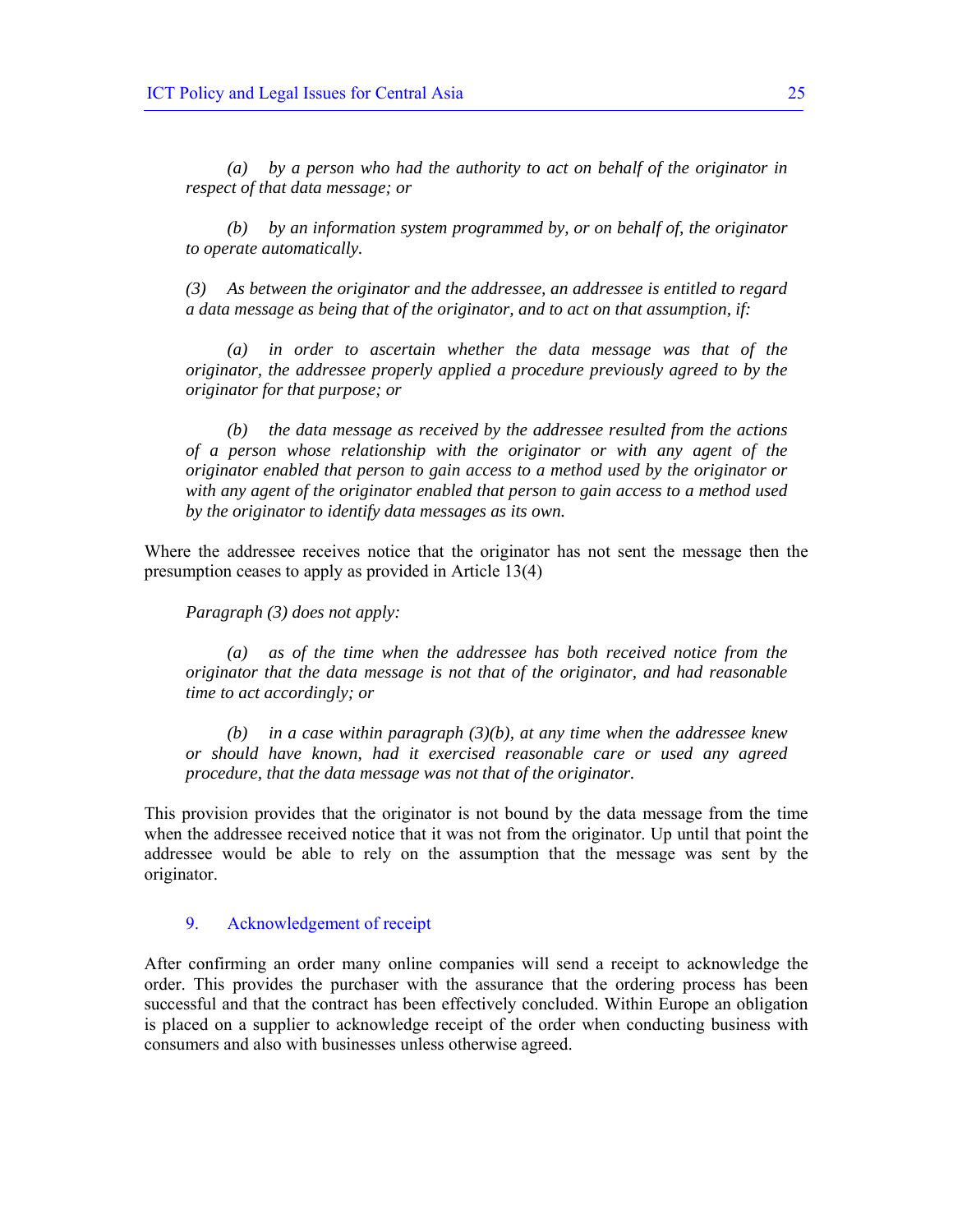Article 11 of the EU E-Commerce Directive provides that:

*The service provider has to acknowledge the receipt of the recipient's order without undue delay and by electronic means.* 

This issue is also addressed in the 1996 Model Law though the model law is based on the assumption that the originator may choose whether or not to use an acknowledgement procedure. The provision simply provides for when an acknowledgement is received and does not consider any other legal consequences arising from the acknowledgement.

Where an acknowledgement is requested but is not received, and the originator has not made it clear that the data message is not effective until the acknowledgement has been received, what is the position? Is the originator of the message still under a legal obligation to the party or can he then make the offer to another party? The obvious answer to this would be to ensure that a deadline is provided for acknowledging the offer and outlining the consequences of not receiving an acknowledgment within this time but where this is not the case problems may arise. The 1996 Model Law attempts to address this situation by providing in Article 14 (4) that

*Where the originator has not stated that the data message is conditional on receipt of the acknowledgement, and the acknowledgement has not been received by the originator within the time specified or agreed or, if no time has been specified or agreed, within a reasonable time, the originator:* 

*(a) may give notice to the addressee stating that no acknowledgment has been received and specifying a reasonable time by which the acknowledgment must be received; and* 

*(b) if the acknowledgment is not received within the time specified in subparagraph (a), may, upon notice to the addressee, treat the data message as though it had never been sent, or exercise any other rights it may have.* 

The provision makes it clear that the originator of the message cannot immediately dismiss the data message as if it had never been sent but must provide the addressee with further notice.

#### 10. Time and Place of Dispatch and Receipt

While national law and/or contractual provisions will determine what steps are necessary to conclude the contract, there is still the question of at what point the message is considered to be sent and from where. This has legal significance in terms of where and when the contract was created and may also be relevant in cases of dispute in determining choice of law or choice of forum under private international law rules.

There are several possible interpretations of when a message is considered to be sent. Should a data message be considered to have been sent as soon as it is dispatched? What happens if the sender's communications system is not functioning properly? When is the message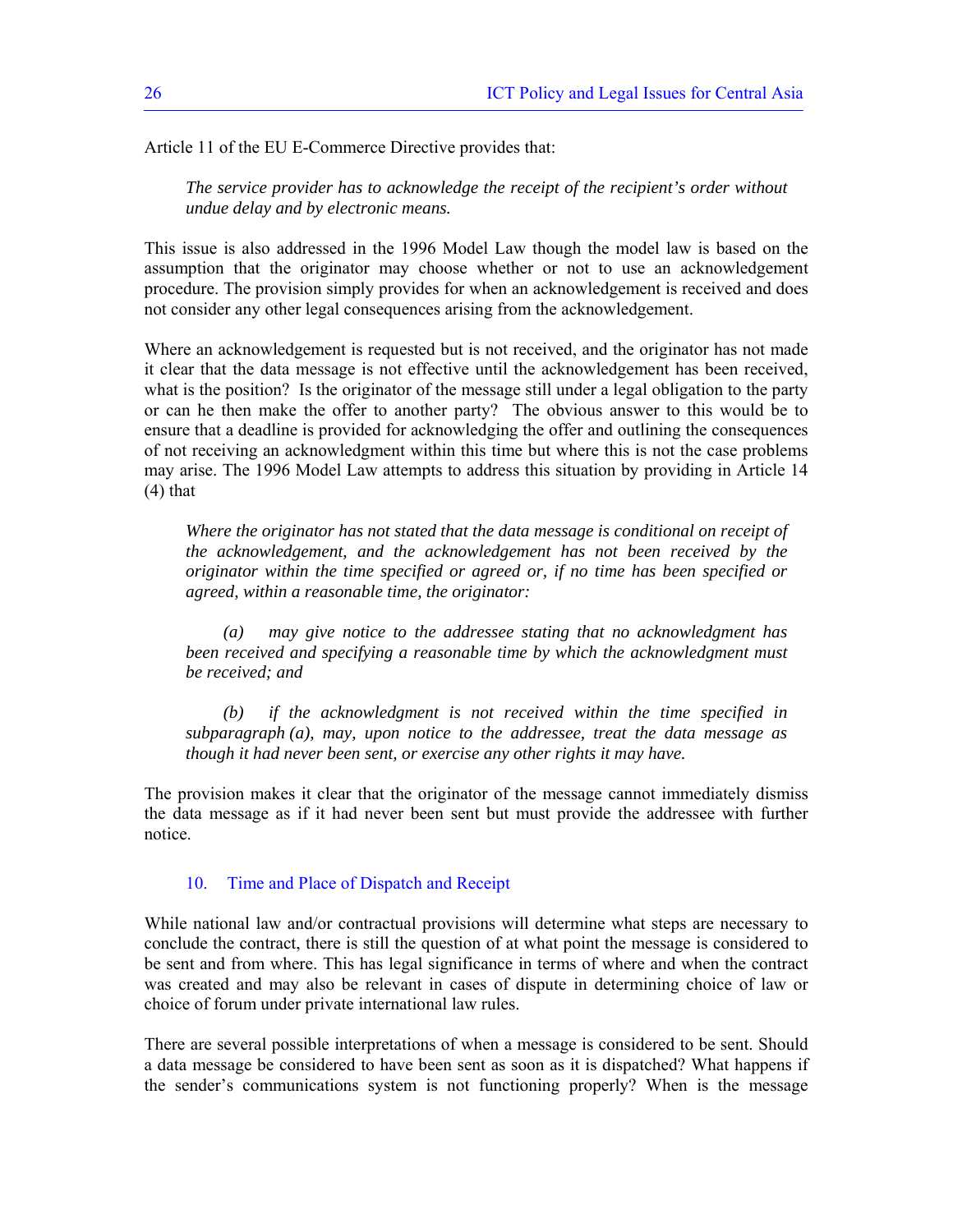considered to be received by the addressee? Is this when the addressee actually reads the message or when the message is capable of being read by the addressee?

The 2005 Convention takes a pragmatic approach to clarifying the issues of time and place of dispatch and receipt of electronic messages in Article 10:

*1. The time of dispatch of an electronic communication is the time when it leaves an information system under the control of the originator or of the party who sent it on behalf of the originator or, if the electronic communication has not left an information system under the control of the originator or of the party who sent it on behalf of the originator, the time when the electronic communication is received.* 

2. The time of receipt of an electronic communication is the time when it *becomes capable of being retrieved by the addressee at an electronic address designated by the addressee. The time of receipt of an electronic communication at another electronic address of the addressee is the time when it becomes capable of being retrieved by the addressee at that address and the addressee becomes aware that the electronic communication has been sent to that address. An electronic communication is presumed to be capable of being retrieved by the addressee when it reaches the addressee's electronic address.* 

The determination in the 2005 Convention of when something is sent or received relates to who has control of the particular message. The message is considered to be dispatched when it enters an information system outside the control of the sender. In a similar way receipt is considered to be effective when the message enters a designated information system of the recipient. However if there is no designated information system the message will not be considered to have been received until the recipient actually receives it.

Where a message is sent from or received may give rise to even greater uncertainty. This is because the physical location of the parties may not be known at a particular time or may be subject to change. The 2005 Convention therefore also provides for further clarification of the place where the electronic communication is deemed to be sent and received.

Article 10 provides that

*3. An electronic communication is deemed to be dispatched at the place where the originator has its place of business and is deemed to be received at the place where the addressee has its place of business, as determined in accordance with article 6.* 

*4. Paragraph 2 of this article applies not withstanding that the place where the information system supporting an electronic address is located may be different*  from the place where the electronic communication is deemed to be received under *paragraph 3 of this article.*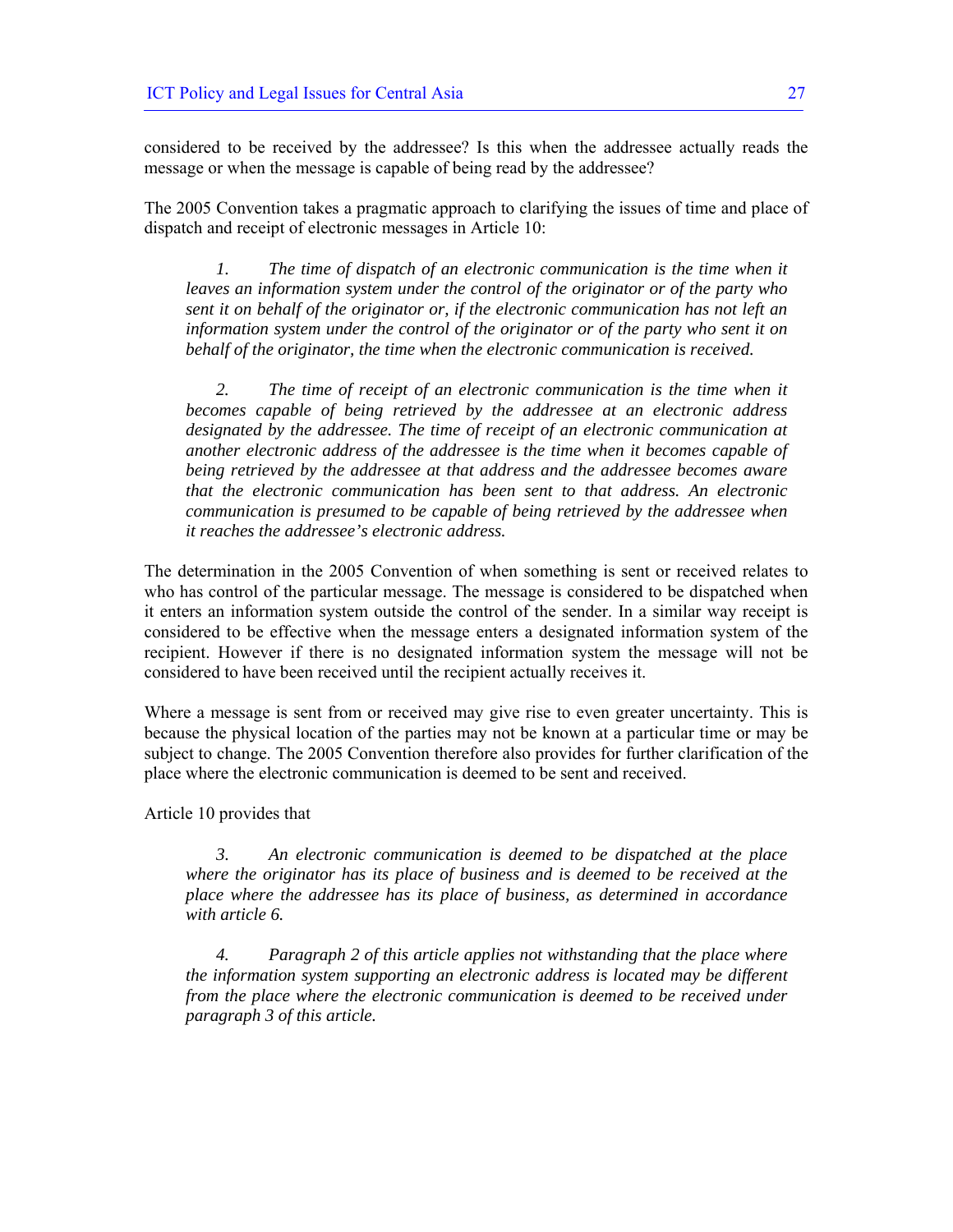The Convention also lays down rules for determining the place of business of the parties in Article 6.

*1. For the purposes of this Convention, a party's place of business is presumed to be the location indicated by that party, unless another party demonstrates that the party making the indication does not have a place of business at that location.* 

*2. If a person has not indicated a place of business and has more than one place of business, then the place of business for the purposes of this Convention is that which has the closest relationship to the relevant contract, having regard to the circumstances known to or contemplated by the parties at any time before or at the conclusion of the contract.* 

*3. If a natural person does not have a place of business, reference is to be made to the person's habitual residence.* 

*4. A location is not a place of business merely because that is: (a) where equipment and technology supporting an information system used by a party in connection with the formation of a contract are located; or (b) where the information system may be accessed by other parties.* 

The Convention also provides in Article  $6(5)$  that the use of a country specific domain name or email address does not determine the place of business:

*The sole fact that a party makes use of a domain name or electronic mail address connected to a specific country does not create a presumption that its place of business is located in that country.* 

#### *G. Recognition by parties of data messages*

Ensuring recognition of data messages which do not form part of a contract but which do relate to the specific performance of contractual obligations, such as an offer to pay or recognition of a debt, is also important. Although this is provided for through the adopting of a provision that provides for non discrimination on the basis that a communication is electronic, many of the models have considered that it is important that there should also be a provision specifically providing for recognition by parties of data messages.

Article 12 of the 1996 Model Law provides that

*(1) As between the originator and the addressee of a data message, a declaration of will or other statement shall not be denied legal effect, validity or enforceability solely on the grounds that it is in the form of a data message.*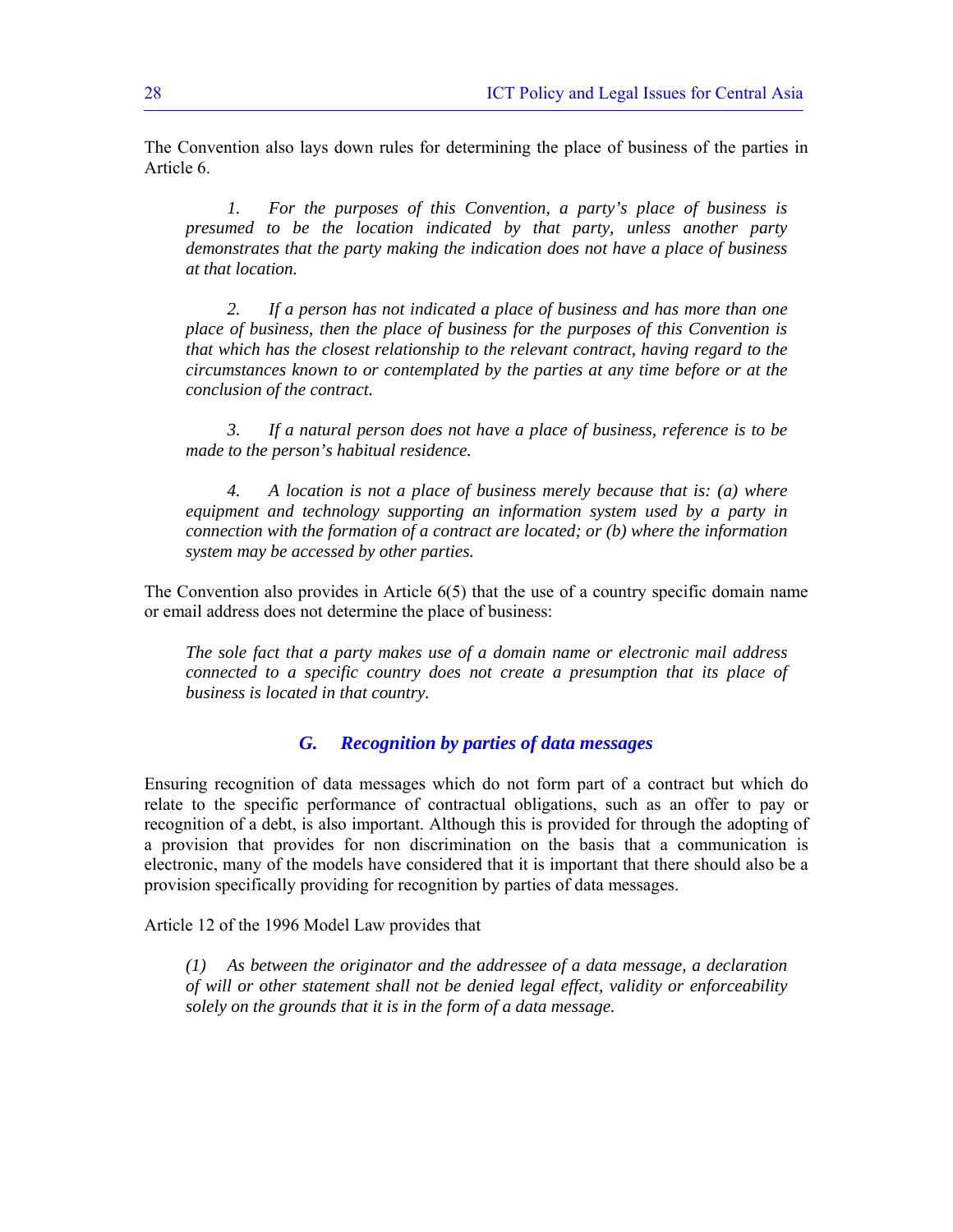### *H. Conclusions*

This section serves to highlight some of the important issues raised in relation to the validity, enforceability and admissibility of electronic messages. It also provides an indication of the approaches that have been taken on an international and regional level. However in determining the most suitable approach for a national law to take, regard must be had to the existing provisions in the national law of form, writing and signature requirements, evidentiary requirements and also the particularities surrounding contract formation.

The issues arising from this section on legal certainty include the following:

- Providing for legal recognition of electronic information and communications
- Ensuring that requirements of form, writing, signatures and originals, can be met by electronic means
- Providing for legal recognition of electronic means of data storage
- Ensuring the legal recognition of foreign electronic documents and signatures
- Permitting the admission of electronic evidence
- Providing for the formation and validity of electronic contracts.

### *I. Further reading*

International Chamber of Commerce (ICC), General Usage for International Digitally Ensured Commerce, 2001, available at http://www.iccwbo.org/home/guidec/guidec.asp

United Nations Convention on the Use of Electronic Communications in International Contracts - Text and Explanatory Note by the UNCITRAL Secretariat: available at http://www.uncitral.org/pdf/english/texts/electcom/06-57452\_Ebook.pdf.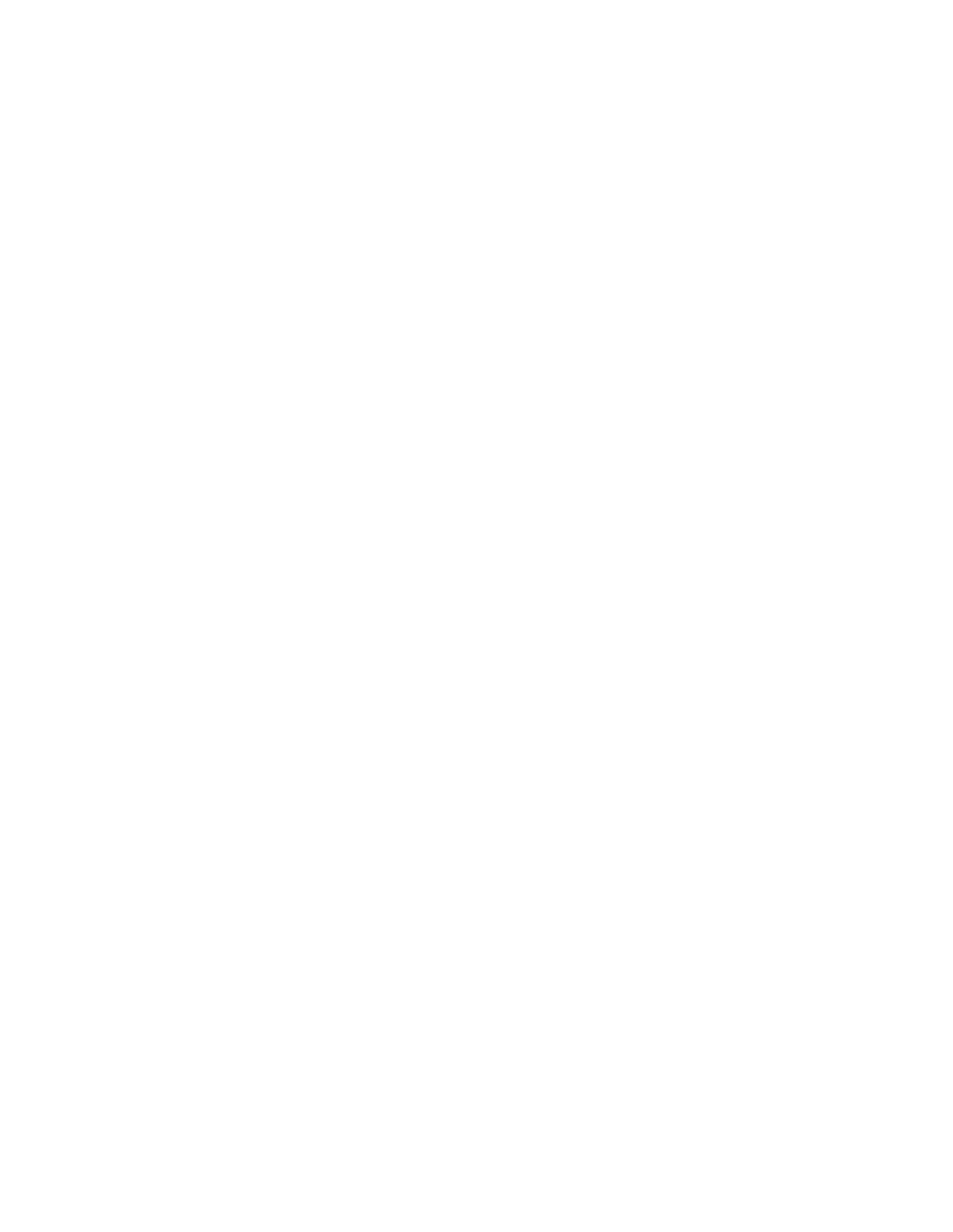# **III. LEGAL ICT SECURITY**

This section of the report deals with the issues surrounding security of electronic commerce. To ensure a trusted environment for businesses, administrations and individuals requisite levels of security are required. A commercial environment cannot thrive without assurances that electronic data, signatures and evidence will all be legally valid and admissible in contract formation as discussed in Section II of the report. Likewise trust in a banking network is not going to persist unless customers are assured of the confidentiality and security of electronic communications. From the point of view of public administrations, information and communications technologies must be able to make available data as and when necessary and also be able to ensure to a reliable degree that this data has not been altered.

This section will consider the issues of integrity, authentication and confidentiality and will examine the approaches to managing security risks online, in particular the use of electronic signatures.

#### *A. Issues*

#### 1. Integrity and authentication

Paper and ink documents are difficult to change without leaving evidence that an alteration has been made. The amendment of electronic data, unlike the amendment of a handwritten document, cannot be detected as readily. The ease of altering a document makes it difficult to determine in what way a document has been altered and when the alteration took place. For example an electronic contract could be altered by either of the parties at some point after the agreement was reached. Electronic signatures have been developed to overcome these security issues and provide for an adequate level of legal certainty when communicating and contracting electronically.

#### 2. Confidentiality

Within the traditional environment security methods have long been used to ensure the security and confidentiality of paper documents and files. Measures to protect the security of documents have traditionally involved locked offices and filing cabinets and perhaps alarm systems to detect entry into office buildings. Depending on the nature of the documents to be protected different levels of security may be deemed necessary, from bank vaults to protect money or bonds to simply a filing cabinet to maintain records.

Both individuals and commercial entities have reasons for wanting to retain the confidentially of certain information. Businesses will often insert confidentiality clauses into the contracts of their employees if there is concern about the revealing of trade secrets or information processes to competitors. Certain professions lay down confidentiality requirements as a part of the professional duties of the employee, for example the non-disclosure of information about clients for lawyers and patients for doctors. Public authorities will equally be under obligations to maintain confidential information in respect of individuals and companies.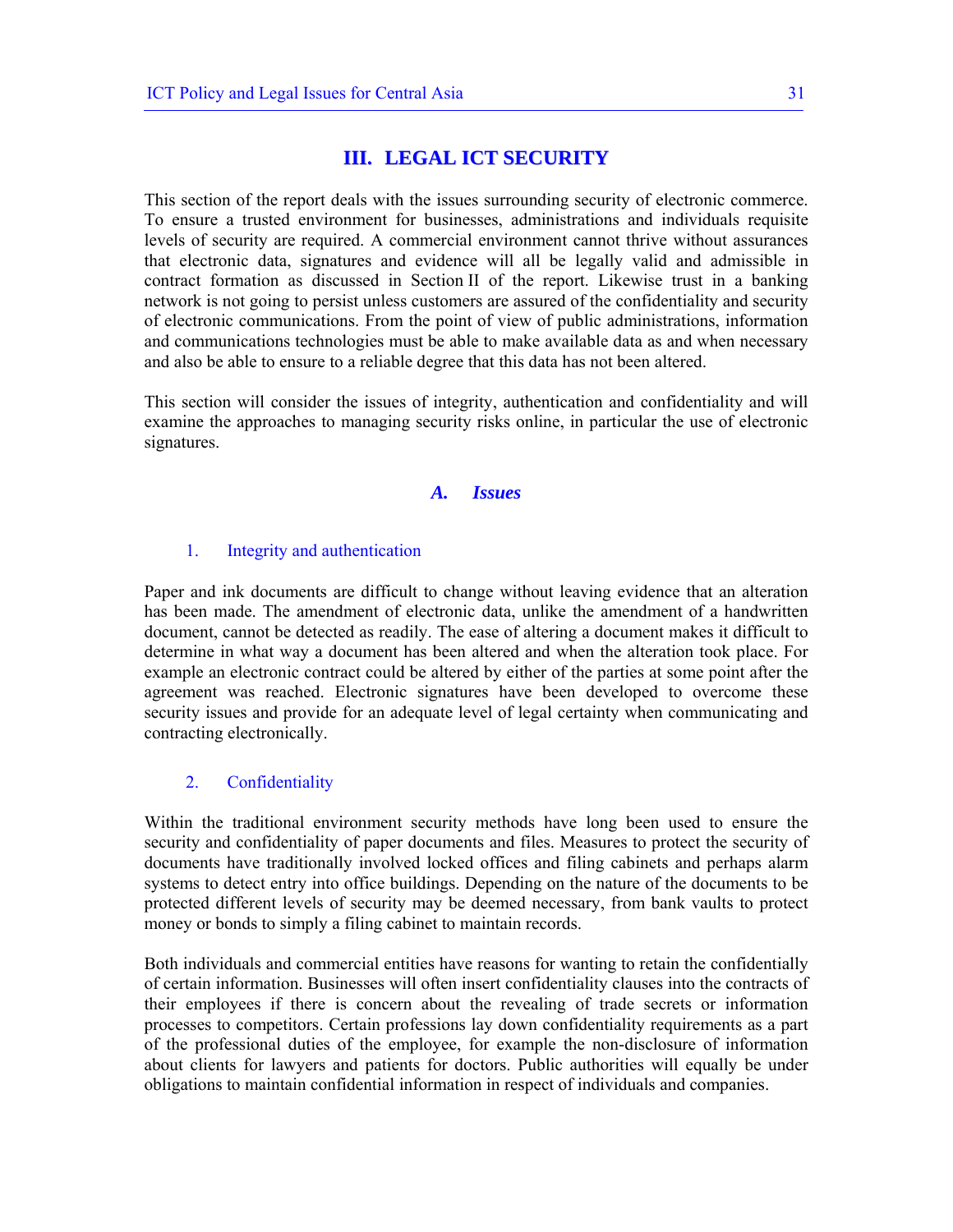Individuals may likewise want to limit the use of their personal details. Protecting the use, collection and transfer of personal data has been recognized within certain jurisdictions in data protection regulations.

### *B. Managing ICT security risks*

Recognition of the need to take security measures seriously can be seen in the increased use of firewalls to protect an organization's data and virtual private networks to control access to an organization's data or network.

Individuals, businesses and public authorities all need to consider the impact electronic commerce has on the security of their personal details, electronic data and business infrastructure. Particularly in the financial sector ensuring the availability of information systems at all times is very important. Being unable to access a system could potentially lead to legal action as a result, for example, of financial losses where a payment was not processed within a particular time.

Security of information is an area which has developed very quickly and continues to develop as a result of technological advances. Much work has been undertaken to determine the risks which the electronic environment poses and to try and find methods of reducing or managing the risks. In particular mechanisms have been developed to identify where the risks lie and to introduce standards or procedures which can be followed in order to mitigate the risks.

Codes of practice such as the ISO/IEC 17799:20000 "Code of Practice for information security management" outlines the security objectives. These include allocating responsibility for management of databases, files, software and procedures to reduce the instance of fraud or misuse by screening employees and using confidentiality agreements in the workplace to bind employees. The code also provides methods to prevent unauthorized access to systems and business premises and also means of ensuring compliance with applicable laws. Such codes therefore try to provide an overarching means of ensuring a commercial entity has considered all of the security risks and taken steps to manage these in as effective a way as possible.

#### *C. Digital Signatures*

Some of the legal measures to facilitate the use of electronic (or digital signatures) are referred to in Section II.B.2. This section will focus more on the security functions of electronic signatures, to enable the authentication of parties to a transaction and ensure the integrity of the contents of a document, and the means of regulating these functions.

When communicating in an electronic environment parties to an online transaction need to be able to ensure that the messages sent and received between them will reach their intended recipient unaltered. They also need to verify that the other party to a transaction is who he or she claims to be. The technological measures for creating digital signatures vary widely and likewise so does their reliability to achieve the purpose required. The degree of reliability varies according to the method which may be used which may be something as simple as writing a name at the bottom of an email, using Personal Identification Numbers (PIN) or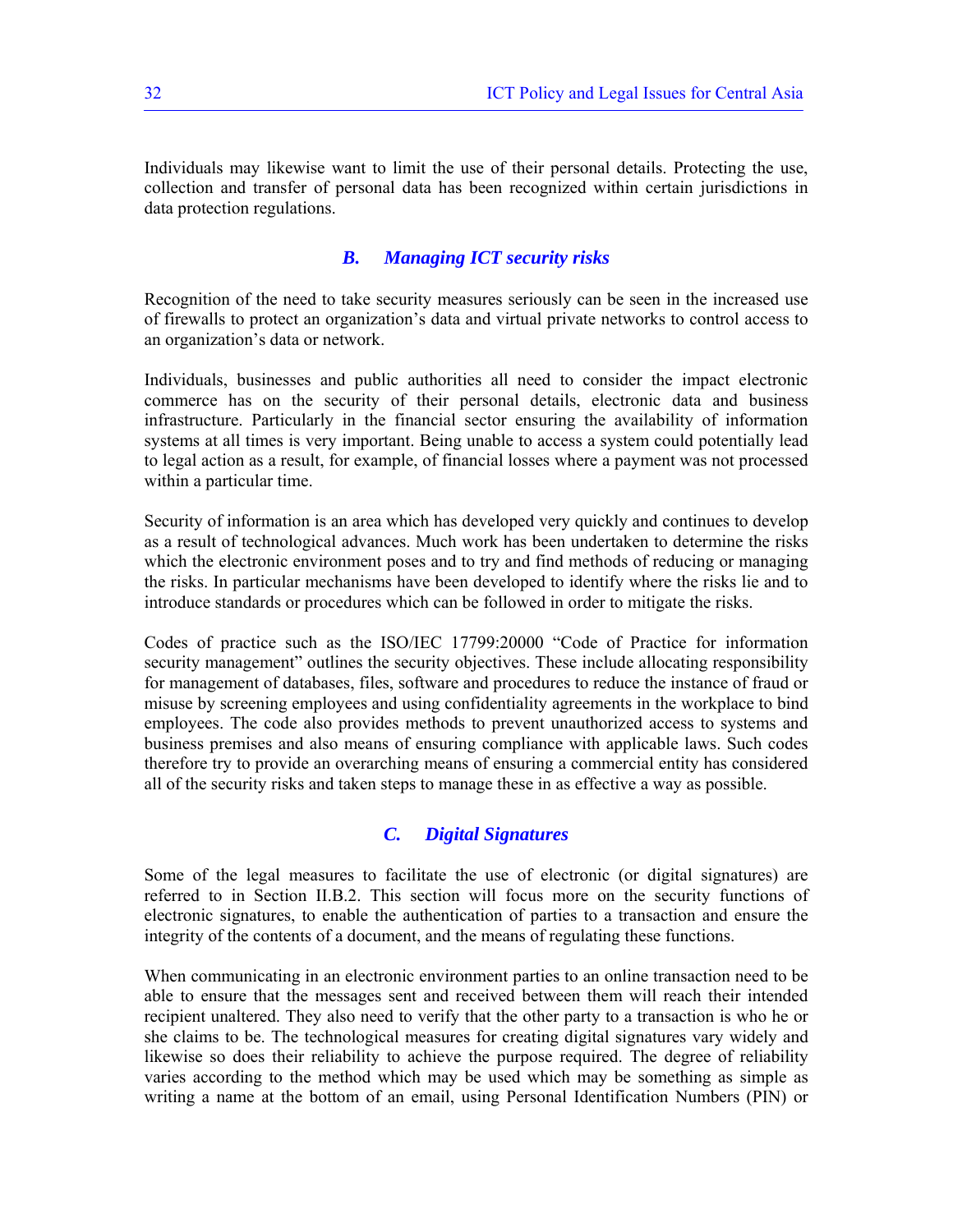passwords to biometric systems such as retinal scans or thumbprints and cryptography. The data or signature (such as the fingerprint) which is attached to the message indicates the source of the message (who it comes from), acting as a functional equivalent to a handwritten signature.

Depending on the level of risk (financial or non-financial) involved in the type of transaction, differing levels of security and therefore different levels of signature will be appropriate. A scanned handwritten signature will not provide a high level of security because it does not authenticate the person sending the message nor ensure the integrity of the message. The scanned signature could be attached to a completely different document or the contents of the document could be amended without this being readily detectable by the recipient. On the other hand a signature developed using public key cryptography provides a higher degree of security because it involves mathematical algorithms which are virtually impossible to decode and because such signatures can be used both to verify the identity of each party to the transaction and to ensure that the message has not been altered in transit.

# 1. Public Key Cryptography

Cryptography, basically a method for encrypting information, and in particular public key cryptography has been developed to enable an electronic signature to achieve the function of authenticating the signatory and ensuring the integrity of the message.

Public key cryptography enables two or more parties to a transaction to exchange data messages even without a prior relationship and provides a way for them to ascertain the identity of the other party. This system generally involves the use of a certification service provider who will issue a certificate verifying the identity of the party. The technology involves the use of a public key and a private key which can be used to encrypt and decrypt messages sent between the parties. Where a message is encrypted using for example A's public key it can then only be decrypted using A's private key and vice versa. The private key is always retained by A while the public key relating to that private key can be provided to any intended recipient of the message. The certification service provider's purpose is to ensure that a public key corresponding to A actually does so and that A is who he or she claims to be. This method therefore allows parties to a transaction to be able to determine the identity of their correspondent and also to ensure that any message sent from the particular correspondent has not been altered in transit.

### 2. Regulatory Approaches

Many countries have introduced legislation giving legal effect to electronic signatures. The 2005 Convention and the various Model Laws provide for the recognition of electronic signatures where used in a way that is considered sufficiently reliable (see section II.B.2). UNCITRAL has also developed a specific Model Law on electronic signatures. The 2001 Model law provides for a definition of electronic signatures in Article 2:

*Electronic signature means data in electronic form in, affixed to or logically associated with, a data message, which may be used to identify the signatory in*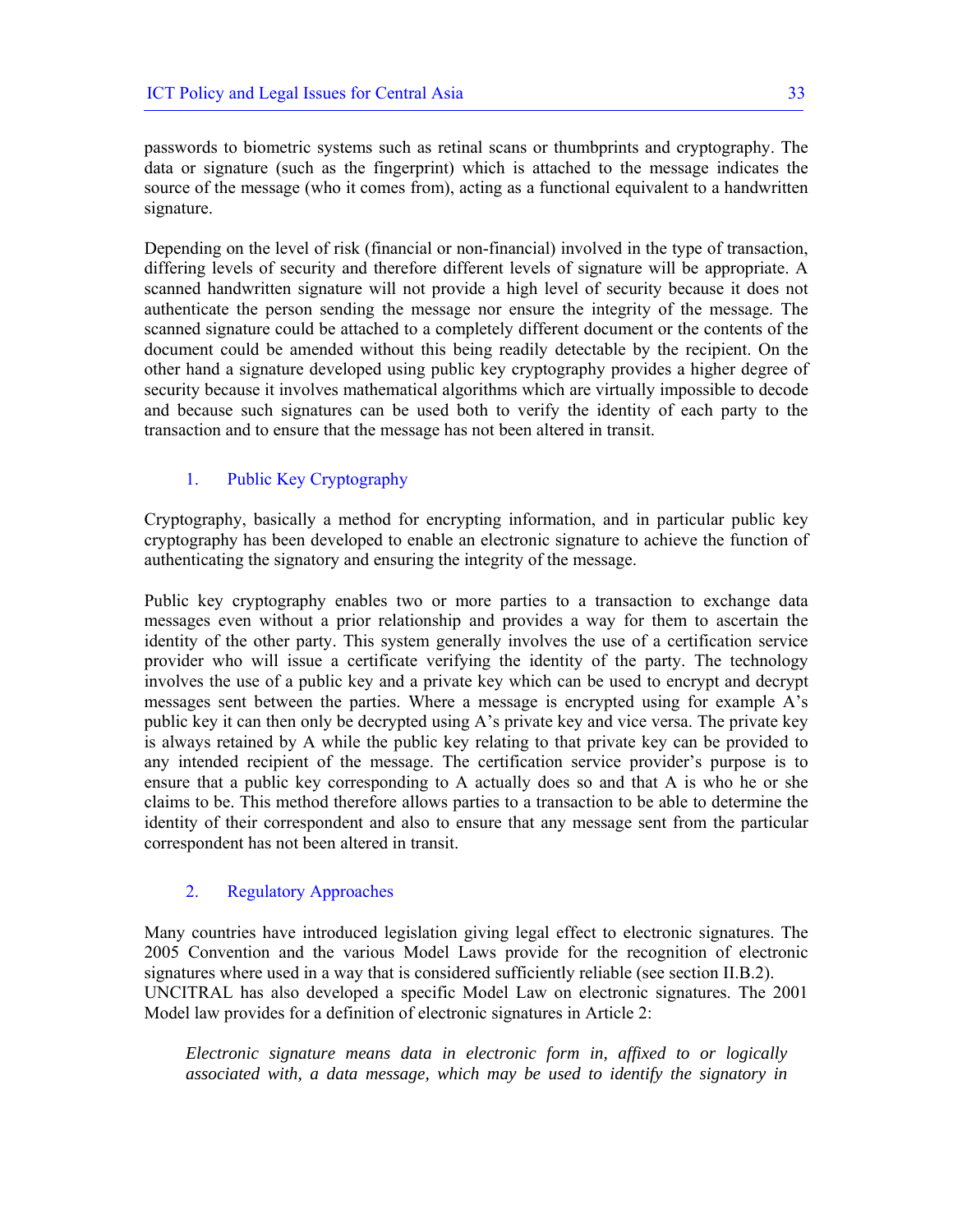*relation to the data message and to indicate the signatory's approval of the information contained in the data message.* 

A neutral definition is used in order to be adequate to cover new and developing technologies. The 2001 Model law enables the use of electronic signatures in Article 6(1):

*Where the law requires a signature of a person, that requirement is met in relation to a data message if an electronic signature is used that is as reliable as was appropriate for the purpose for which the data message was generated or communicated, in the light of all the circumstances, including any relevant agreement.* 

This question of what is considered as being sufficiently reliable for the purpose is further clarified by Article 6(3) which provides:

*An electronic signature is considered to be reliable for the purpose of satisfying the requirement referred to in paragraph 1 if:* 

*(a) The signature creation data are, within the context in which they are used, linked to the signatory and to no other person;* 

*(b) The signature creation data were, at the time of signing, under the control of the signatory and of no other person;* 

*(c) Any alteration to the electronic signature, made after the time of signing, is detectable; and* 

*(d) Where a purpose of the legal requirement for a signature is to provide assurance as to the integrity of the information to which it relates, any alteration made to that information after the time of signing is detectable.* 

Such a provision therefore ensures that the signature achieves the functions of being linked to the signatory and also ensures that the signature has not been altered. The Model tries to ensure a technologically neutral approach by ensuring through Article 6(4) that other ways may be used for establishing the reliability of an electronic signature.

While public key cryptography may currently provide the best means of achieving the aims of a handwritten signature this may not be the case in years to come. Many legislative models have therefore avoided tying their enabling legislation to this particular type of technology. A technologically neutral approach allows the legislation to be effective to cover future developments without requiring significant alterations.

The EU approach in the Electronic Signatures Directive has been to provide recognition to two different categories of signature. These are classified as electronic signatures and advanced electronic signatures. The Directive provides that "advanced electronic signatures" based on a qualified certificate and created by a secure-signature-creation-device (some form of encryption) can be considered as equivalent to a handwritten signature and be admissible as evidence in court proceedings. Qualified certificates are certificates which meet the standards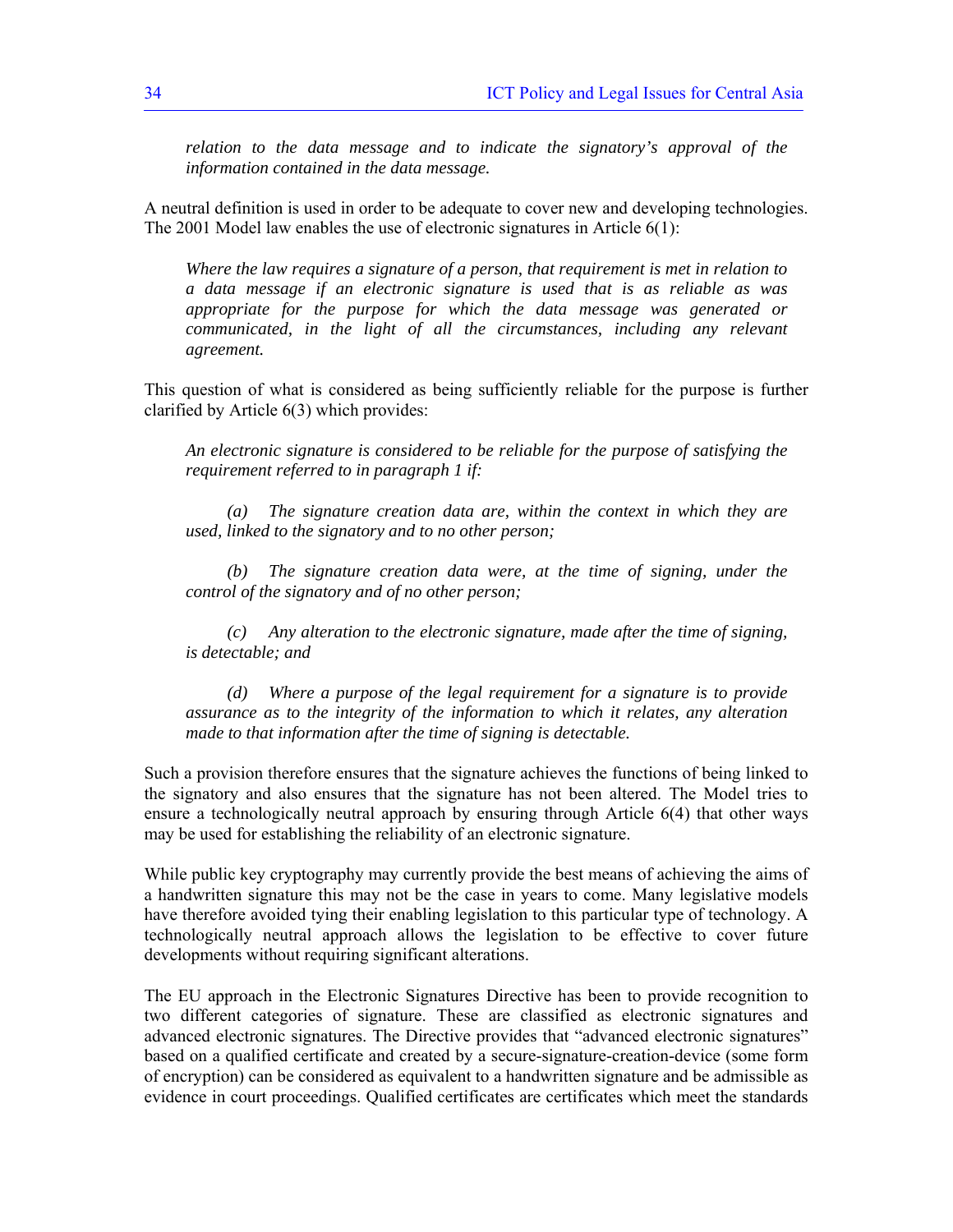laid down in the Directive and which are issued by certification service providers meeting certain requirements. An advanced electronic signature is a signature which meets the following requirements laid down in Article 2(2):

- *(a) it is uniquely linked to the signatory;*
- *(b) it is capable of identifying the signatory;*
- *(c) it is created using means that the signatory can maintain under his sole control; and*
- *(d) it is linked to the data to which it relates in such a manner that any subsequent change of the data is detectable;*

Under the EU approach electronic signatures which do not comply with those requirements, although not considered equivalent to a handwritten signature, cannot be denied legal effect or refused as evidence in the courts solely because they are in electronic form. It will therefore be up to the court to determine according to the facts and circumstances the weight to be given to a particular signature. The advanced electronic signature is given greater weight in terms of legal presumptions and admissibility due to the presumption of greater security due to the technological methods used to achieve the goal.

This approach has caused some debate as to whether it is the best way of facilitating use of electronic signatures. Some concern surrounds the question of whether it relies too heavily on technology rather than legal principle. The provisions therefore may be seen as tying themselves to particular technologies which may be superseded at some point down the line therefore rendering the regulations obsolete. It would seem however that precise regulations on the means of electronic signature used may be necessary in certain spheres – particularly as regards electronic communication with government and administrative bodies such as tax authorities. However whether this should be prescribed in a general electronic commerce enabling legislative framework or whether it should be left to regulation on that particular sphere should be considered.

### 3. Certificates

Certificates can be used to confirm the identity of the person electronically signing a message. Certification service providers are the intermediaries who provide certificates which verify that the signature creation device belongs to the signatory and also validates the identity of that person.

The 2001 Model Law provides for certain standards which must be met by certificate service providers. In Article 9:

*1. Where a certification service provider provides services to support an electronic signature that may be used for legal effect as a signature, that certification service provider shall:*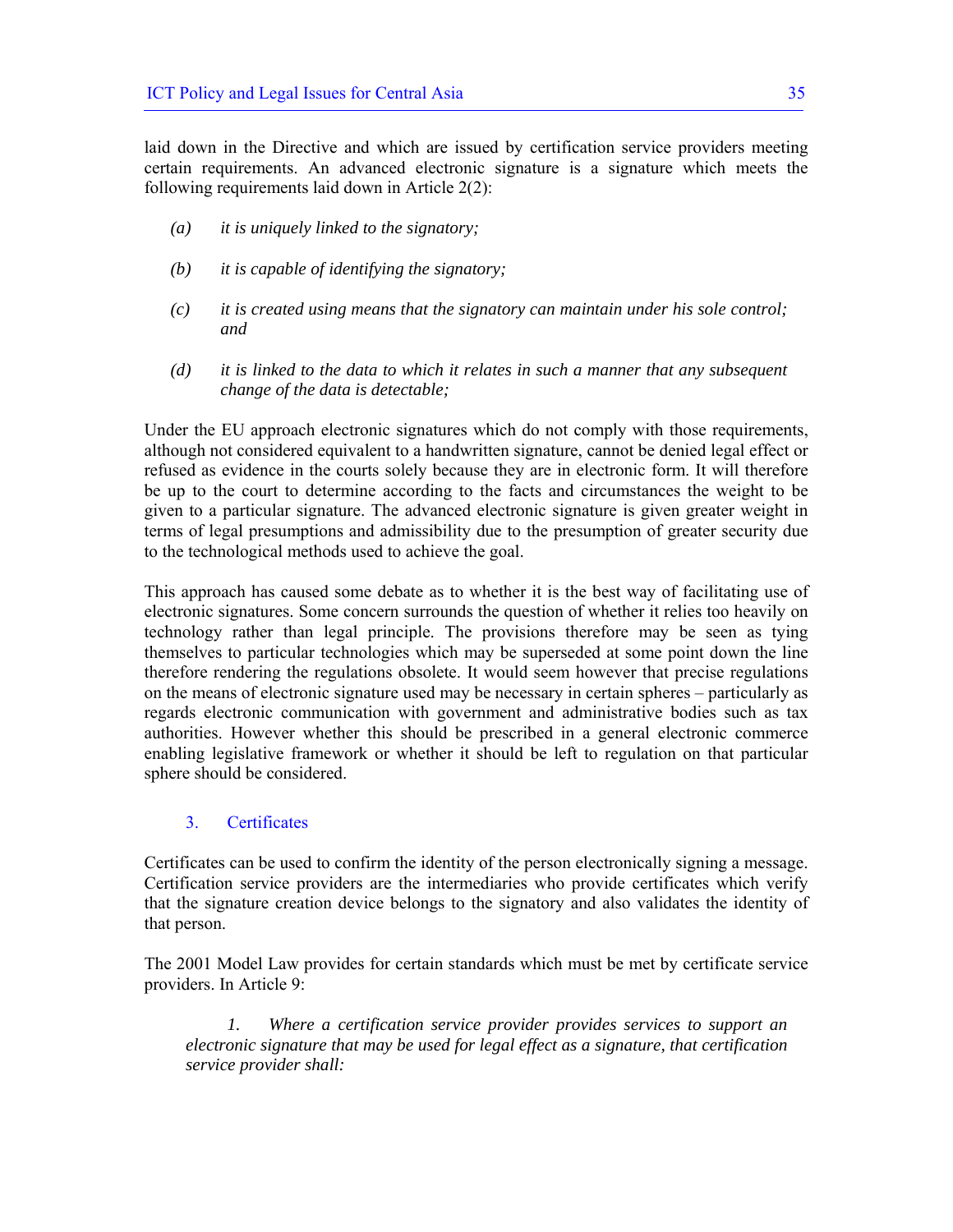*(a) Act in accordance with representations made by it with respect to its policies and practices;* 

*(b) Exercise reasonable care to ensure the accuracy and completeness of all material representations made by it that are relevant to the certificate throughout its life cycle or that are included in the certificate;* 

*(c) Provide reasonable accessible means that enable a relying party to ascertain from the certificate:* 

- *(i) The identity of the certification service provider;*
- *(ii) That the signatory that is identified in the certificate had control of the signature creation data at the time when the certificate was issued;*
- *(iii) That signature creation data were valid at or before the time when the certificate was issued;*

*(d) Provide reasonably accessible means that enable a relying party to ascertain, where relevant, from the certificate or otherwise;* 

- *(i) The method used to identify the signatory;*
- *(ii) Any limitation on the purpose or value for which the signature creation data or the certificate may be used;*
- *(iii) That the signature creation data are valid and have not been compromised;*
- *(iv) Any limitation on the scope or extent of liability stipulated by the certification service provider;*
- *(v) Whether means exist for the signatory to give notice pursuant to article 8, paragraph 1(b), of this law; and*
- *(vi) Whether a timely revocation service is offered.*

The obligation on the certification service provider therefore includes ensuring the accuracy of the information contained within the certificate and that at the time of issuance the signatory identified in the certificate held the signature creation data when the certificate was issued.

A certificate could contain limitations as to the value of the transaction for which the certificate is used or it may concern the types of uses of the certificate.

Article 9(2) provides for the liability of a certification service provider for failing to meet the legal requirements: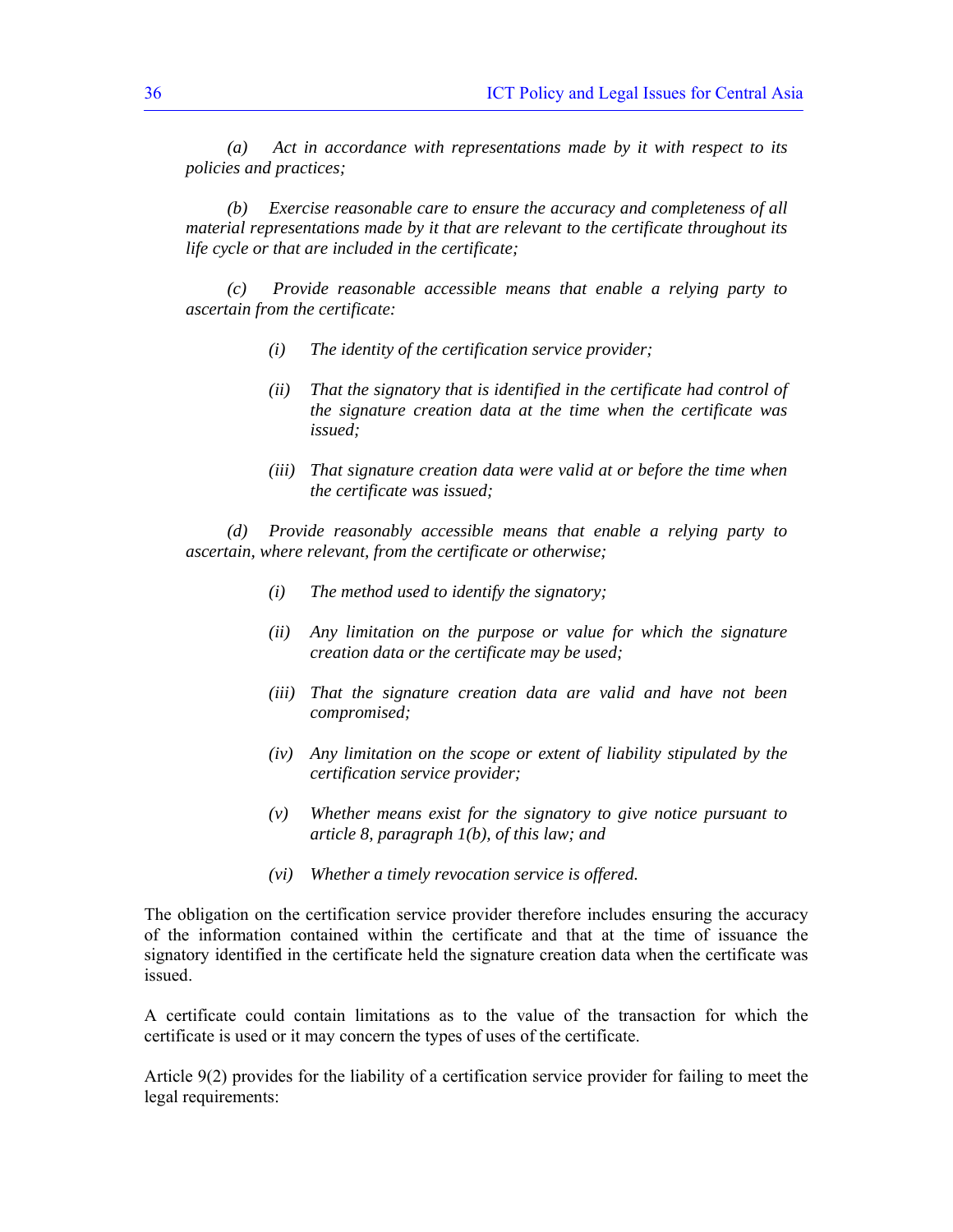*A certification service provider shall bear the legal consequences of its failure to satisfy the requirements of paragraph 1.* 

#### *D. Data Protection*

The use of the Internet and electronic communications, with the ability to process large quantities of data, gives rise to significant concerns over how that data will actually be used, by whom and for what purposes. The electronic environment has increased the scale of the data collected as a result of the ability to store large volumes of records in a fully searchable manner. It also enables the transfer of this data quickly and easily to other parties across national boundaries. Finally the use to which the data can be put from identity theft for the purposes of credit card fraud to manipulation of accounts and records make the data more vulnerable to attack from outside.

Data is collected by both private and public bodies for a variety of purposes, from marketing activities, such as the profiling of individuals to target suitable audiences for a particular product, to the governmental steps to maintain databases of taxpayers, criminal records or electoral rolls.

Jurisdictions have taken quite different approaches to the collection and use of personal data. The United States for example provides little restriction on the buying and selling of personal data in the form of mailing lists while the EU takes a more restrictive approach which limits the sale of such lists to those comprised of individuals who have agreed to the transfer of their personal data.

Protecting the use, collection and transfer of personal data has been recognized within certain jurisdictions as being important. Europe in particular has been at the forefront of regulating the use of personal data. The EU Data Protection Directive provides for restrictions on what data can be collected, the uses to which it can be put and the methods which should be implemented to protect personal data against accidental or unlawful destruction or accidental loss.

A controversial issue in this area is the transfer of personal data between jurisdictions particularly where those jurisdictions have completely different approaches to the protection of the data. Such transfers will often impose obligations on companies located within countries without data protection regulations where they accept data from countries with strict data protection restrictions. These obligations may be performed through contractual requirements restricting the use of the personal data to purposes other than those agreed upon and which meet the sending countries' data protection regulations.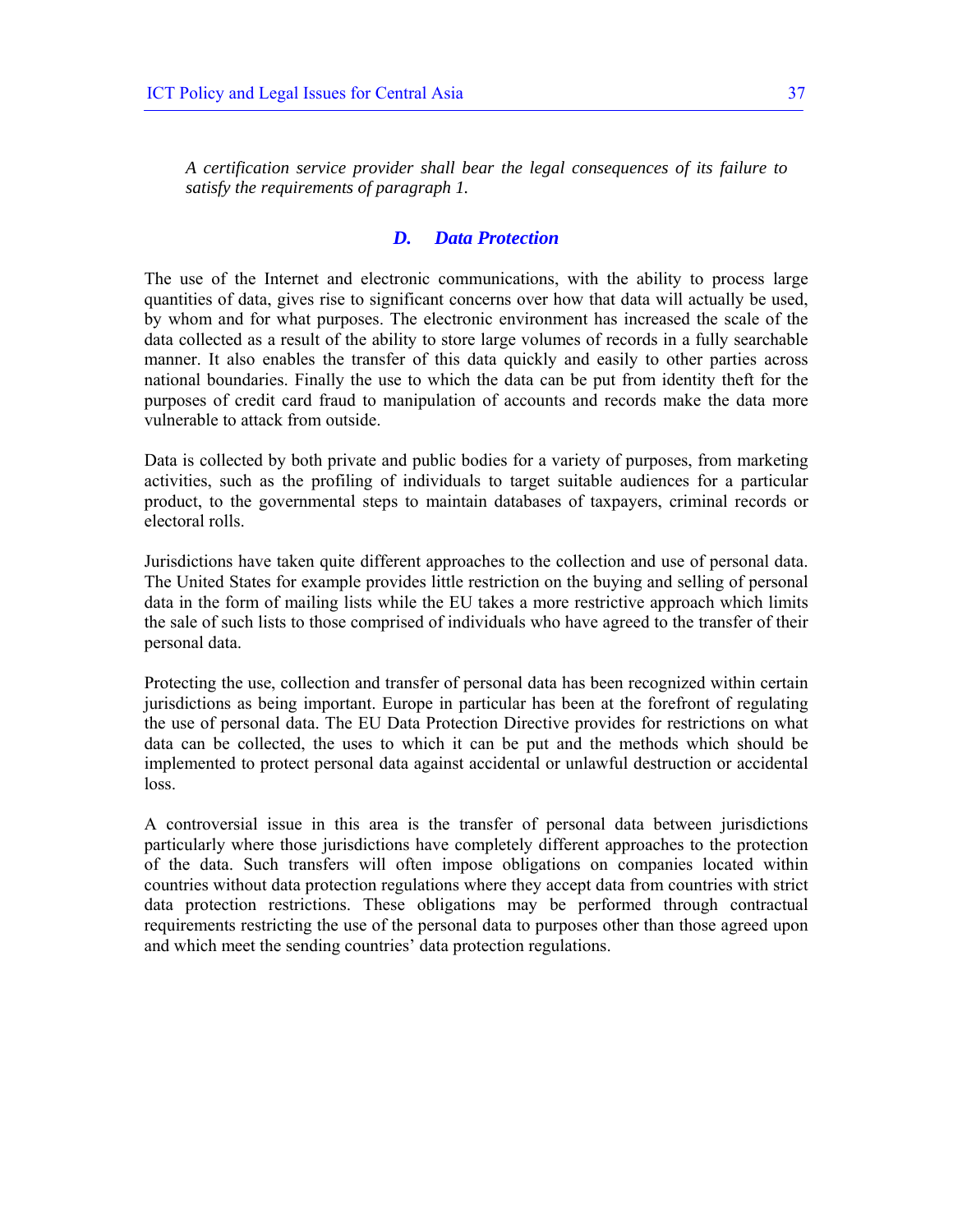## *E. Conclusion*

This section highlights the security issues inherent in electronic commerce. While these risks cannot be completely eradicated, by identifying the risks steps can be taken to manage them more effectively.

The issues arising from this section on legal certainty include the following:

- Determining the security risks posed by electronic commerce and taking measures to manage them
- Providing for the use and regulation of electronic signatures

Determining appropriate rules for protecting personal data.

#### *F. Further reading*

International Chamber of Commerce (ICC), *General Usage for International Digitally Ensured Commerce*, 2001, available at http://www.iccwbo.org/home/guidec/guidec.asp

Organisation for Economic Cooperation and Development (OECD) *Guidelines for the Security of Information Systems and Networks*, 2002, available at http://www.oecd.org/dataoecd/16/22/15582260.pdf

OECD, *Privacy Online: OECD Guidance on Policy and Practice*, 2003, available at http://www.oecd.org/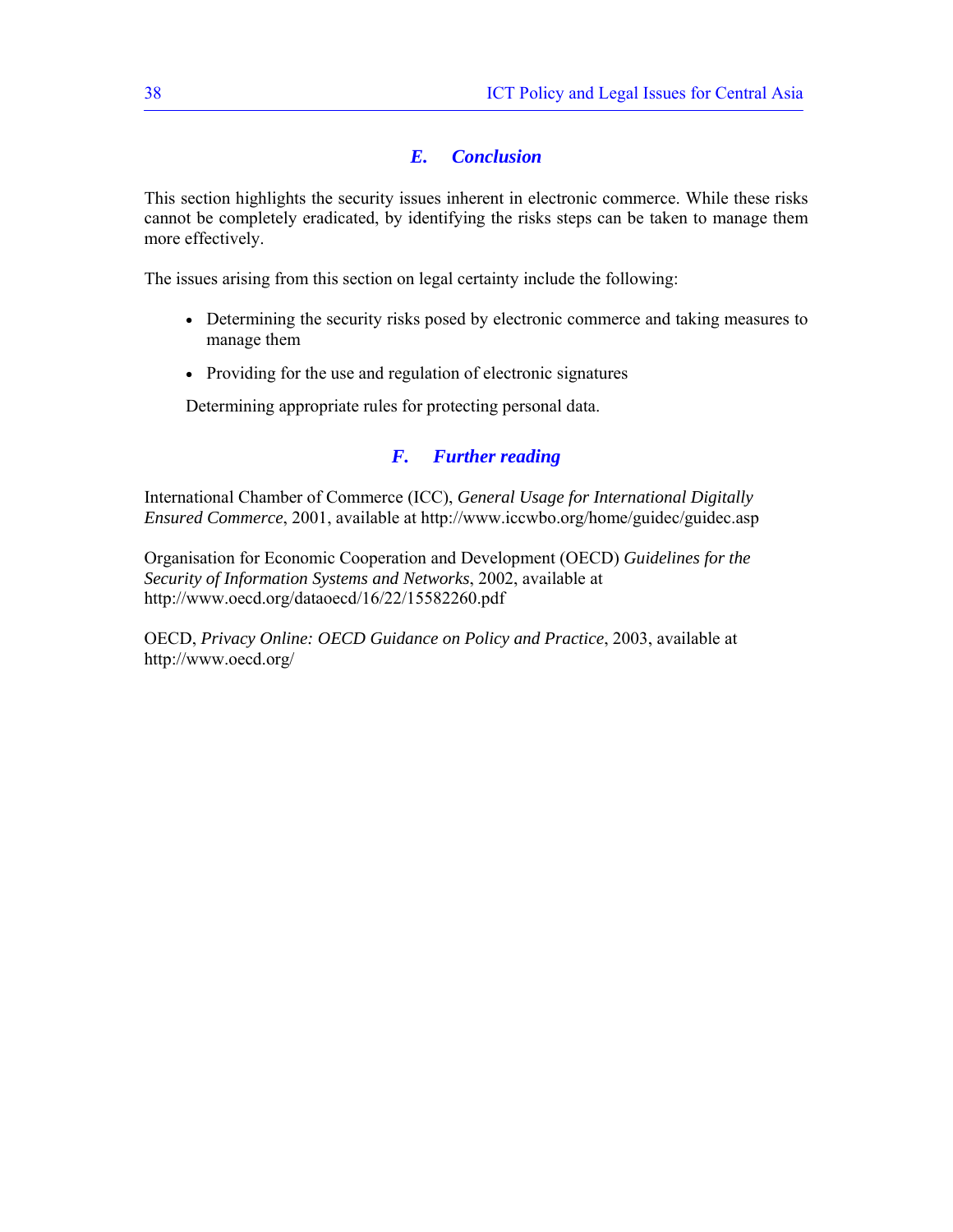### **IV. LEGAL PROTECTION**

The flow of information and goods across borders gives rise to international concerns over the enforceability and protection of intellectual property rights ("IPRs"), including copyright and related rights, patents and trademarks. Trading goods across national borders has been gradually increasing over time but the extent of trading which the Internet allows for and the type of goods which are being traded has expanded exponentially. Intellectual property rights are generally national in scope but the Internet has placed great emphasis on the ability to protect and enforce these rights on an international scale.

There are a number of international agreements on various aspects of intellectual property, including the Paris Convention for the Protection of Industrial Property<sup>21</sup> (1883) and the Berne Convention for the Protection of Literary and Artistic Works<sup>22</sup> (1886), to which most SPECA member countries are signatories and have implemented appropriate provisions in national law. The most significant harmonization initiative in the field is the Agreement on Trade Related Aspects of Intellectual Property Rights ("TRIPS"), which is administered by the  $WTO^{23}$ .

The Internet has also changed the face of business to business and business to consumer supplies. It has opened up channels for trading with consumers on an international scale which were not previously possible. While this increases levels of business it can also give rise to particular legal issues as regards the customers, particularly issues of data protection and consumer protection.

#### *A. Trademarks*

A trademark is a word, logo, design or other features which is used in trade in conjunction with particular goods or services to denote the source of those goods and services and distinguish them from those of other traders. Owners of trademarks have the right to prevent others from using their trademark on identical or similar goods in the course of trade. The policy aims of the trademark legislation are both to prevent the consumer from being confused about the source of a particular product and to prevent the dilution of the reputation of a mark through its use in association with inferior goods or services.

Trademarks are generally protected through registration on a national basis in association with particular goods or services. Therefore it is possible and in many cases likely that the same name will be registered in association with different classes of goods and services. The registration of a trademark has only national effect so registration must be carried out in each country where an individual wishes to receive protection of the mark. There have been various measures to harmonise the trademark system of registration and classification. It is

<sup>&</sup>lt;sup>21</sup> There are some 164 signatories to the Convention, of which only Afghanistan of the SPECA member countries is not a signatory.

 $22$  There are some 150 signatories to the Convention, of which only Afghanistan and Turkmenistan of the SPECA member countries are not signatories

See generally http://www.wto.int/english/tratop\_e/trips\_e/trips\_e.htm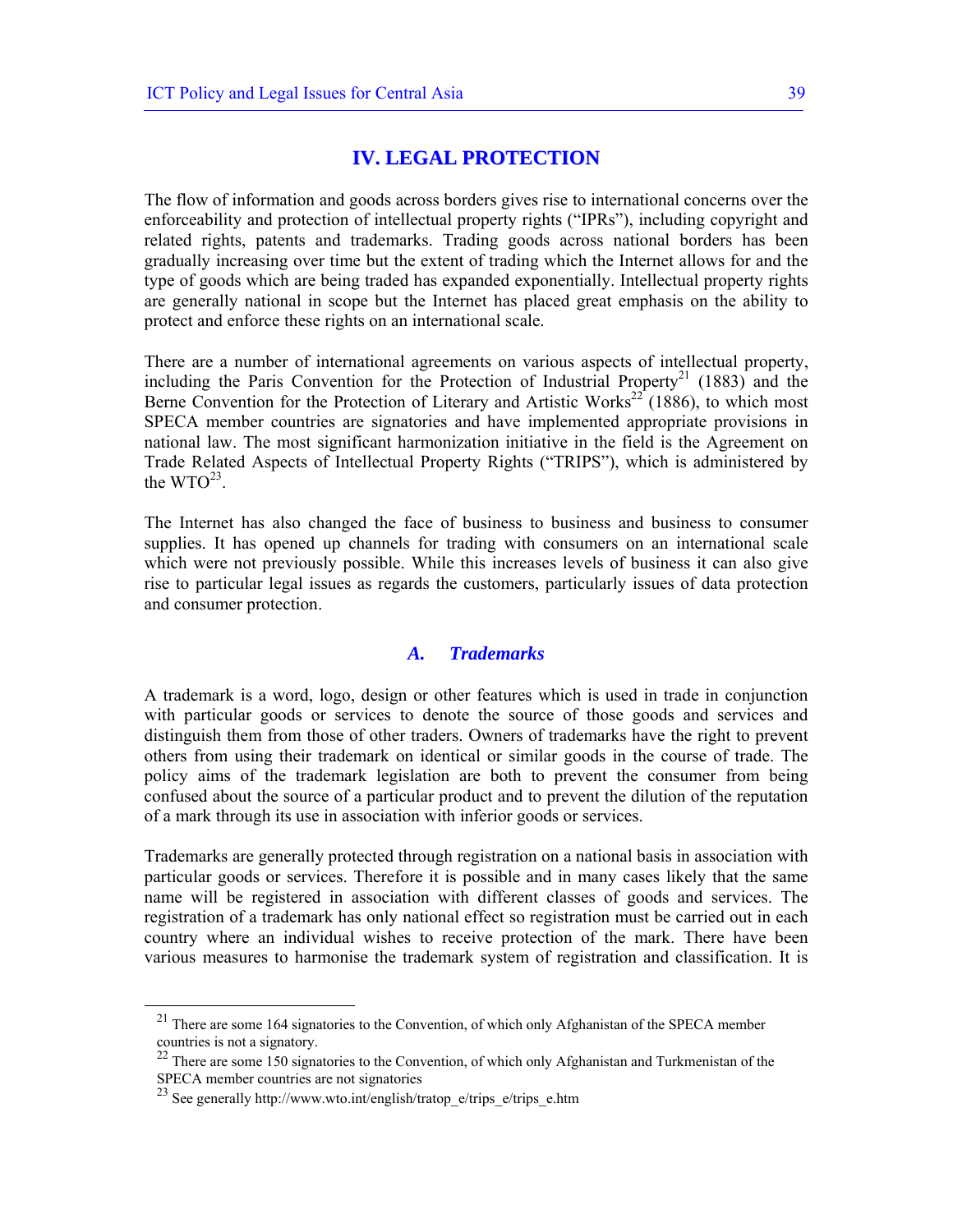also possible for names or logos used in association with particular goods or services to be protected even without registration in certain jurisdictions. In the United Kingdom for example, the tort of passing off can be successfully used against someone who misrepresents an association with the product of a competitor in an attempt to use the goodwill associated with a particular product to sell his own products. For an action to be successful there must be some damage or likelihood of damage caused to the trademark of the claimant.

### 1. Domain names

The area which has caused the greatest amount of controversy is the use of domain names comprising trademarks. The domain name system operates in a very different way to that of the trademark system, for example the domain name is not associated with a particular product, and this has therefore given rise to a large number of disputes.

When a computer connects to the Internet it will be allocated a unique identifying number called an IP address. When searching for a website it is necessary to use this IP address to identify the computer which hosts the website. The IP address consists of four numbers, each between 0 and 255, and each separated by a full stop. As these numbers are not particularly memorable in themselves the domain name system was developed in order to make these addresses more easily accessible. A domain name is used to map to the IP address of a computer, and this enables the computer to be readily identified. Within the domain name categories there are two levels of top level domain – country codes such as .uk and generic codes such as .org.

In order to identify a website it is common to incorporate a trademark within the domain name. The domain name containing a trademark is therefore of great value to a trademark holder.

Although domain names also need to be registered, the system works in a completely different way with the domain name system working on a first come first served basis with little or no evaluation of the merits of an application. Domain names can also be registered for commercial or non-commercial use and most importantly they are not registered in relation to any particular class of goods or services. There are categories in the generic top level domain names such as .org, .com and .edu but these are far more limited than those applicable on a national basis to trademarks.

While trademarks allow the same name to be used by multiple users in multiple classes or categories, domain names must be unique in order to act as an address for an individual computer and to direct users to the computer required. These differences between domain names and trademarks have inevitably led to disputes. Firstly those between trademark holders with the same name but different goods. In terms of domain names it will be the first one to register the domain name who will attain the name. Secondly disputes arise where individuals have purchased certain domain names with the intention of selling them for profit to the trademark holder of that name. Such activity is often called cybersquatting. Several jurisdictions, such as the United States with its Anticybersquatting Consumer Protection Act, have already developed regulatory measures to attempt to prevent abusive registration of domain names.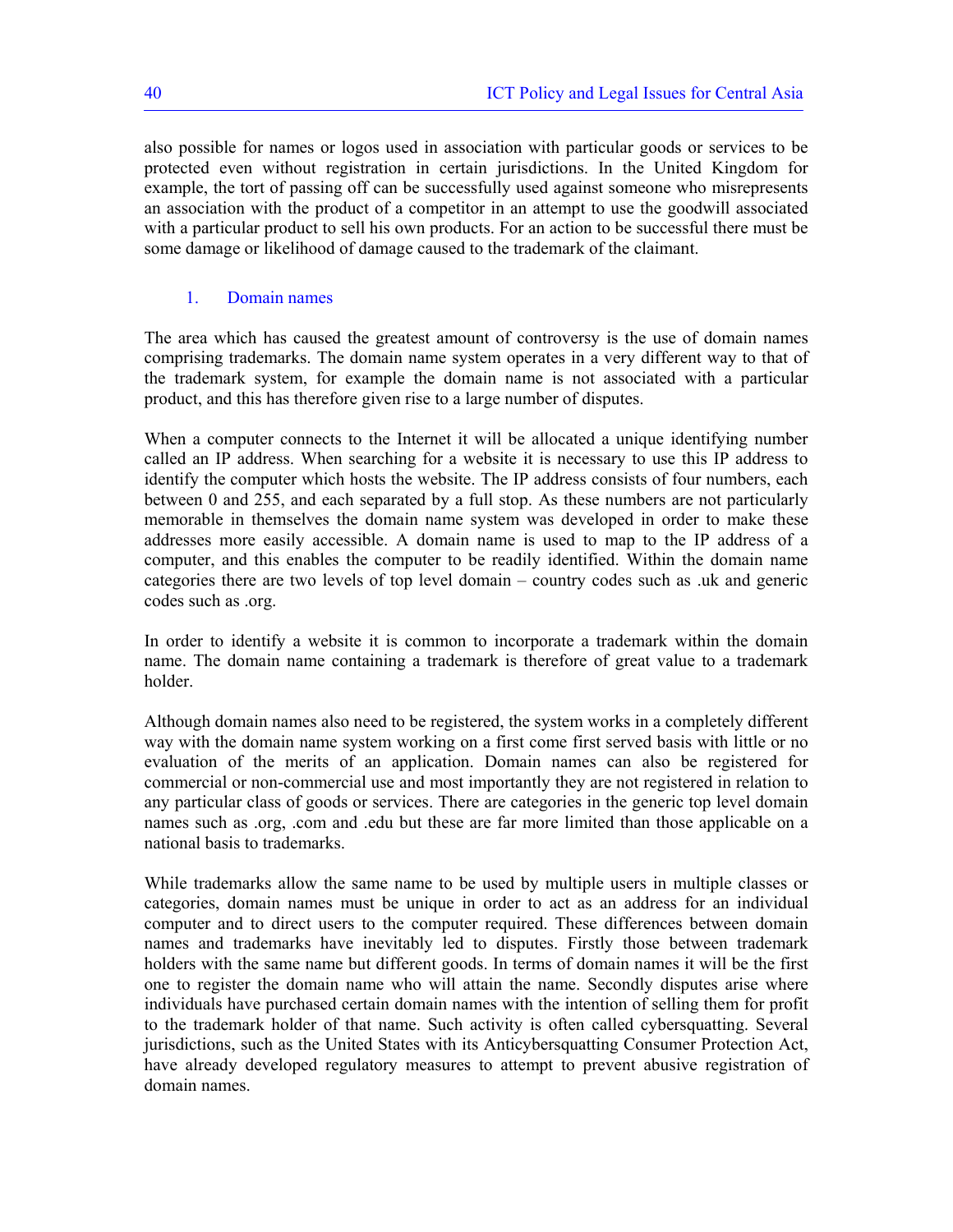The International Corporation for Assigned Name and Numbers (ICANN) is in charge of administering the domain name systems. To deal with the domain name disputes which have arisen ICANN implemented a Uniform Dispute Resolution Policy in 1999. Claims arising from a domain name dispute can therefore either be brought to one of the ICANN accredited resolution service providers, such as the World Intellectual Property Organization's (WIPO) Arbitration and Mediation Center for domain name disputes<sup>24</sup>, or taken before a national court.

# 2. Hyperlinking and framing

Another area giving rise to legal dispute is that of hyperlinking, in particular deep linking. This is where a link is made from one website owner's homepage to an interior page on another website. This gives rise to some controversy as by linking to a page within the website rather than to the website owner's homepage the user when clicking on the link may bypass the homepage and potentially any advertising materials contained on that homepage.

Framing occurs when a website links to information contained on another website and this information is presented in a particular format using frames rather than taking the user to the other website directly. Confusion may arise as to the source of the information.

While linking is a necessary part of the Internet there is still some question as to the legality of deep linking. Courts in several jurisdictions have been asked to determine whether deep linking and framing give rise to issues of passing off, unfair competition or copyright infringement.

Website owners may try themselves to prevent such deep links being created through the use of cookies on the website or other technological measures.

### 3. Meta-tags

Meta-tags are used to ensure that a page is listed when someone searches for a particular topic. The issues or topics related to a particular webpage will be invisibly inserted into the hypertext language used to create webpages to allow search engines to identify relevant webpages for its search results. The more frequently a word is used in a meta-tag the more chance that it will be listed in the search results. Although meta-tags can be a useful means of describing the contents of a webpage, they can also be used solely for the purpose of trying to increase user access to their page. This can be achieved by, for example, incorporating the trademarks of competitors into the meta-tag. Various disputes have arisen where trademark owners have argued that meta-tags have been used by competitors to unlawfully make use of the goodwill of the trademark owner in the name.

Measures used to deal with these issues include the use of disclaimers which for example explain that the website has no association with the owners of the trademark. Linking

 <sup>24</sup> See generally http://www.wipo.int/amc/en/domains/index.html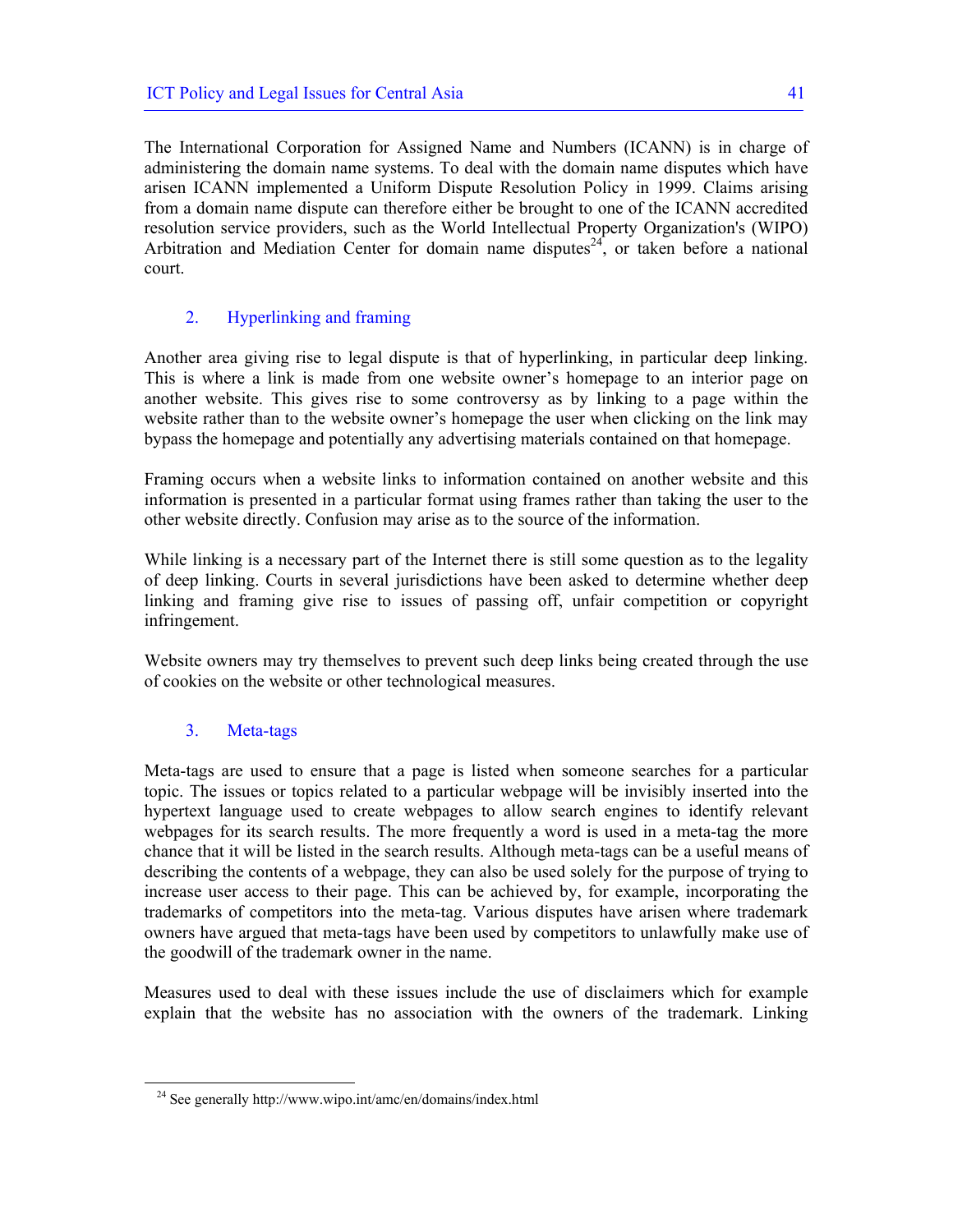agreements and various technological approaches such as the use of cookies, or filtering requests for the website from certain URL's may be useful.

# *B. Copyright*

Copyright protection covers original literary, artistic, musical and dramatic works as well films, sound recordings and typographical arrangements. There is no formal registration process for copyright works, therefore by simply recording the work, for example by producing a webpage, this will give rise to copyright protection. The contents of a webpage will therefore generally be subject to protection whether or not it incorporates the  $\odot$  symbol.

Copyright protects the expression of an idea but cannot be used to protect the idea itself. Therefore copying the text of a fictional story will give rise to infringement but simply using the basic idea behind the story may not. A copyright owner has the exclusive right to carry out certain activities in relation to the work such as copy it, issue copies to others and make adaptations of the work. The right to do these activities may be assigned to others or licensed. Infringement of copyright occurs when someone carries out one of these activities without the authority of the copyright holder.

### 1. Open source

Copyright works will generally be made available subject to a "licence" detailing the terms under which the work can be used. From a legal perspective, a "licence" may be characterized as either a unilateral grant of permission by the licensor to use the work in certain ways, or may comprise a contractual agreement between the licensor and licensee. In an online context, such licence agreements are often referred to as "click-wrap" licences. Legal acceptance of the user is achieved by an indication of his assent to the terms by clicking his mouse usually on a specified icon.

The prevailing culture of openness expressed by many Internet users, particularly technically sophisticated earlier adopters, has also led to the growth of alternative licensing schemes designed to facilitate the sharing of information, rather than restrict its use through copyright. In the software field, the LINUX operating system was developed cooperatively based on a licensing mechanism whereby anyone was freely able to copy and amend the work, on condition that any work product that is based on the original work must also be licensed to freely and at no charge. This has come to be known as "open source" licensing. The term "open source" is used in a range of contexts, but primarily denotes a software development model and/or a licensing model. As a software development model, communities of programmers or code writers from individuals, to employees, to companies, contribute to the writing of the source code for a program, such as LINUX, which is then distributed under an "open source" licensing model.

There are a large number of "open source" licences, but they share some common features<sup>25</sup>. First, a licensee is free to redistribute the program. Second, a licensee should be given access to the source code, the language in which the program was written (e.g. C+), as well as the

 <sup>25</sup> See further the Open Source Initiative (OSI) at http://www.opensource.org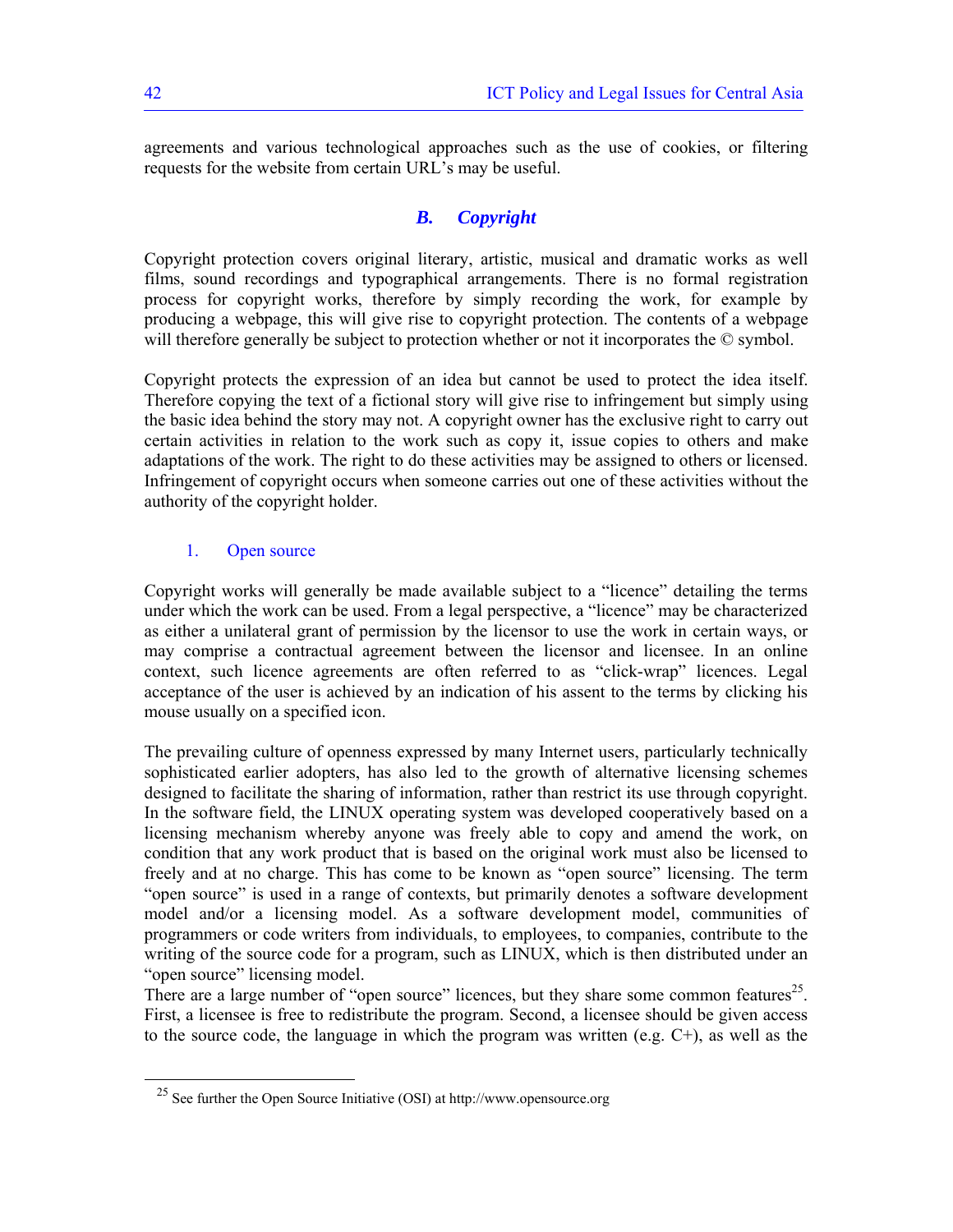object code (i.e. machine code). Third, the licensor must permit modifications to be made to the original work, or derivative works. Fourth, there should be no discriminatory licence terms in respect of either the use or user of the program. Fifth, no other collateral or tying restrictions may be imposed on the licensee. The most famous of the open source licences is the GNU General Public Licence (GPL) issued by the Free Software Foundation.

In contrast to "open source", schemes have also been established for so-called "public domain" materials (e.g. http://www.creativecommons.org), where the legal owner of the copyright surrenders his copyright over the material and allows free re-use, adaptation and redistribution. While "open source" licensing utilises existing copyright regimes to facilitate the widespread distribution, use and development of source code, public domain software and information discards the operation of the copyright regime altogether.

### 2. Infringement

Copying of works online clearly gives rise to copyright infringement if the consent of the copyright owner is not granted. Some argue that by placing a work online there is an implied consent for the work to be copied though this has not been upheld by the judiciary. The development of digitized products also extends the possibility for the types of work which can be copied and freely distributed over the Internet.

Websites which allow users to post content should be aware that the content posted may itself infringe copyright. They should also require users to grant a non exclusive license to the forum host or assign copyright to enable the host to edit, copy and delete the contents.

#### 3. Internet Service Provider Liability

Placing work on the Internet may give rise to several issues in relation to copyright. Even the methods by which webpages are downloaded and viewed involves the copying of a work. Internet Service Providers (ISP) will often store copies of popular webpages in their "caches" in order to improve their efficiency in retrieving these pages. If such copying were to give rise to infringement then this would hinder the development of e-commerce. ISPs would also be found liable for transmitting webpages or storing copyright works in the course of their everyday activities. Many jurisdictions have therefore provided within their national legislation that these activities which are necessary for downloading and viewing webpages will not give rise to infringement.

In the United States the Digital Millennium Copyright Act 1998 provides exemption from liability for ISPs for copyright infringement for infringement that arises as a result of transmitting, caching or hosting copyright material as long as the copyright holder is not aware of the infringing nature of the material. Once aware of the infringing material the ISP must remove it or disable access to it. The EU also provides for a similar level of immunity for ISPs so long as they are unaware of the infringing materials.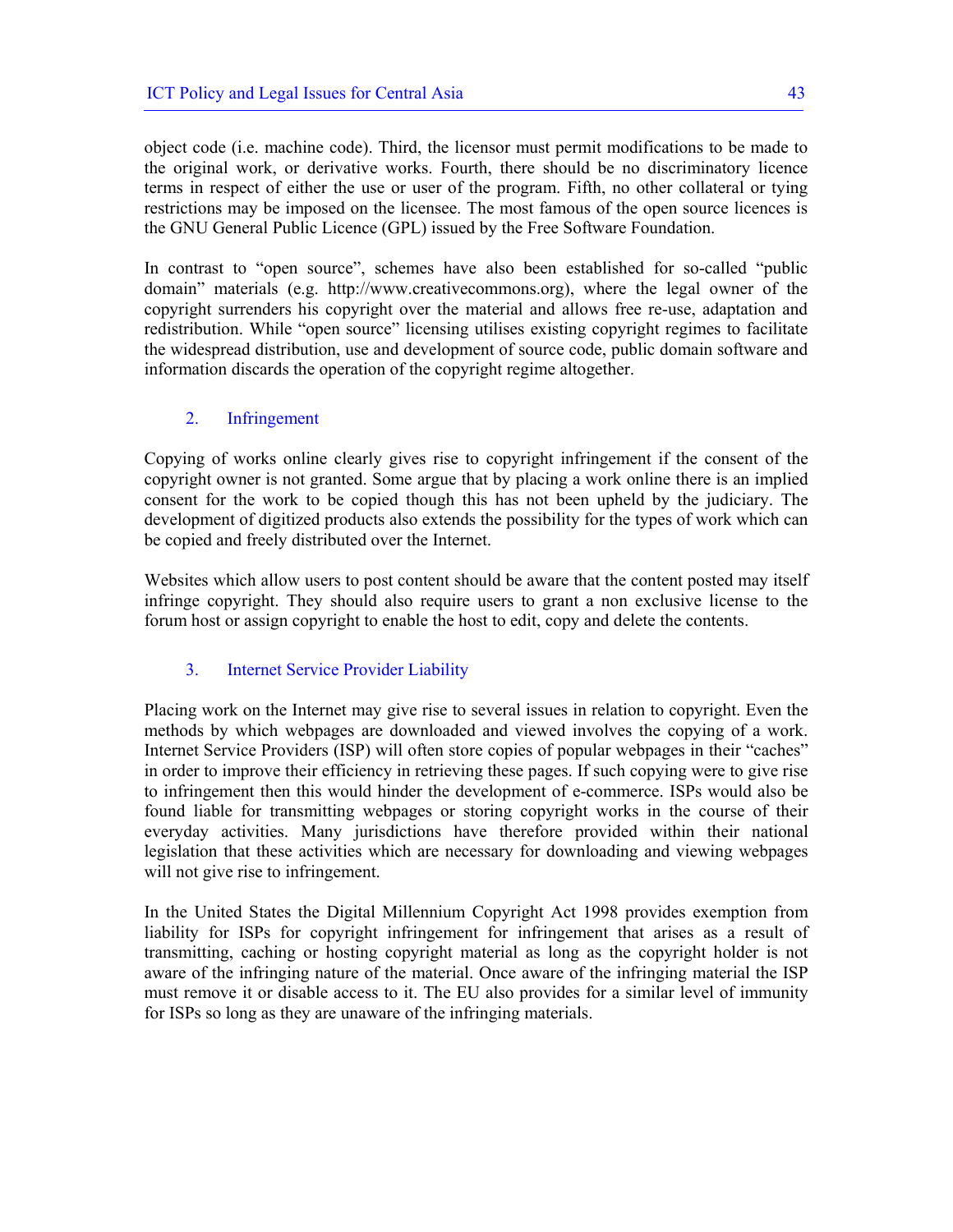### 4. Technological Protection Measures

Some of the steps taken to facilitate protection of IPR involve the development of technological protection measures. These technological approaches, such as the use of copy protection measures, have given rise to new legal issues of their own. Copy protection mechanisms enable a copyright owner to restrict access to, and copying of, their work. Some argue that this prevents lawful users from accessing works for the purposes of fair dealing or fair use. Laws have been introduced in various jurisdictions including the EU and the United States to prevent the use of devices to circumvent the copy protection measures.

The Internet creates numerous challenges for the owners of IPRs. The fast and effective way of displaying and sending products across national boundaries also gives rise to issues of cross border enforcement of rights.

# *C. Consumer protection*

Existing consumer protection laws will often encompass Internet-based transactions without the need for amendment<sup>26</sup>. However, various measures have been taken to increase consumer confidence in relation to online transactions, from the provision of specific information regarding the supplier and the product to greater levels of protection in relation to the fraudulent use of payment cards for online transactions.

### 1. Transparency

The provision of information to the consumer to enable him to adequately identify the supplier and to compare the characteristics of several products allows him to make an informed decision as to which product to buy.

The E-commerce directive also provides for the provision of certain information to the consumer and stipulates when this information should be provided.

### 2. Fraudulent use of payment cards

A particular concern for consumers is the safety of using their credit card (or other payment card) details online. Security issues arise in relation to the potential interception of card details while making the transaction or the misuse of those payment details by the recipient. Various technological measures can be used to provide for safer transmittal of payment details such as the use of the Secure Socket Layer on web browsers to ensure the details cannot be intercepted in transmission. The inability to properly identify the supplier however still poses security concerns for the consumer. Although electronic signatures do provide a method for doing so, such e-signatures have proved too cumbersome and costly to use for low value consumer transactions.

<sup>&</sup>lt;sup>26</sup> E.g. Law of the Republic of Kyrgyzstan on the protection of consumers rights, December 1997.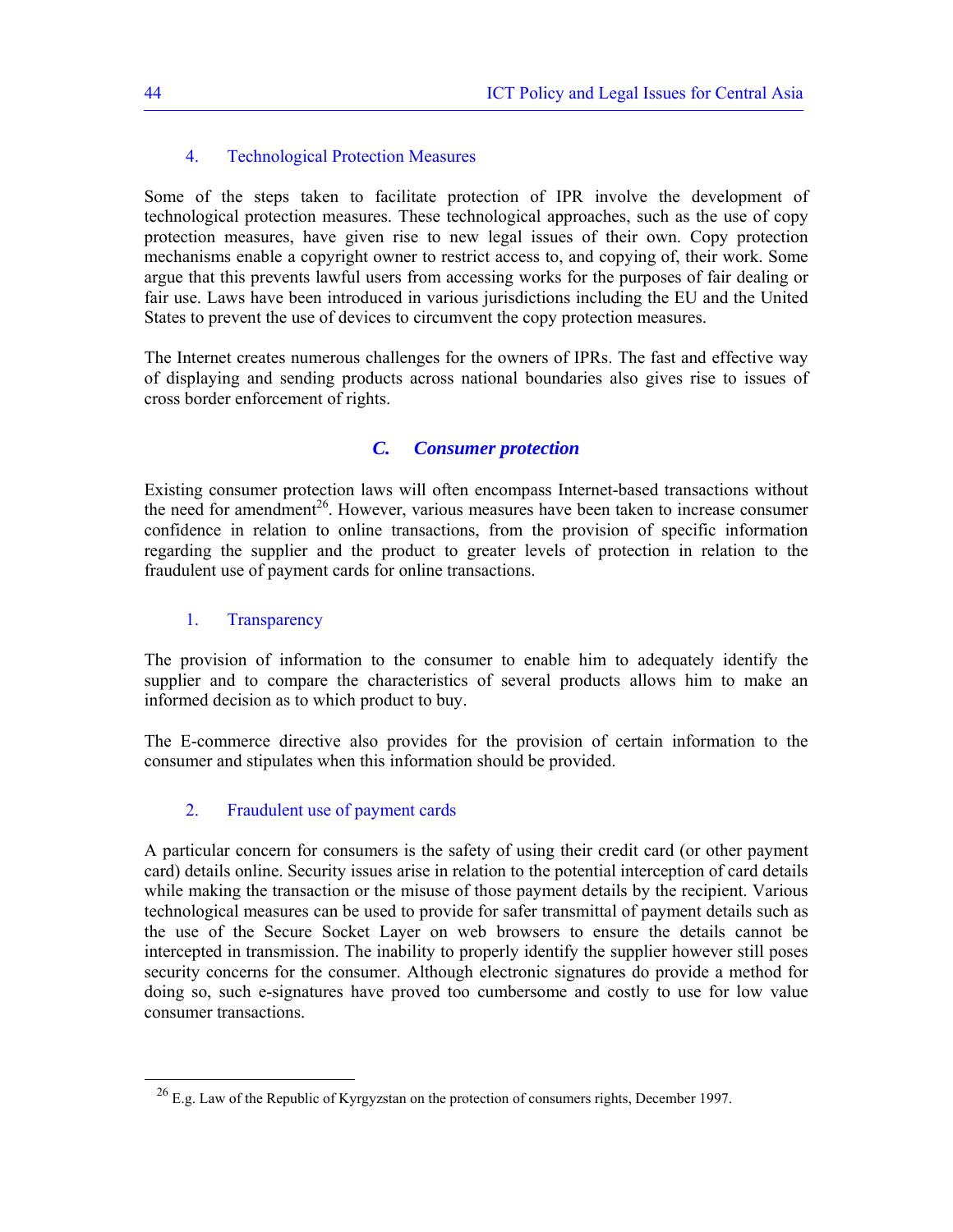To enhance consumer confidence the EU in its Distance Selling Directive makes provision for issuers of credit and debit cards to compensate consumers for any loss arising from fraudulent use of their payment card online. Article 8 provides that

*Member States shall ensure that appropriate measures exist to allow a consumer:* 

- *to request cancellation of a payment where fraudulent use has been made of his payment card in connection with distance contracts covered by this Directive,*
- *in the event of fraudulent use, to be recredited with the sums paid or have them returned.*

These measures do enhance levels of consumer confidence but there is still a need to consider appropriate methods for resolving disputes when they do arise.

### 3. Dispute resolution

Major challenges to resolving consumer protection disputes in relation to electronic commerce are the issues of cross border claims, the uncertainty as to what law applies and the problems of enforcing consumer protection law. Individual consumer complaints often involve small value transactions therefore resorting to court action is inappropriate due to the expense and time involved. Where cross border disputes arise the cost, time and difficulties of getting access to justice are exacerbated. There have been steps taken to improve international cooperation and the harmonization of consumer protection standards but there is also a need to consider other low-cost measures to address consumer claims.

In the consumer protection field alternative methods of dealing with disputes can be provided for through Codes of Conduct and trustmarks and also through alternative dispute resolution schemes which provide for cost-effective redress outside the court system.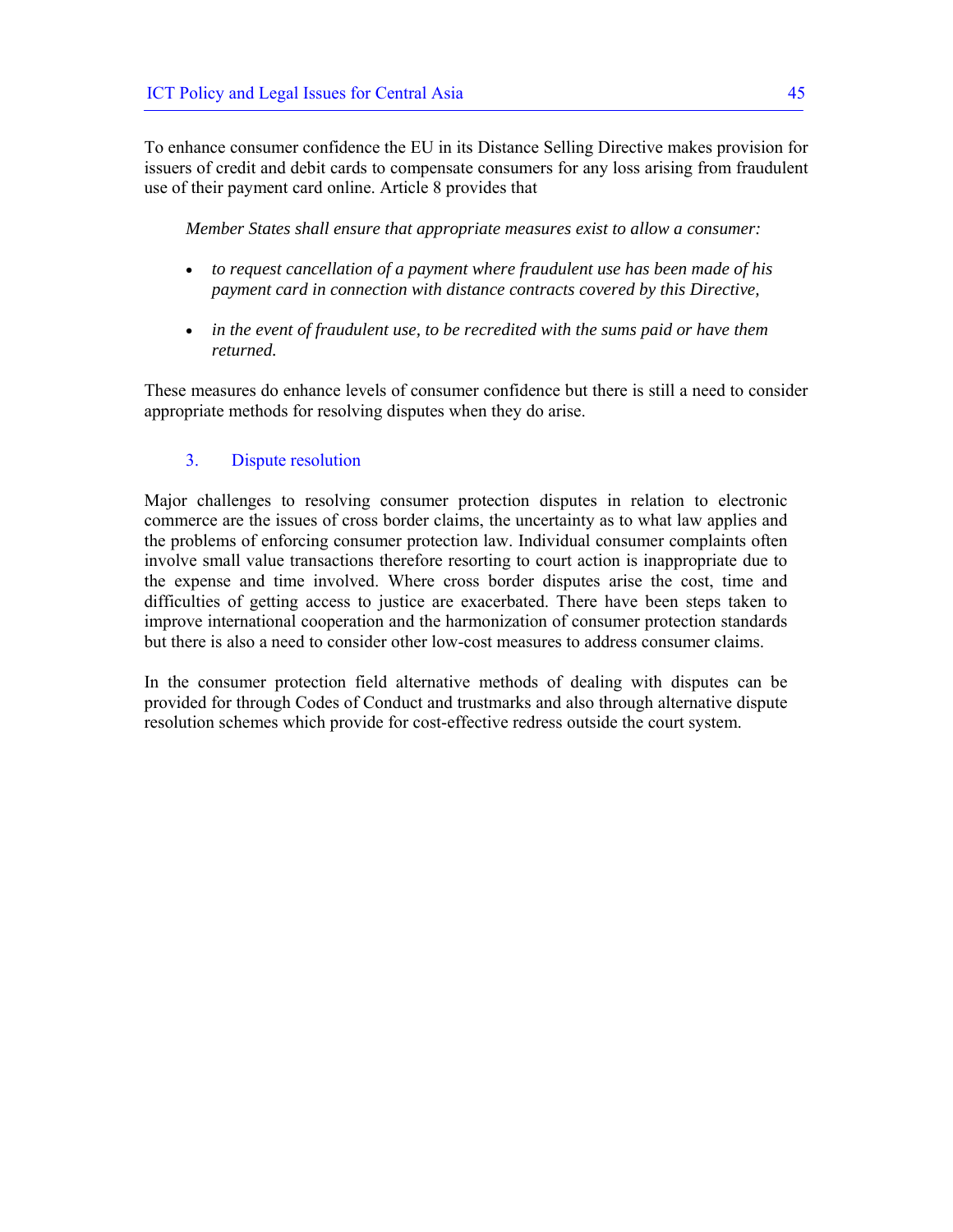# *D. Conclusion*

Electronic commerce gives rise to new ways of infringing intellectual property rights. These new threats need to be explored in order to ensure that the right holders are protected under existing legislative provisions. Products and services comprising IPRs are such an important part of electronic commerce that this area should not be overlooked

To encourage and facilitate the development of business to consumer electronic commerce measures for enhancing consumer confidence must be taken into account.

The issues arising from this section on protection of legal rights include the following:

- Impact of domain names on trademark law
- New forms of possible trademark infringement such as meta-tags, deep linking and framing
- Liability of ISPs for copyright infringement
- Development and legal protection of copy protection measures
- Ensuring adequate levels of consumer protection are provided for electronic commerce, particularly in relation to the provision of information and use of payment cards
- Access to adequate dispute resolution mechanisms.

### *E. Further reading*

WIPO, *Intellectual Property on the Internet: A survey of the issues*, 2003, available from http://www.wipo.int/ebookshop

OECD Guidelines for Consumer Protection in the Context of Electronic Commerce (1999), available at http://www.oecd.org/dataoecd/18/13/34023235.pdf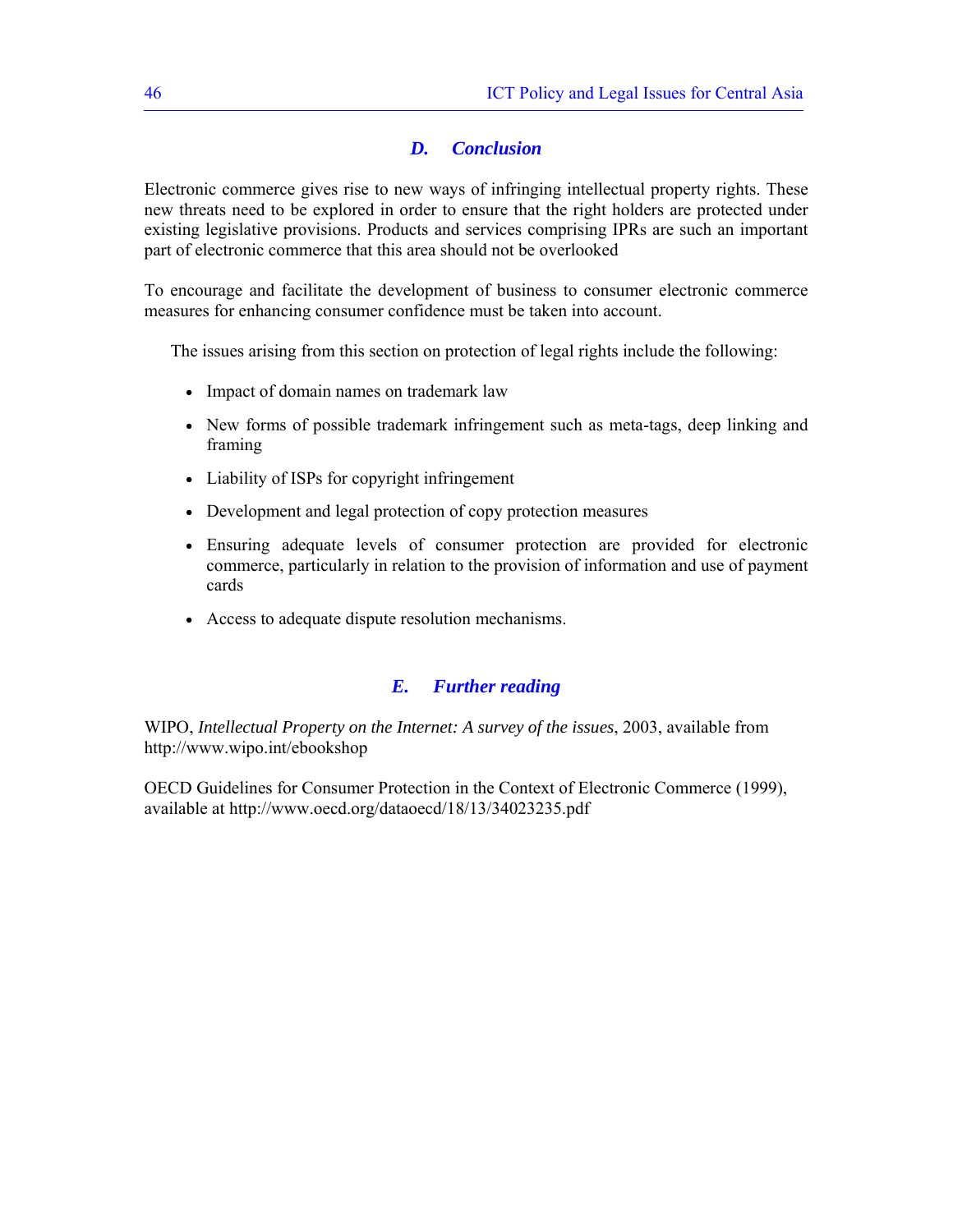# **V. LEGAL DETERRENTS**

Electronic commerce gives rise to new security risks and new ways of committing crimes. The global access which the Internet provides, while beneficial from a commercial point of view, also opens up many opportunities to the cyber criminal. For instance, while the Internet allows us to enter into commercial agreements on an international level it may also enable the cyber criminal to get access to the computer systems of enterprises on the other side of the world.

# *A. ICT crimes*

The use of the information society has given rise to various new types of crime and new ways of committing existing crimes such as money laundering, fraud and terrorist attacks.

New forms of criminal activity include:

### 1. Denial of Service Attacks

Denial of service attacks are methods of interrupting the proper functioning of a website. The attack on the website involves the sending of high volumes of bogus requests for information which will slow down the performance of the website or may overload it to the point where the system hosting the website will crash. In order to carry out such attacks anonymously the activity will often involve the use of third party computers which are controlled by the perpetrator without the owner's knowledge. These computers are instructed to bombard a website until the system is no longer able to function.

#### 2. Viruses and malicious code

These are programs which are designed to run on home and office computers. They have various destructive intents which may permanently or temporarily disable a computer. Some programs such as worms are self replicating and can therefore infect large numbers of systems in a very short space of time.

### 3. Unauthorized access

Unauthorized access to electronic data or to a computer system can result in the misuse of that data. For example there have been several instances where the credit card databases of various companies have been fraudulently accessed and the credit card details of all of the customers of the company posted online.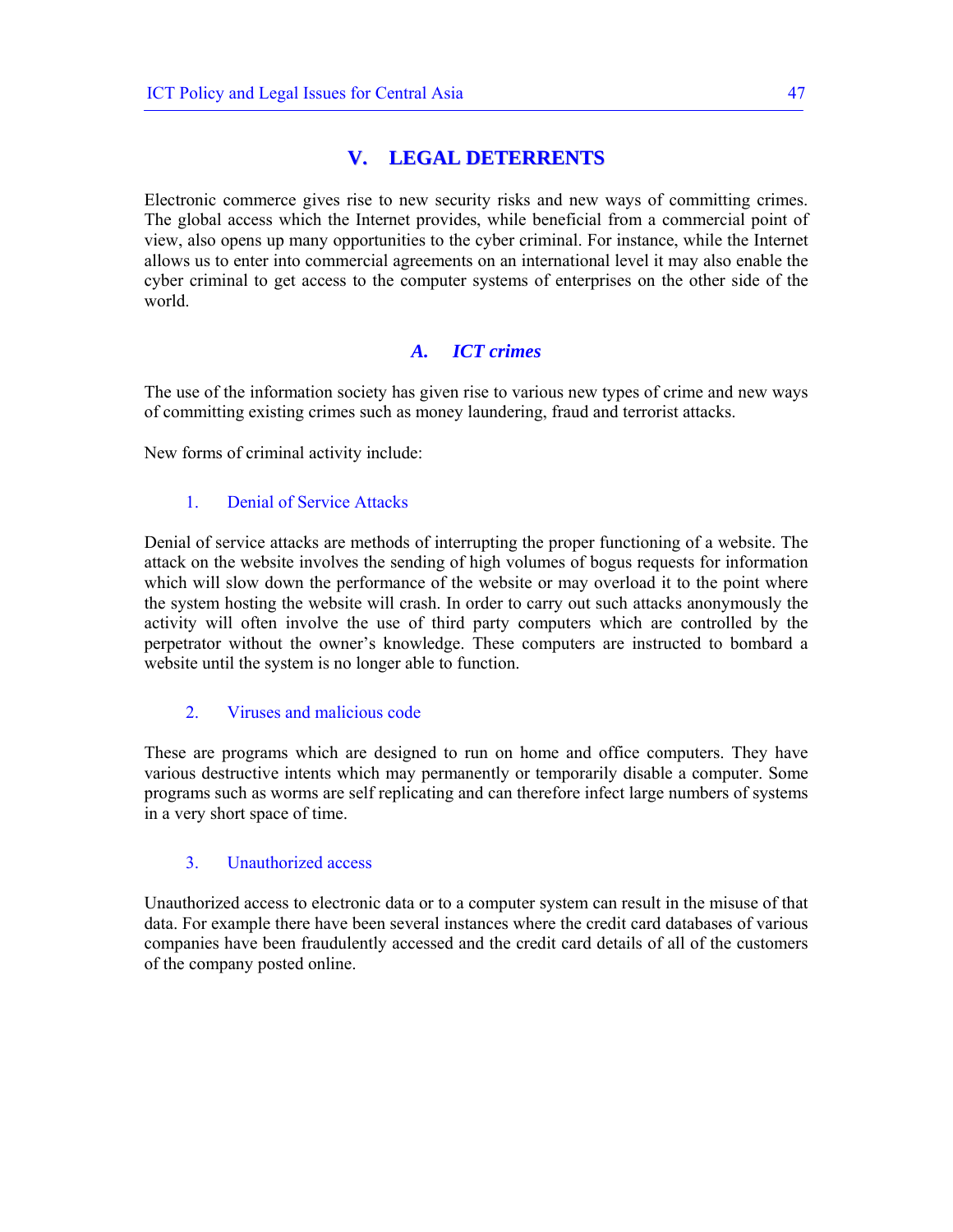# *B. Regulating ICT crime*

The development of communication technologies has not only resulted in new ways for crime to be committed but also provides different methods for investigating crimes. A particular method which has been used to prevent and to deal with information and infrastructure breaches is that of emergency response centres, such as the Computer Emergency Response Team (CERT) at Carnegie Mellon University in the United States.

Criminal procedural law provides law enforcement agencies with certain powers to investigate criminal activity such as the right to intercept communications and to search and seize items thought to be involved in the criminal activity. The development of information and communication technologies has created new issues in relation to these procedural powers. For example, it is no longer simply a matter of taking away the computer that an alleged criminal was using but instead it may be necessary to ensure measures are taken to prevent data being lost or deleted. There is also the possibility that criminal activities may extend across several jurisdictions thereby making the tracing of activities and the enforcement of regulations much more difficult.

Many jurisdictions have introduced new regulations designed to prevent or at least deter computer Crime. These regulations generally criminalize unauthorized access to a computer system, commonly known as "hacking", as well as the unauthorized interference of a computer or the programs and data that it holds, through the use of "viruses" and others forms of malware. Among the SPECA members, Azerbaijan, Kazakhstan, Kyrgyzstan, Tajikistan, Turkmenistan and Uzbekistan have all adopted provisions to criminalize conduct targeting a computer's confidentiality, integrity and availability<sup>27</sup>.

The areas where it is considered that amendments need to be made to criminal procedure law, in order to enable law enforcement agencies to operate efficiently, are in relation to:

- Search and seizure;
- Interception of communications; and
- Regulation of cryptographic products.
- 1. Search and seizure

The search and seizure of electronic information may be particularly difficult to instigate due to the technological developments. Changes to the law need to take into account various factors such as the ability to maintain the integrity of evidence from the time it is seized until it can be presented in court, or the ability to overcome cryptography, or other technical aspects, that may make it very difficult to access information. In order to achieve this there must be suitable funding in order to train employees in suitable forensic skills to be able to access and carefully preserve the information obtained.

<sup>&</sup>lt;sup>27</sup> For the relevant criminal code provisions see http://www.crime-research.org/library/Criminal\_Codes.html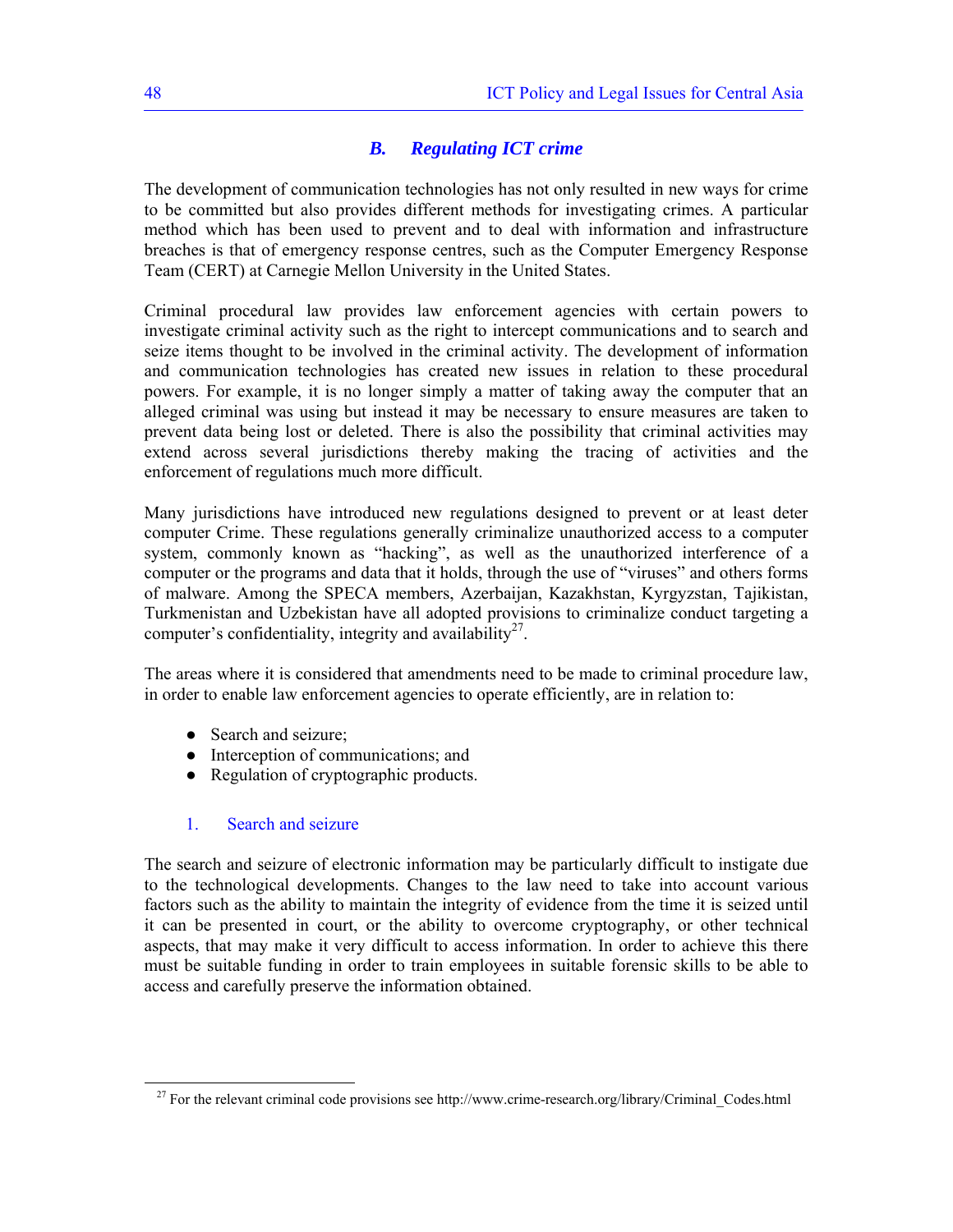#### 2. Interception of Communications

Although interception of communications is not a new field, the type of communications which may need to be intercepted has dramatically expanded to include Internet communications, mobile telephones and other communication systems. Determining which systems to intercept and whether regulations enable the interception of particular types of communication are all issues to be determined.

Regulations in this field therefore need to be technologically neutral to deal with new forms of communication technology. There also needs to be consideration of how interception will be facilitated and whether other parties such as communications providers need to be involved, for example in maintaining intercept capability. There are also questions as to whether certain data should be retained and for how long, and who bears the cost of this.

### 3. Regulation of Cryptography

Cryptography is an important tool in protecting and securing information. With the growth of information and communication technologies there has also been rapid expansion in the use of cryptography. Even standard applications such as Internet web browsers and email applications readily use encryption technologies to make their software capable of secure communications.

There has been concern that such technologies would be used for a variety of criminal purposes. Some countries have therefore placed restrictions on the use or import and export of such technologies. Kazakhstan, for example, regulates the import and export of cryptographic products, as well as domestic development, manufacture, repair and sale<sup>28</sup>. The Wassenaar Arrangement on Export Controls for Conventional Arms and Dual-Use Goods and Technologies has provided a level of international harmonization on this issue<sup>29</sup>.

Strict controls over the use of cryptographic products may however create unnecessary restrictions on their use within business organizations. This has led to jurisdictions such as the United States easing its regulatory control over certain types of encryption technology. The OECD has produced a guide for governments in this area in its Guidelines for Cryptography Policy<sup>30</sup>.

 <sup>28</sup> Resolution No. 1037 Article 266 (30 June 1997) and Regulation No. 29; and Resolution No. 967, Article 240 (13 June 1997) and Regulation No. 27, respectively.

 $^{29}$  http://www.wassenaar.org

<sup>30</sup> http://www.oecd.org/dsti/sti/it/secur/prod/e-crypto.htm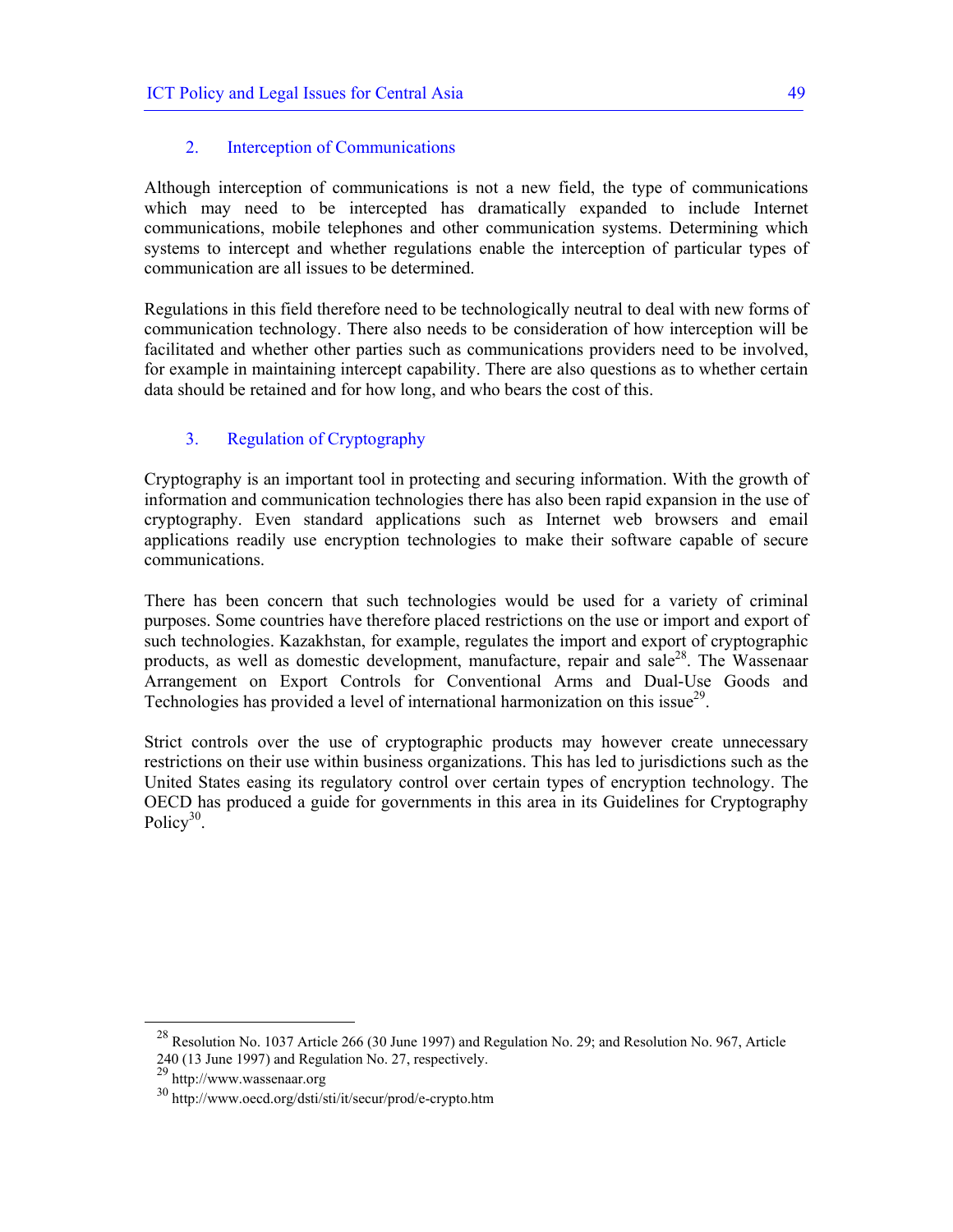# *C. International cooperation*

In the field of cybercrime international coordination and cooperation is vital. Cybercrimes are not limited to national boundaries and the detecting and prosecuting of these activities will likewise necessarily cross these boundaries. Cybercriminals may choose to route their communications through several jurisdictions in order to try to avoid detection and likewise the evidence of their crimes may be located across a variety of jurisdictions.

Multinational agreement to provide for assistance in the investigation and prosecution of crimes is therefore necessary. In 2005 the Virtual Global Taskforce was established by Interpol in connection with national forces in the United Kingdom, the United States, Australia and Canada to deal with child pornography.

There have been several initiatives designed to promote international coordination in this area including the OECD Guidelines for the Security of Information Systems and Networks – Towards a Culture of Security<sup>31</sup>.

The Council of Europe has drafted a Council of Europe Convention on Cybercrime which since 2001 has been signed by 38 out of 47 members of the Council of Europe; although Azerbaijan, as the only SPECA member country who is also a member of the Council of Europe, has not yet signed. Canada, Costa Rica, Japan, Mexico, South Africa and the United States are also signatories to the Convention<sup>32</sup>. The Convention addresses issues of substantive and procedural criminal law, which Member States are obliged to take measures to implement in national law, as well as issues of international cooperation.

In terms of offences, Section 1 of the Convention distinguishes four categories of offence:

- "Offences against the confidentiality, integrity and availability of computer data and systems": i.e. Illegal access, illegal interception, data interference, systems interference and misuse of devices (arts. 2-6).
- "Computer-related offences": i.e. Forgery and fraud (arts. 7-8).
- "Content-related offences": i.e. Child pornography (art. 9)
- "Offences related to and infringements of copyright and related rights" (art. 10).

Section 2 of the Convention addresses procedural provisions that Member States are obliged to implement in national law. These include measures to enable the "expedited preservation of stored computer data" (art. 16); "expedited preservation and partial disclosure of traffic data" (art. 17); the production and search and seizure of computer data (arts. 18-19); the "real-time collection of traffic data" (art. 20); and the interception of content data (art. 21). Section 3 addresses the issue of jurisdiction (art. 22).

 <sup>31</sup> http://www.oecd.org/pdf/M00034000/M00034292.pdf

 $32$  http://conventions.coe.int/Treaty/en/Treaties/Html/185.htm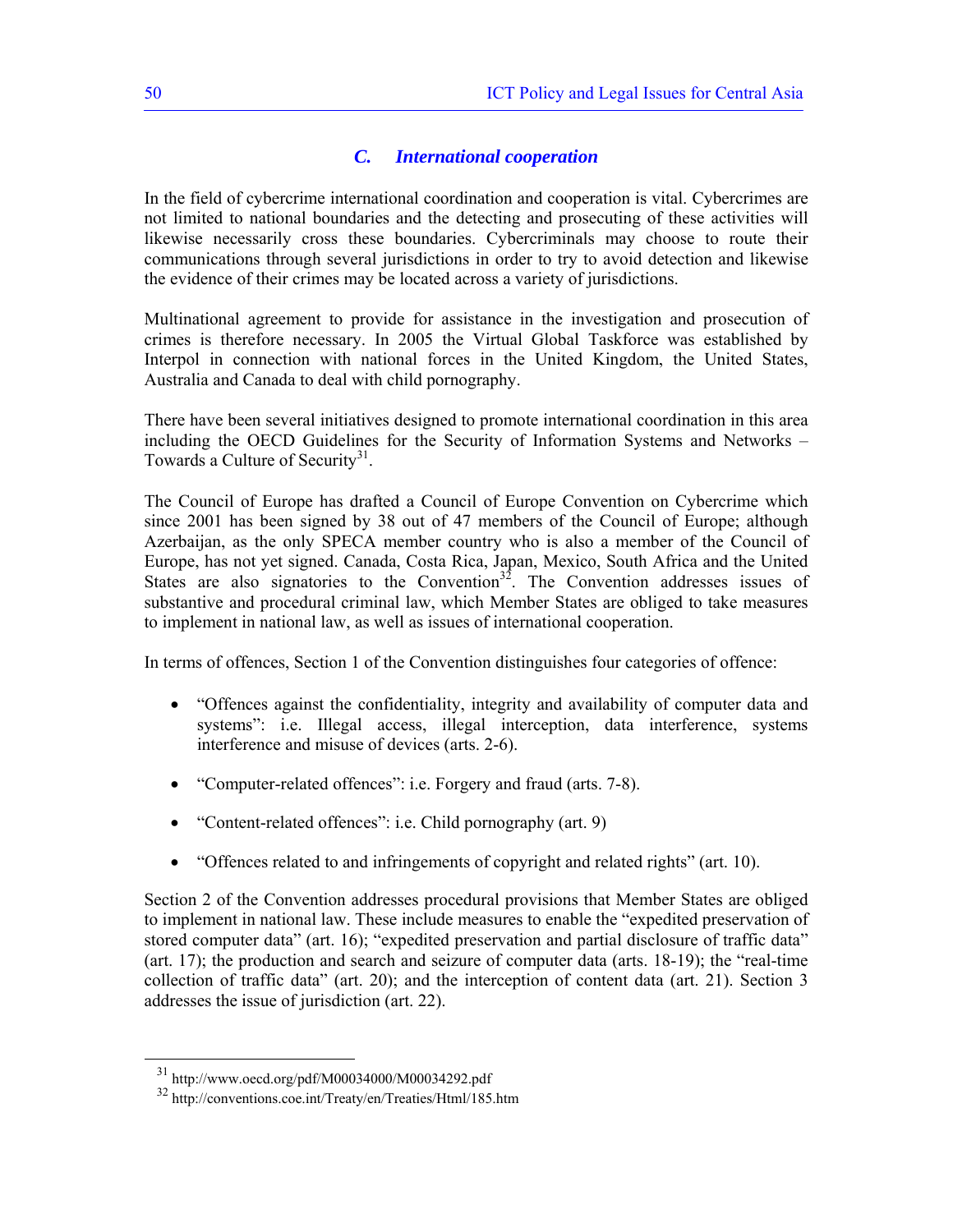In terms of international cooperation, the Convention addresses issues of extradition (art. 24), mutual legal assistance between national law enforcement agencies (arts. 25-34) and the establishment of a 24/7 network of points of contact to support such assistance (art. 35). The contact network is based on a concept first established among the G8 states to facilitate cooperation through informal channels of communications, to supplement the formal mutual legal assistance procedures. The network already has over 39 participant countries.

The comprehensive nature of the Convention, as well as the geographical spread of its signatories, means it is likely to remain the most significant international legal instruments in the field for the foreseeable future. In 2005, the international police organization, Interpol, adopted a resolution describing the Convention as "providing a minimal international legal and procedural standard" and recommending that its 186 member countries consider joining it<sup>33</sup>. All SPECA member countries are members of Interpol.

After the adoption of the Convention in 2001, an additional protocol to the Convention was agreed by member states, "concerning the criminalization of acts of a racist and xenophobic nature committed through computer systems", in January 2003<sup>34</sup>. Such issues were considered during the drafting of the main instrument, but consensus could not be reached, therefore the approach of drafting a separate instrument was agreed.

#### *D. Conclusions*

The Council of Europe Cybercrime Convention lays down clear provisions on the type of conduct which should be criminalized and the procedural requirements needed to assist in the investigation and prosecution of such conduct. It is therefore a very good starting point for any jurisdiction attempting to strengthen its regulatory provisions on cybercrime.

The issues arising from this section on legal deterrents are the following:

- Regulations should be amended to incorporate new forms of criminal activity
- Criminal procedural methods should be adapted to take into account the new types of criminal activity

Levels of international cooperation and enforcement should be maintained and enhanced.

### *E. Further reading*

Explanatory Report to the Council of Europe Convention on Cybercrime (ETS No. 185), available at http://conventions.coe.int/Treaty/en/Reports/Html/185.htm.

 <sup>33</sup> http://www.interpol.com/Public/TechnologyCrime/Conferences/6thIntConf/Resolution.asp

<sup>34</sup> European Treaty Series No. 189 ('Additional Protocol').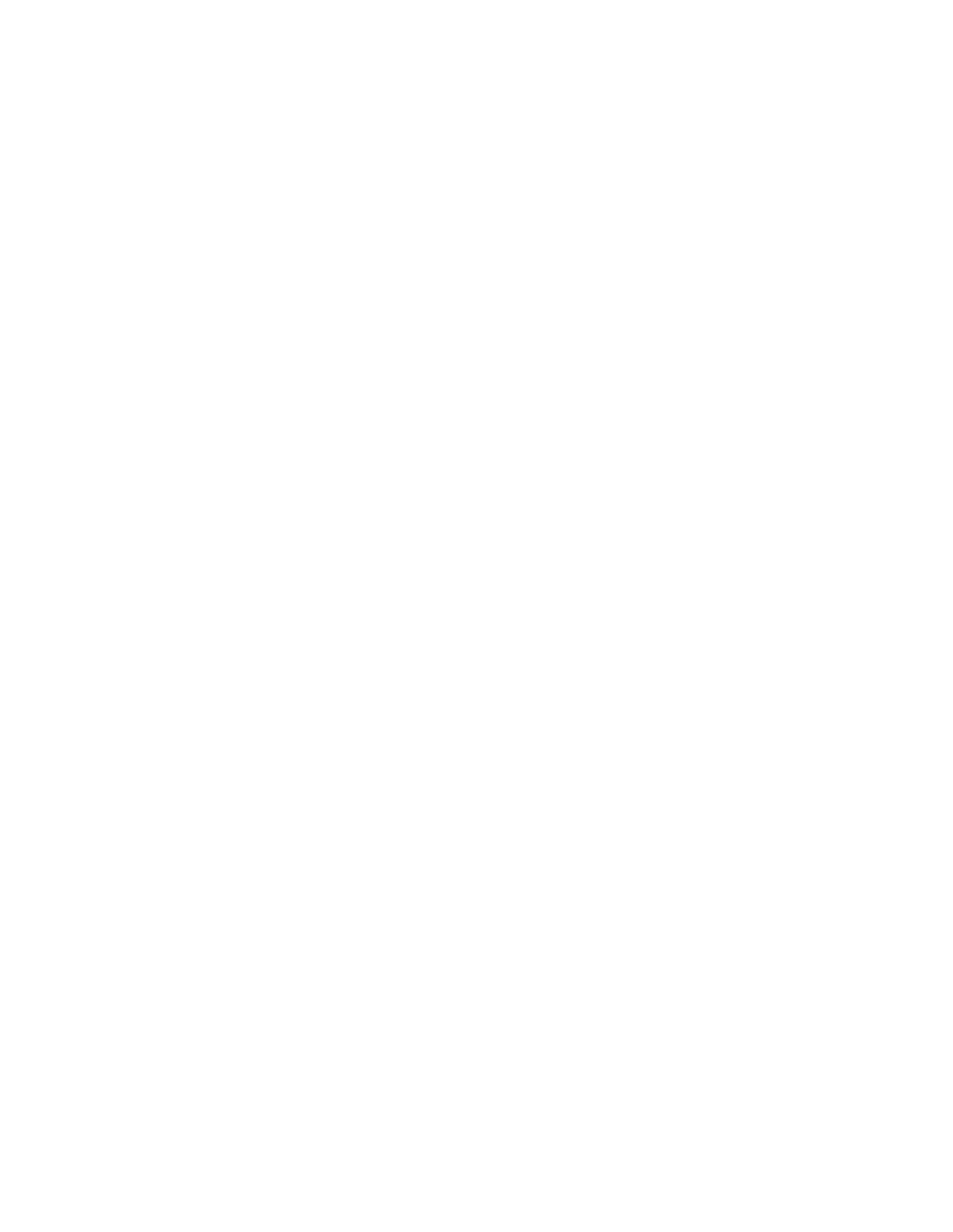# **VI. CONCLUDING REMARKS AND RECOMMENDATIONS**

This guide reviews the main legal and regulatory issues raised by the adoption of ICTs and their deployment in eCommerce, eApplications and eServices, whether for adoption in a business or consumer environment or in respect of public administration. The guide also provides suggestions of how to address any identified issues in order to promote harmonized law reform to promote eCommerce and related activities; as well as constrain, where necessary, certain harmful behaviours for the protection of SPECA member countries and their peoples.

Concerns about the legal validity, enforceability and admissibility of legal acts carried out electronically can hinder the take-up of eCommerce. Legal uncertainty constitutes a barrier to adoption whether or not the concerns are in fact real, since people and entities will often not be in a position to discover the true legal situation and may choose to be risk averse. National laws, regulations and administrative practices will often require that legal acts be executed through the use of physical documents, together with signature and witnessing procedures, which preclude the use of electronic alternatives. Such requirements of form are often as much to do with inertia and innate conservatism within public authorities, including the judicial system, as they are the subject of specific legal provision. As such, while law reform explicitly recognizing the validity, enforceability and admissibility of electronic means of communication is a critical step towards establishing legal certainty, it is also important that governments embark on a campaign to promote the use of such techniques by public officials and administrators.

The desire to facilitate eCommerce and create legal certainty has received considerable attention among international intergovernmental institutions. As such, considerable progress has been made towards promoting a harmonized approach to the various issues raised under the legal certainty category. The most important forum for addressing such issues has been the United Nations Commission for International Trade Law (UNCITRAL), through a series of reform initiatives in the area, dating from 1985 until its Convention in 2005.

In terms of legal security, the concern is to ensure that eCommerce, eApplications and eServices are deployed in a secure manner. Security concerns extend to issues of authentication (e.g. knowing with whom you are communicating); integrity (e.g. knowing that what has been communicated has not been changed); confidentiality (e.g. knowing that no unauthorized person has had access to your communications); availability (e.g. knowing that the system will be available when required), and accountability (e.g. knowing that a record of events can be generated at a later date). While security primarily involves physical, organizational and logical measures, the law can facilitate the adoption of such security measures. Particular attention has been given to two areas where the law has played a key role in the promotion of legal security – electronic signatures and data protection. The former focuses on the desire for legal acts carried out electronically to be authentic and have integrity; while the latter is concerned to prevent the abuse of personal information obtained in the course of eCommerce and related activities.

Electronic signatures straddle the legal certainty and security categories. In terms of legal certainty, requirements for legal acts to be "signed" mean that electronic alternatives to the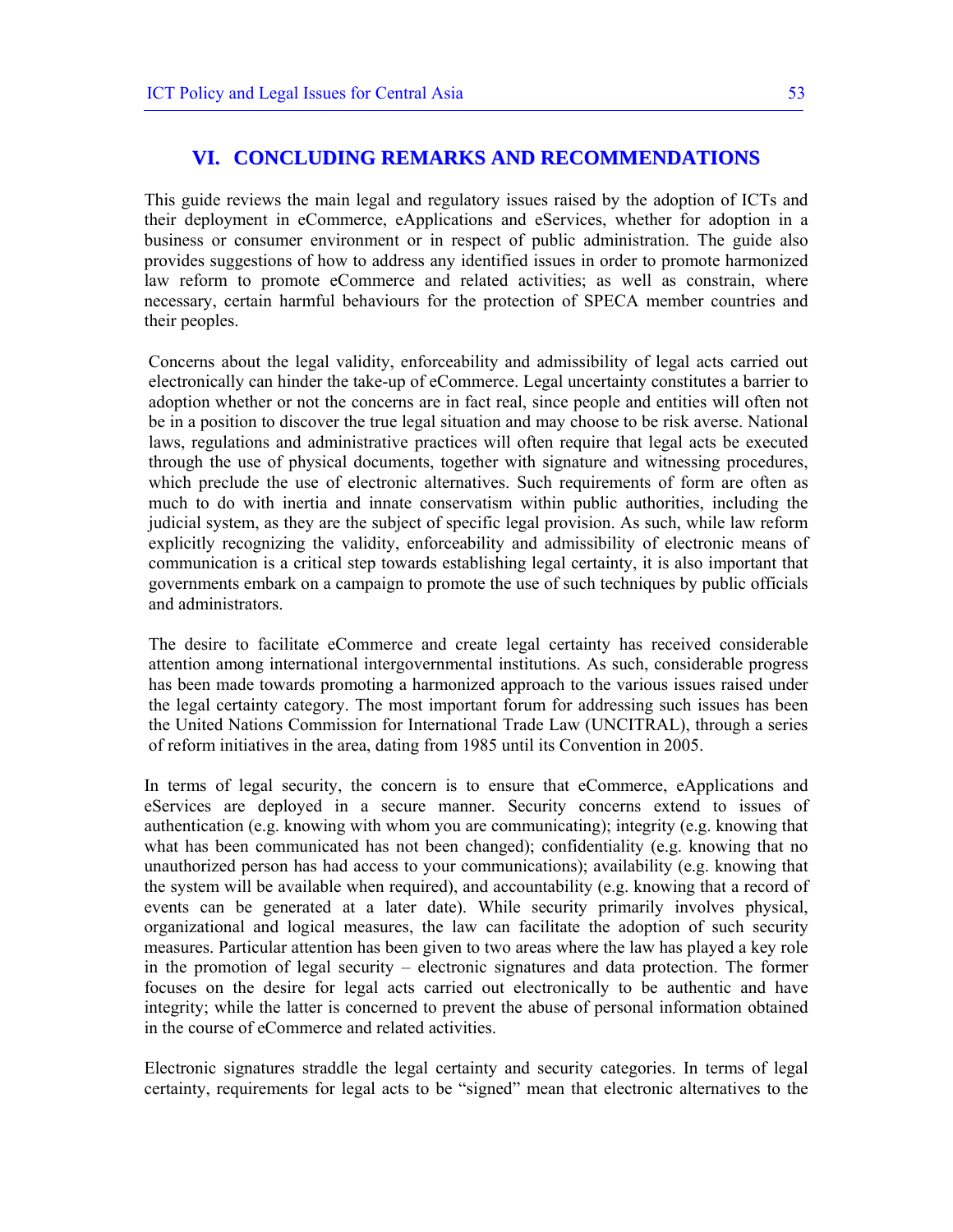traditional handwritten signature should be given legal recognition. However, since such requirements are often based in security concerns, the policy issue is to what extent different types of electronic signature should be granted legal recognition. Techniques range from the typing of a person's name at the end of an email, to the use of complex cryptographic techniques supported by an infrastructure of trusted third parties, generally referred to as certification authorities, capable of verifying the veracity of the techniques used. The approach taken by countries can be broadly distinguished into two streams, those adopting a permissive, technology and methodology-neutral regime and those being more prescriptive about what techniques are considered acceptable and establishing a regulatory regime designed to support such an approach. Based on market developments to date, the former approach is recommended as more appropriate for developing countries, such as the SPECA member countries.

Data protection laws are primarily concerned with the use and abuse of personal information, i.e. data that directly or indirectly identifies an individual. One element of such regimes concerns the need to implement appropriate data security measures, to protect against both accidental and deliberate interference with such data. In some countries, such as the United States, entities are also required to notify persons or regulatory authorities when they have been subject to a breach of security. Data protection laws are not often seen as directly facilitating the development of ICTs and eCommerce. In addition, the relatively low level of penetration of ICTs among the general population within developing countries reduces the likelihood that large-scale abuse of personal data is taking place. In the short term, the most likely policy driver for the adoption of data protection laws is to encourage entities in developed countries to locate their outsourced data processing facilities, since concerns about data security and privacy within developed countries are seen as a potential obstacle to such off-shoring.

The section on matters of legal protection addresses two key issues, the protection of intellectual property assets and the protection of consumers against unscrupulous traders in an online environment. There is a high level of international harmonization in respect on the substantive protections granted to the major forms of intellectual property, including patents, trademarks and copyright. Differences often arise with respect to national procedures governing the granting and enforcement of such rights, which are beyond the scope of this report. Attention has been given to some of the areas where the growth of the Internet as an environment for doing business has challenged existing regimes and/or has generated new issues for policymakers to confront. The interaction of national trademark regimes and the international domain name system and related practices is a clear example of the challenges confronting on-line businesses.

Consumer protection laws are generally designed to protect consumers on the basis of an inequality in bargaining power and an inability to adequate protect against unscrupulous practices. Governments have a traditional role as guardian to those perceived as being in the weaker position in commercial arrangements. However, consumer protection initiatives can also be viewed as a demand-side mechanism to support the development of eCommerce. If consumers trust the Internet as an environment in which to engage in an expanding range of their daily activities, from simple transactions to the submission of tax returns, then eCommerce will grow.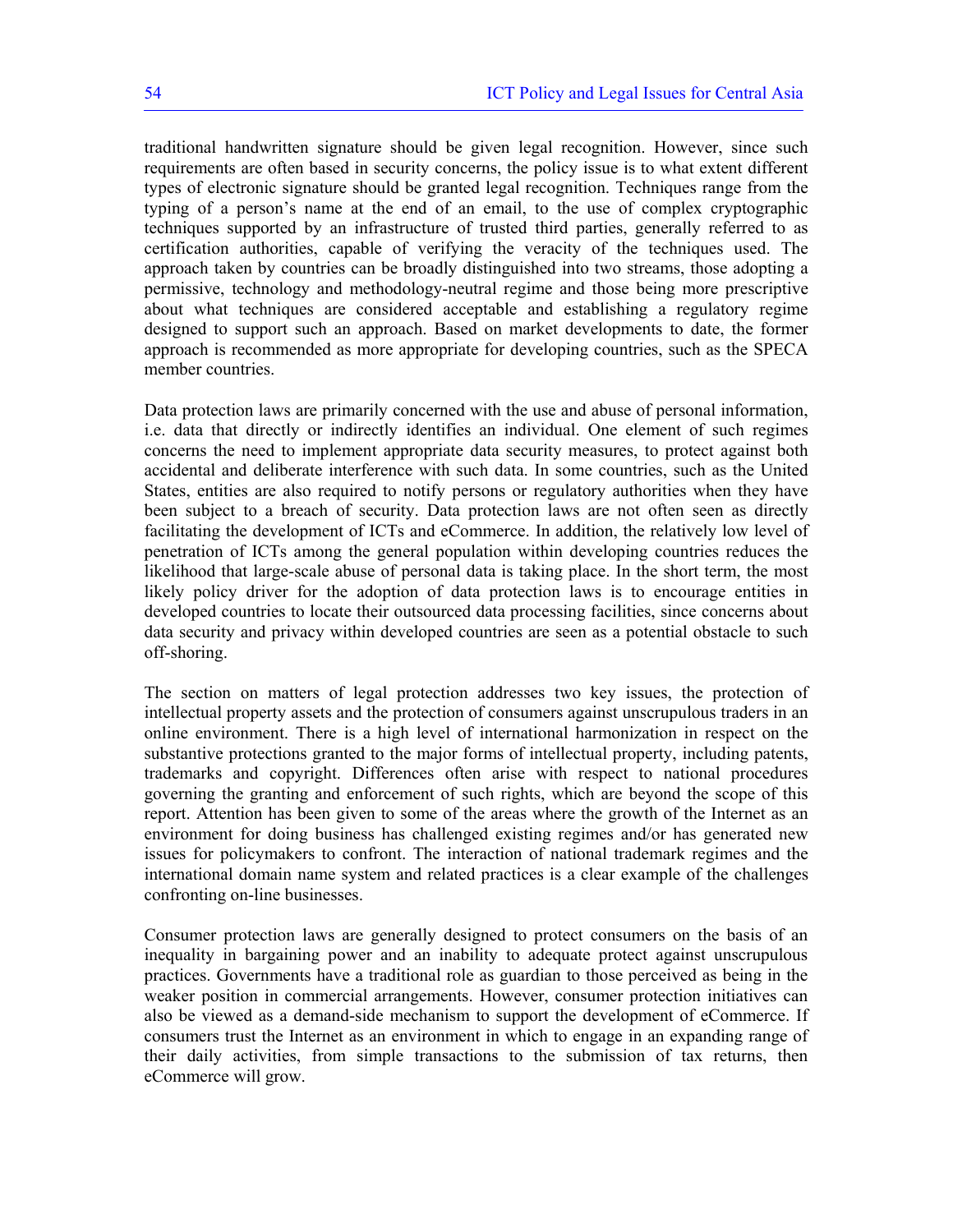There are several consumer protection concerns that must be addressed. Because of the anonymity of the Internet it is more difficult to verify the identity of persons interacting on the Internet. This can be addressed, in part, through the legal security techniques discussed above. A related issue is that of applicable law and consumer redress in cross-border transactions. Not only is it often unclear which law applies to a transaction, but it will also be much more expensive and difficult for consumers to obtain redress if things go wrong. In an attempt to address such concerns, cooperative mechanisms have been established between national consumer protection authorities and alternative on-line dispute resolution procedures are being developed.

Another broader concern affecting consumers, as well as citizens in general, is that of social exclusion. Large parts of the world's population continue to have no access to the telecommunications infrastructure, no access to computers or are computer illiterate. Such "digital divide" issues are beyond the scope of this report, but must always be borne in mind by policymakers.

The final section on legal deterrents was concerned with the criminality that inevitably exploits the opportunities presented by ICTs. Law reform initiatives have tackled both substantive and procedural criminal law. In terms of substantive law, national criminal codes may not adequately cover the involvement of ICTs in the criminal conduct, while new types of crime emerge, such as hacking and viruses, which require *sui generis* provisions. Procedural criminal law concerns the powers of law enforcement agencies to be able to investigate and prosecute those engaged in criminal acts. New powers have been required to support law enforcement efforts in an eCommerce environment.

#### *A. Law Reform*

One major issue for countries with economies in transition is how to successfully take the process of law reform from initial recognition of the issue and the preparation of draft measures to their formal adoption by the national political institutions and implementation in a manner that has a real impact on business and administrative attitudes and practices.

Addressing the process of effective law reform will often involve a number of elements and steps. First, there is the need for express political commitment to the law reform process at the highest level of governments. Second, a relevant government ministry must claim ownership over the matter and be prepared to devote sufficient internal resources, both to carry out the necessary work internally as well as liaise and coordinate actively with other relevant stakeholders in the process, particularly other ministerial departments. A third element is the need to identify and appoint relevant technical and legal expertise to support the lead ministry, internal to the authority and/or external, whether located nationally or internationally. The work of the expert(s) must then be supported through the establishment of a stakeholder review group, chaired by the lead ministry, including representation from the public and private sectors. Obvious potential candidates include people from the ministry of justice, the national law reform commission and local commercial practitioners. Any draft measures prepared by the experts would then be subjected to a process of scrutiny by the stakeholder review group, which should both substantially improve the quality of the final draft and facilitate awareness and build support for the proposal among the wider community. Finally,